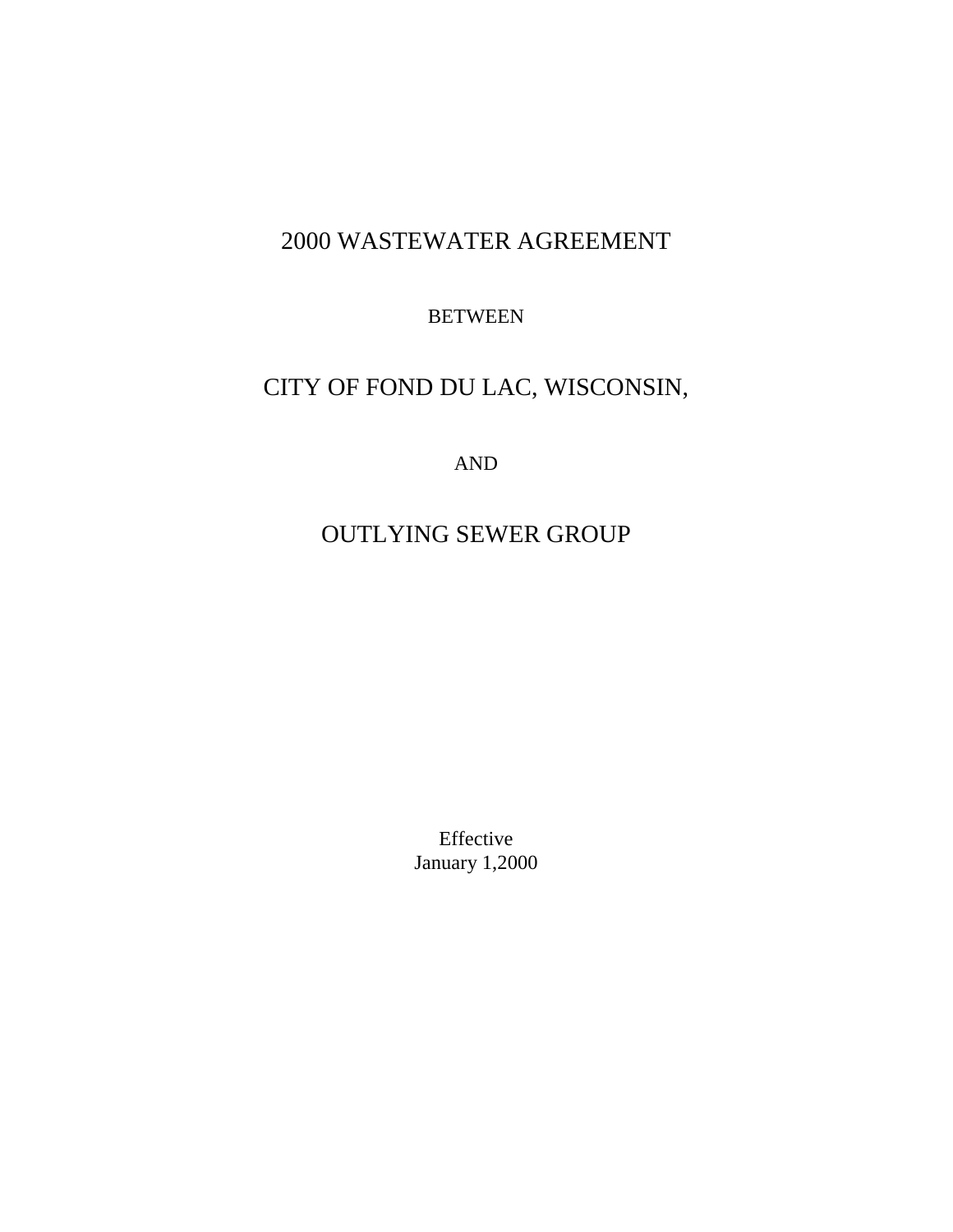# 2000 WASTEWATER AGREEMENT

# **BETWEEN**

# CITY OF FOND DU LAC, WISCONSIN,

# AND

# **OUTLYING SEWER GROUP**

# TABLE OF CONTENTS

# Section

## Page

| I. |       |                                   |  |
|----|-------|-----------------------------------|--|
|    | 1.1   |                                   |  |
|    | 1.2   |                                   |  |
|    | 1.3.  |                                   |  |
|    | 1.4.  |                                   |  |
|    | 1.5.  |                                   |  |
|    | 1.6.  |                                   |  |
|    | 1.7.  |                                   |  |
|    | 1.8.  |                                   |  |
|    | 1.9.  |                                   |  |
|    | 1.10. |                                   |  |
|    | 1.11. |                                   |  |
|    | 1.12. |                                   |  |
|    | 1.13. |                                   |  |
|    | 1.14. |                                   |  |
|    | 1.15. |                                   |  |
|    | 1.16. |                                   |  |
|    | 1.17. |                                   |  |
|    | 1.18. |                                   |  |
|    | 1.19. |                                   |  |
|    | 1.20. |                                   |  |
|    | 1.21. | <b>OPERATION AND MAINTENANCE</b>  |  |
|    | 1.22. | <b>OUTLYING SEWER GROUP (OSG)</b> |  |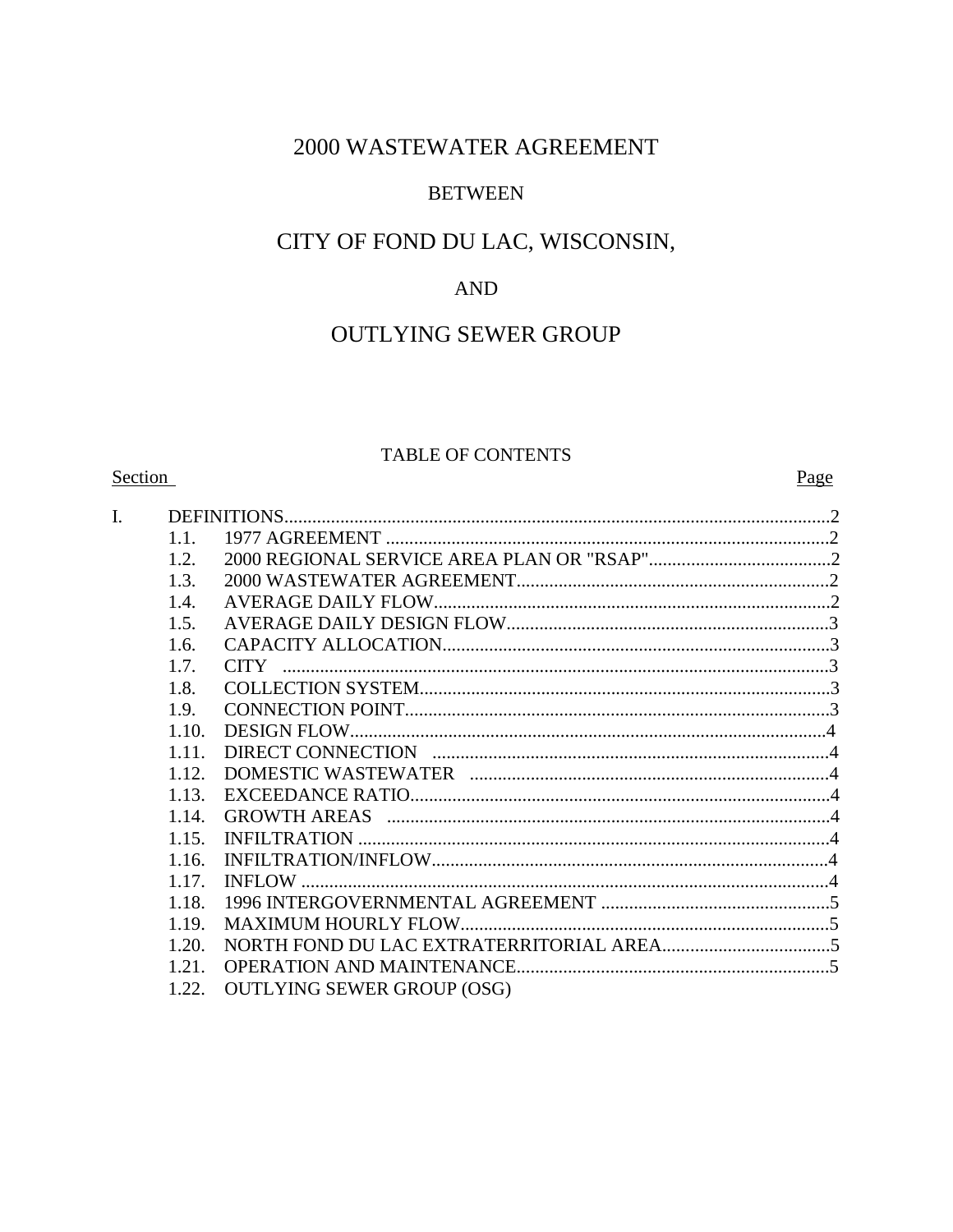# Section

|     | 1.23        |                                                              |  |
|-----|-------------|--------------------------------------------------------------|--|
|     | 1.24        |                                                              |  |
|     | 1.25        |                                                              |  |
|     | 1.26        |                                                              |  |
|     | 1.27        |                                                              |  |
|     | 1.28        |                                                              |  |
|     | 1.29        |                                                              |  |
|     | 1.30        |                                                              |  |
|     | 1.31        |                                                              |  |
|     | 1.32        |                                                              |  |
|     | 1.33        |                                                              |  |
|     | 1.34        |                                                              |  |
|     | 1.35        |                                                              |  |
|     | 1.36        |                                                              |  |
|     | 1.37        |                                                              |  |
|     | 1.38        | WASTEWATER COLLECTION AND TREATMENT SYSTEM (WCTS)  9         |  |
|     | 1.39        |                                                              |  |
|     | 1.40        |                                                              |  |
| II. |             |                                                              |  |
| Ш.  | <b>TERM</b> |                                                              |  |
|     | 3.1         |                                                              |  |
|     | 3.2         |                                                              |  |
|     | 3.3         |                                                              |  |
| IV. |             |                                                              |  |
|     | 4.1         |                                                              |  |
|     | 4.2         | AMENDMENTS TO REGIONAL SERVICE AREA PLAN11                   |  |
| V.  |             | CURRENT WATER POLLUTION CONTROL PLANT (WPCP), RE-            |  |
|     |             | GIONAL INTERCEPTOR AND SHARED SEWER CAPACITY ALLOCATIONS  13 |  |
|     | 5.1         | <b>CURRENT WATER POLLUTION CONTROL PLANT AND</b>             |  |
|     |             | REGIONAL INTERCEPTOR CAPACITY ALLOCATIONS13                  |  |
|     | 5.2         | CURRENT SHARED SEWER CAPACITY ALLOCATIONS13                  |  |
|     | 5.3         | MAXIMUM DISCHARGE LIMITS (MDLS) FOR EACH                     |  |
|     |             |                                                              |  |
|     | 5.4         | TRANSFERS OF CONNECTION POINT CAPACITY                       |  |
|     |             | ALLOCATIONS; MODIFICATION OF CONNECTION POINT                |  |
|     |             | LOCATIONS AND/OR CONNECTION POINT SERVICE AREAS  14          |  |
|     |             | ADJUSTMENT OF LAND USES WITHIN CONNECTION POINT<br>5.5       |  |
|     |             |                                                              |  |
| VI. |             |                                                              |  |
|     | 6.1         |                                                              |  |
|     | 6.2         |                                                              |  |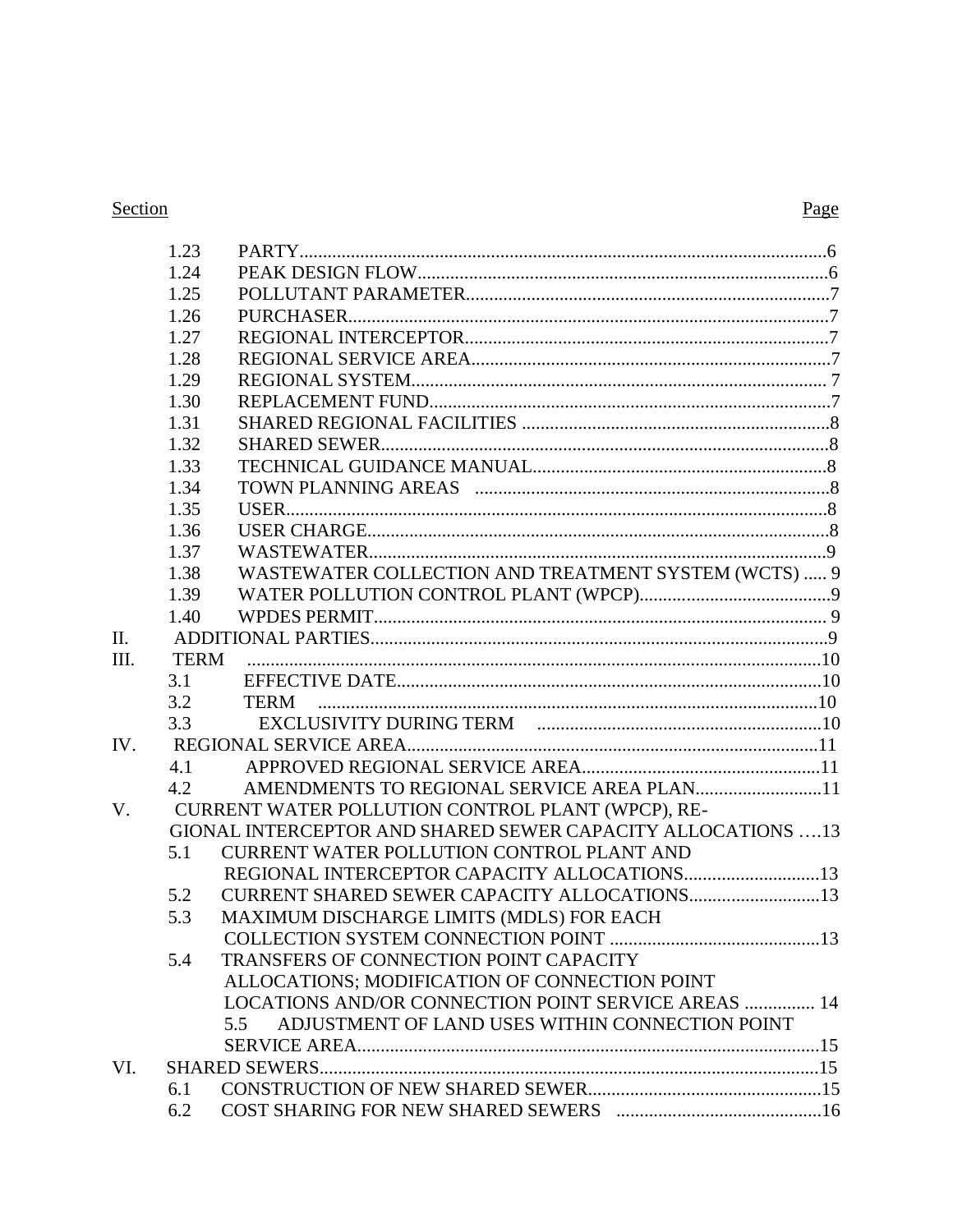#### Section Page

|       | 6.3  |                                                              |  |
|-------|------|--------------------------------------------------------------|--|
|       | 6.4  |                                                              |  |
|       | 6.5  |                                                              |  |
| VII.  |      | PROJECTS FOR WPCP CAPACITY OR REGIONAL INTERCEPTOR           |  |
|       |      |                                                              |  |
|       | 7.1  | COSTS ALLOCATED TO PARTIES IN PROPORTION TO                  |  |
|       |      | THEIR CONTRIBUTION TOWARD THE NEED FOR PROJECTS 25           |  |
|       | 7.2  |                                                              |  |
| VIII. |      | COST SHARING PAYMENT SCHEDULE FOR SHARED REGIONAL FACILITIES |  |
|       |      |                                                              |  |
| IX.   |      |                                                              |  |
|       | 9.1  |                                                              |  |
|       | 9.2  |                                                              |  |
|       | 9.3  |                                                              |  |
|       | 9.4  |                                                              |  |
|       | 9.5  | OPERATION AND MAINTENANCE OF METER / SAMPLING                |  |
|       |      |                                                              |  |
| X.    |      |                                                              |  |
|       | 10.1 | DETERMINATION OF ANNUAL REVENUE NEEDED TO BE                 |  |
|       |      |                                                              |  |
|       | 10.2 | RATES DESIGNED USING BUDGETED EXPENSE AND ESTIMATED          |  |
|       |      |                                                              |  |
|       | 10.3 |                                                              |  |
|       | 10.4 |                                                              |  |
|       | 10.5 | CHARGES APPLICABLE FOR USE OF SHARED SEWERS 35               |  |
|       | 10.6 | ORDINANCE PROCEDURES TO APPLY PERTAINING TO PAYMENT          |  |
|       |      |                                                              |  |
|       | 10.7 |                                                              |  |
|       | 10.8 |                                                              |  |
| XI.   |      |                                                              |  |
|       | 11.1 |                                                              |  |
|       | 11.2 | REGIONAL WASTEWATER TECHNICAL STANDARDS COMMITTEE  38        |  |
|       | 11.3 |                                                              |  |
| XII.  |      |                                                              |  |
|       | 12.1 | INFORMAL GOOD FAITH NEGOTIATIONS REQUIRED 42                 |  |
|       | 12.2 |                                                              |  |
|       | 12.3 |                                                              |  |
|       | 12.4 |                                                              |  |
|       |      |                                                              |  |
|       | 13.1 |                                                              |  |
|       | 13.2 |                                                              |  |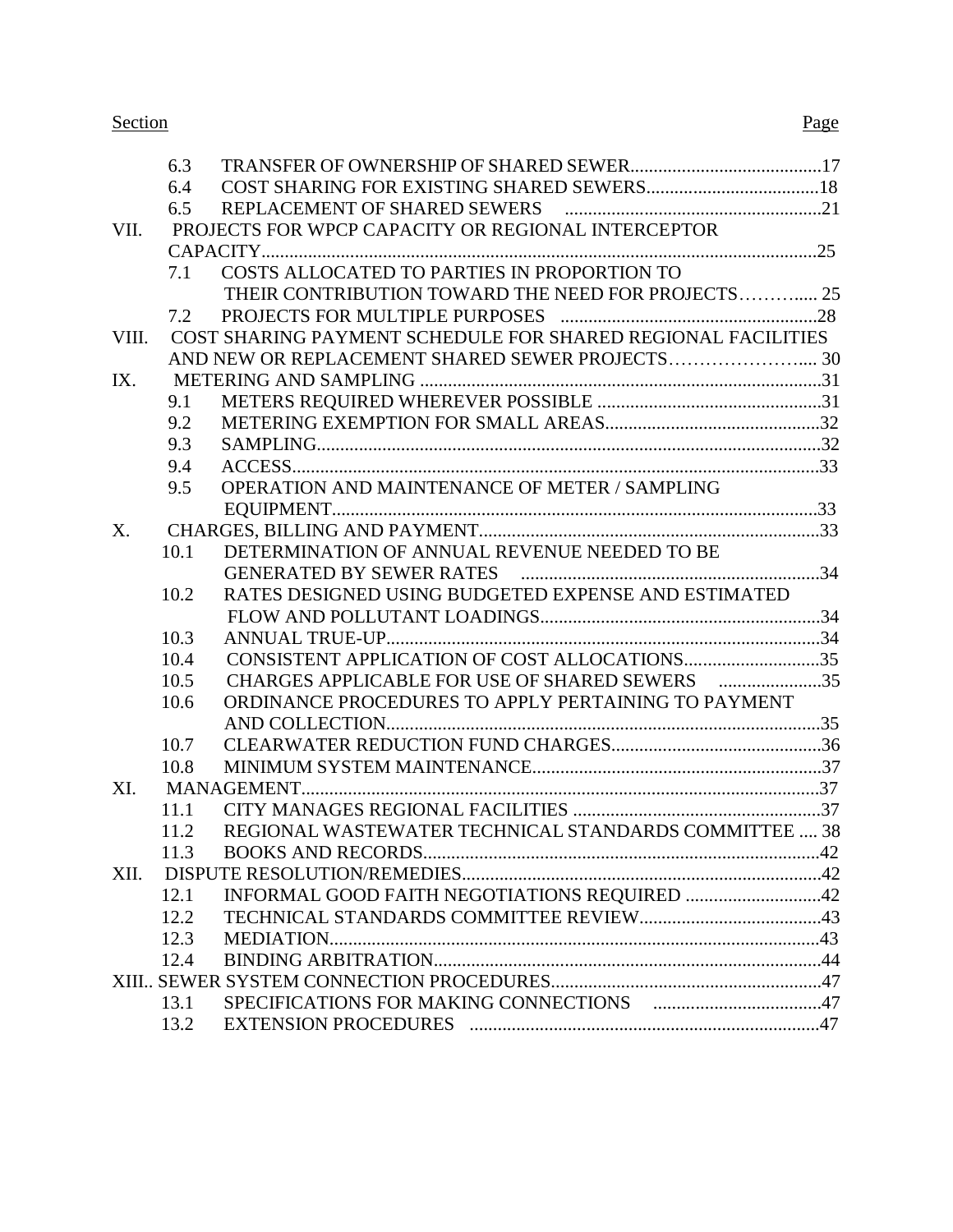# Section

| XIV.   |               | PAYMENTS FOR CAPACITY UPON TRANSFER OF AREA FROM          |  |
|--------|---------------|-----------------------------------------------------------|--|
|        |               |                                                           |  |
|        | 14.1          |                                                           |  |
|        | 14.2          |                                                           |  |
|        | 14.3          |                                                           |  |
| XV.    |               |                                                           |  |
| XVI.   |               | AGREEMENT SUPERSEDES PRIOR AGREEMENTS, JUDGMENTS AND      |  |
|        | <b>AWARDS</b> |                                                           |  |
| XVII.  |               | EXEMPTION FOR TOWN SANITARY DISTRICT NO. 1 OF THE TOWN OF |  |
|        |               |                                                           |  |
| XVIII. |               |                                                           |  |
| XIX.   |               |                                                           |  |
|        | 19.1          |                                                           |  |
|        | 19.2          |                                                           |  |
|        | 19.3          |                                                           |  |
|        | 19.4          |                                                           |  |
|        | 19.5          |                                                           |  |
|        | 19.6          |                                                           |  |
|        | 19.7          |                                                           |  |
|        | 19.8          |                                                           |  |
|        | 19.9          |                                                           |  |
|        | 19.10         |                                                           |  |
|        | 19.11         |                                                           |  |
|        | 19.12         |                                                           |  |
|        | 19.13         |                                                           |  |
|        | 19.14         |                                                           |  |
|        |               |                                                           |  |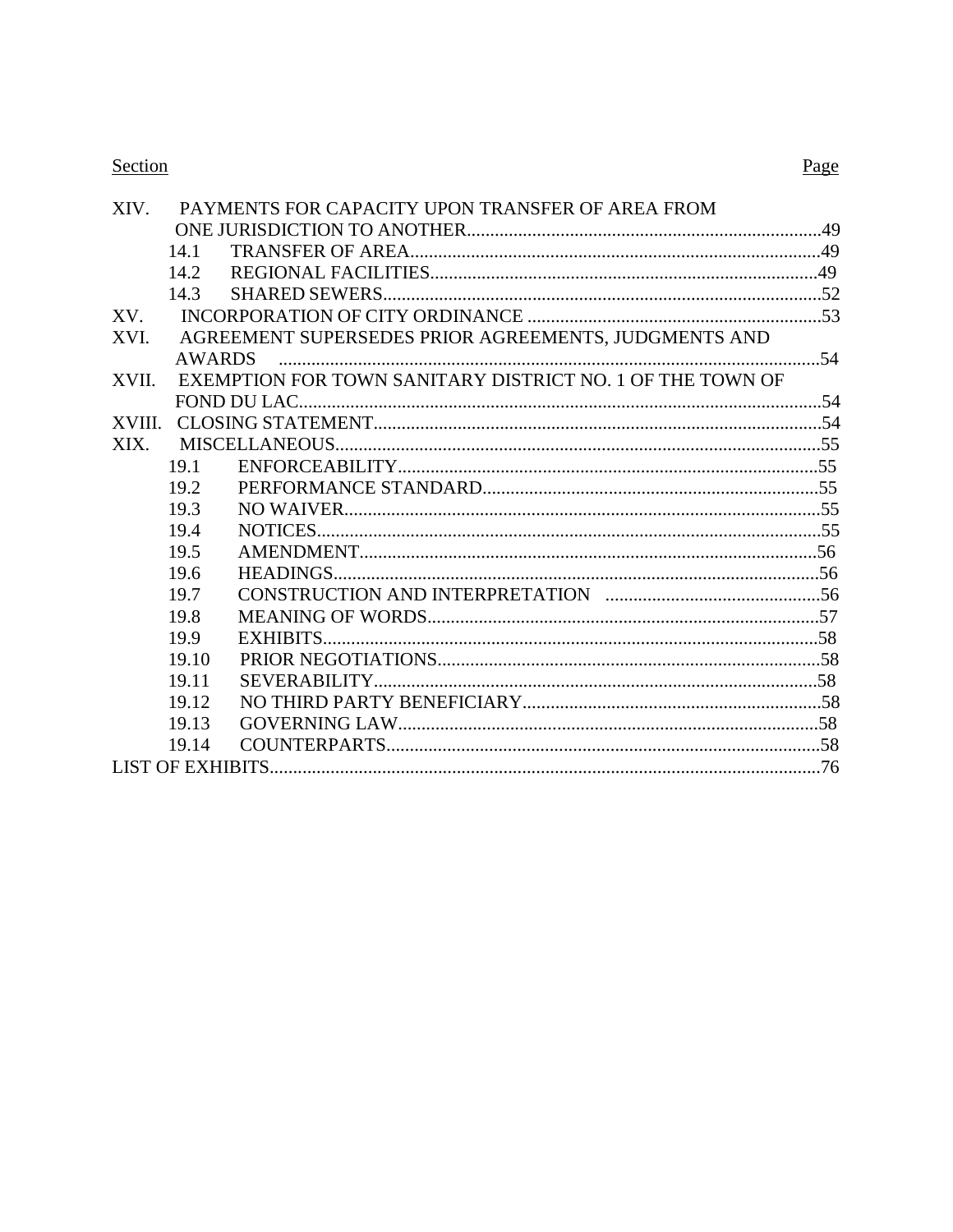#### **2000 WASTEWATER AGREEMENT**

#### **BETWEEN**

#### **CITY OF FOND DU LAC, WISCONSIN,**

#### **AND OUTLYING SEWER GROUP**

 THIS REVISED WASTEWATER SERVICES AGREEMENT (the "2000 Wastewater Agreement") is made and entered into this 1st day of January, 2000, by and between the parties hereto and is intended to supersede the 1977 Wastewater Agreement. The parties to the 2000 Wastewater Agreement are the City of Fond du Lac, Wisconsin, a municipal corporation organized and existing under the laws of the State of Wisconsin ("City"), and the following:

> Village of North Fond du Lac Town of Fond du Lac Town Sanitary District No. 1 of the Town of Fond du Lac Town Sanitary District No. 2 of the Town of Fond du Lac Town Sanitary District No. 3 of the Town of Fond du Lac Town Sanitary District No. 4 of the Town of Fond du Lac Town of Empire Town Sanitary District No. 1 of the Town of Empire Town Sanitary District No. 2 of the Town of Empire Town Sanitary District No. 3 of the Town of Empire Town of Taycheedah Sanitary District No. 1 of the Town of Taycheedah Town of Friendship Consolidated Sanitary District No. 1 of the Town of Friendship Town Sanitary District No. 2 of the Town of Friendship Town of Calumet Sanitary District No. 1 of the Town of Calumet

collectively referred to herein as the "Outlying Sewer Group."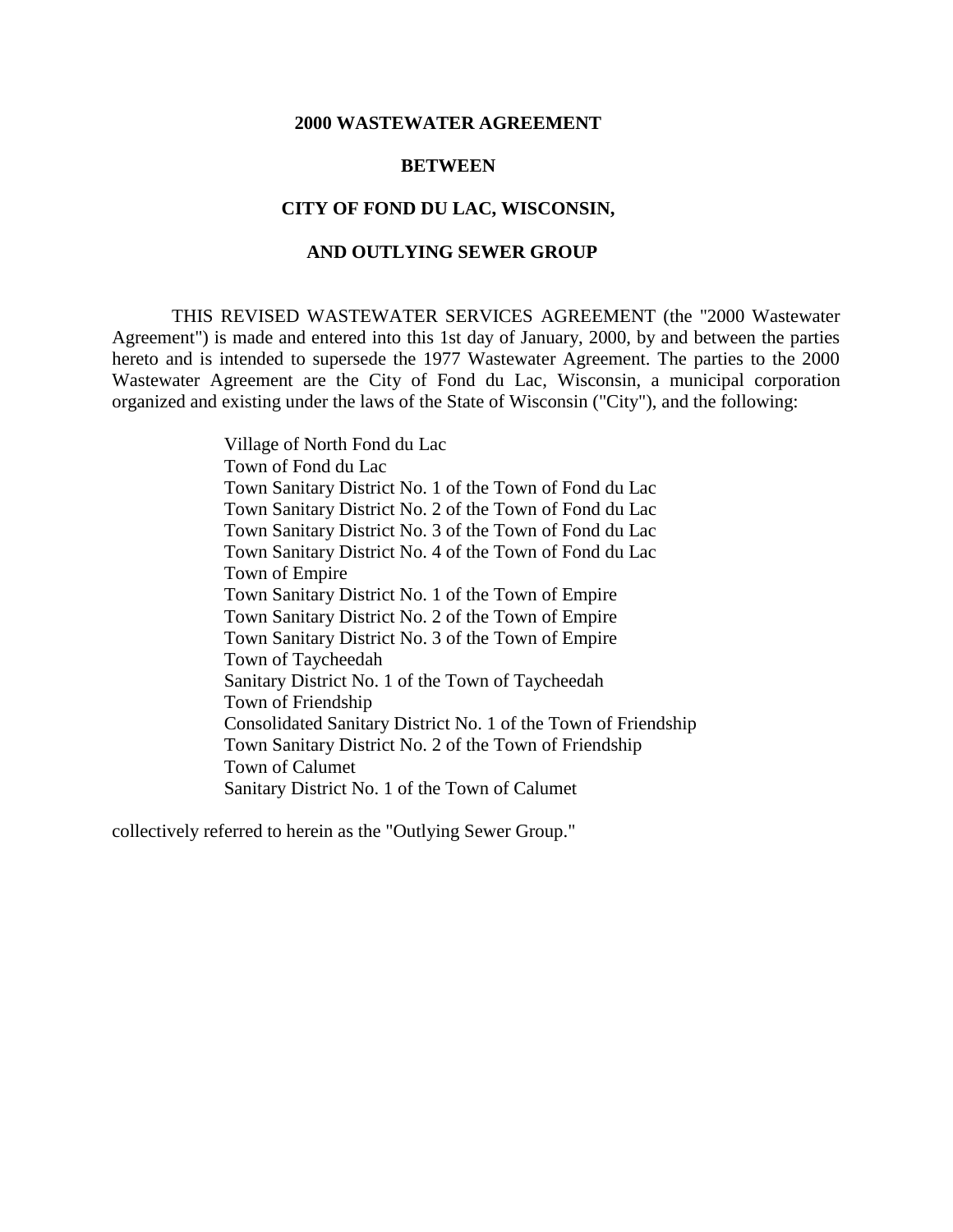#### **WITNESSETH**

 WHEREAS, the Panties, and each of them, acknowledge and agree that based on their powers to contract, they enter into this intergovernmental agreement relating to wastewater services under the specific authority granted by secs. 66.30, Stats. and generally under Chapters 66, 62, 61 and 60, Stats. as appropriate.

## **I. DEFINITIONS**

For purposes of this agreement, the following terms have the meanings defined below unless the context requires otherwise:

#### 1.1 1977 AGREEMENT

 The "Agreement for Transportation and Treatment of Wastewater Between the City of Fond du Lac and the Village of North Fond du Lac, Sanitary District No. 1 of the Town of Taycheedah, Town Sanitary District No. 1 of the Town of Fond du Lac, Sanitary District No. 2 of the Town of Fond du Lac."

## 1.2 2000 REGIONAL SERVICE AREA PLAN OR "RSAP"

The 2000 Regional Service Area Plan (sometimes referred to as RSAP) was developed concurrently with the 2000 Wastewater Agreement, and guides improvements to the Regional System over a 20-year period. The 2000 RSAP identifies Connection Points, 20-year and 50-year Design Flows, the Regional Service Area and needed improvements to Regional Interceptors and Shared Sewers. The 2000 RSAP has not been submitted to or approved by outside reviewing or approving authorities. The Parties anticipate that facilities plan amendments will be necessary from time to time to implement the planning, improvements and connections contemplated by the RSAP. All future facilities plan amendments must be consistent with the 2000 RSAP, or an amendment thereto.

#### 1.3 2000 WASTEWATER AGREEMENT

This document consisting of 76 pages, together with all attachments and/or exhibits as referenced herein.

#### 1.4 AVERAGE DAILY FLOW

In general, the average wastewater flow rate over a calendar day (midnight to midnight), expressed in million gallons per day (MGD) or cubic feet per second  $(cfs)$ ;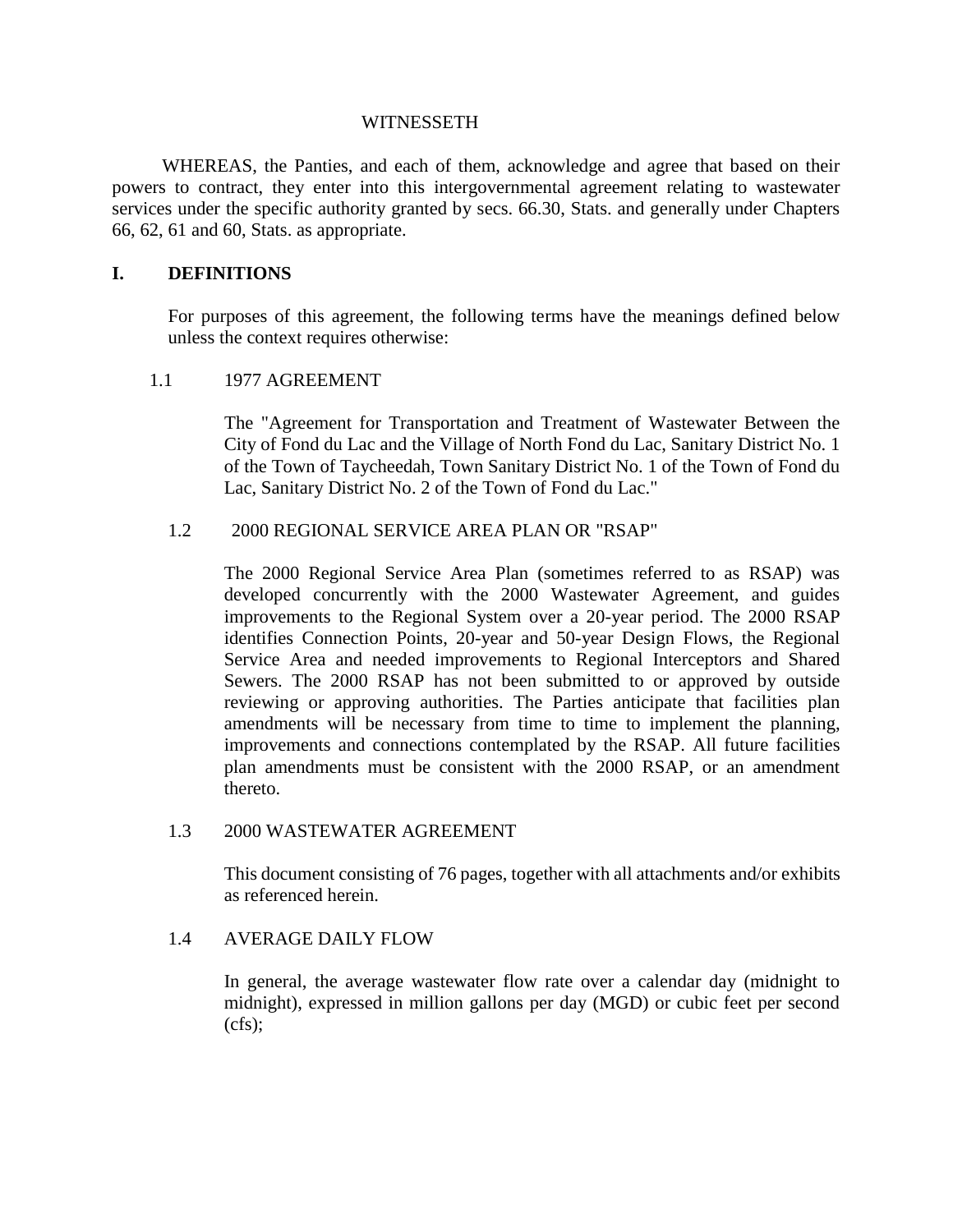or the total volume of wastewater discharged over a calendar day, expressed in million gallons (MG).

## 1.5 AVERAGE DAILY DESIGN FLOW

The flow parameter used in determining Water Pollution Control Plant (WPCP) Capacity Allocations, consisting of:

- 1.5.1 Domestic, commercial, and normal institutional (DC&I) flow, based on projected population times a per capita flow allowance that includes normal infiltration;
- 1.5.2 Special institutional flow allowances as necessary, estimated individually;
- 1.5.3 Industrial flow allowances as necessary, estimated individually.

## 1.6 CAPACITY ALLOCATION

The right granted to a Party under the 2000 Wastewater Agreement to discharge wastewater to a Shared Sewer owned by another Party, to the Regional Interceptors, or to the Water Pollution Control Plant, up to certain limits of flow and pollutant loadings. Water Pollution Control Plant flow and loading Capacity Allocations are based on Average Daily Design Flow; Shared Sewer and Regional Interceptor flow Capacity Allocations are based on Peak Design Flow.

## 1.7 CITY

The City of Fond du Lac, Wisconsin, or the Common Council for the City of Fond du Lac, or its designated representatives.

## 1.8 COLLECTION SYSTEM

The local sewer mains and laterals, including pump stations and force mains, together with future extensions, regulated by the respective municipalities within the Regional System. The City of Fond du Lac's Collection System includes the Regional Interceptors.

## 1.9 CONNECTION POINT

The point at which one Party's Collection System discharges to another Party's Collection System or to a Regional Interceptor.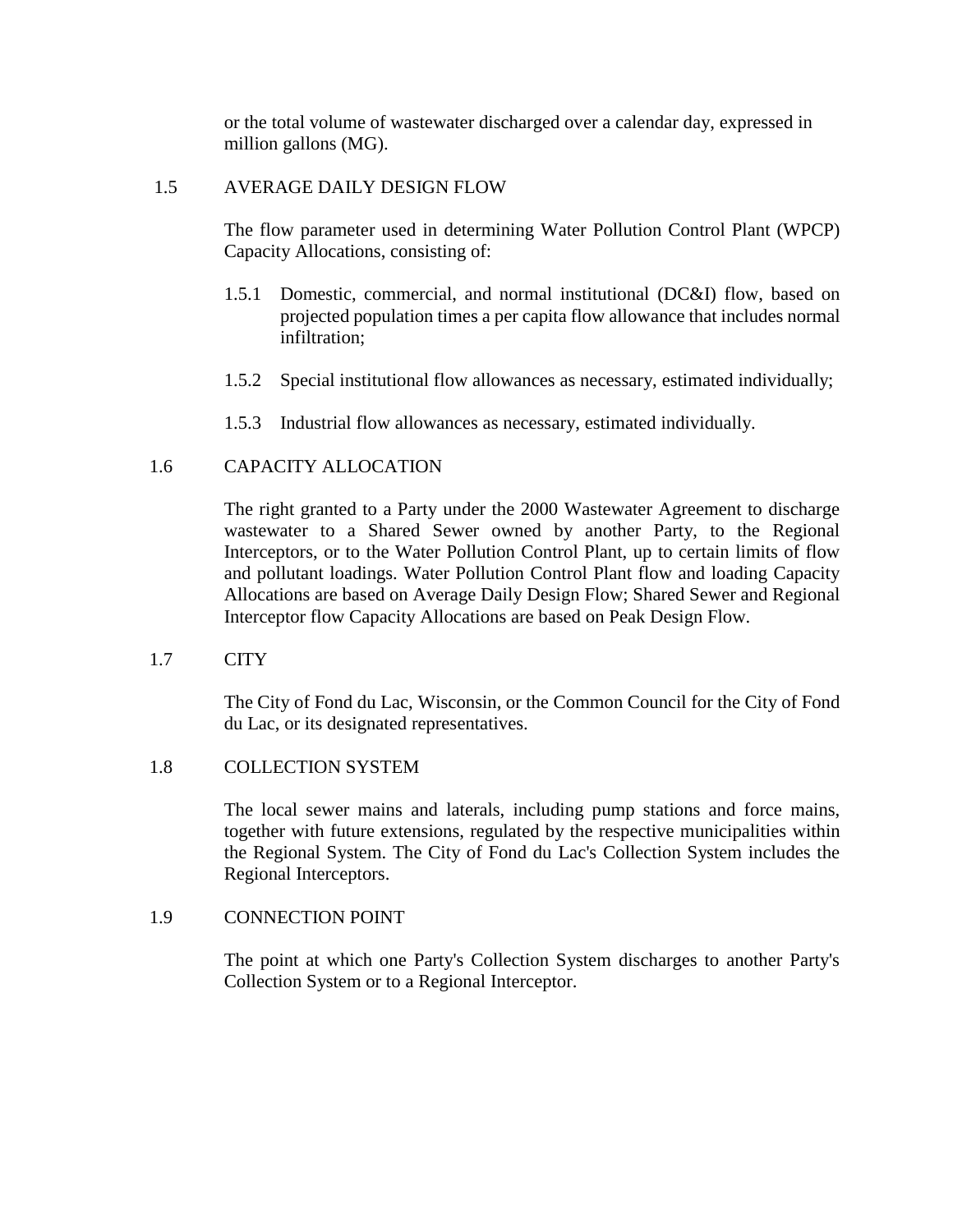#### 1.10 DESIGN FLOW

See Average Daily Design Flow and Peak Design Flow.

## 1.11 DIRECT CONNECTION A building lying within one Party's jurisdiction whose sanitary sewer lateral is connected to a sewer owned by another Party.

## 1.12 DOMESTIC WASTEWATER

The liquid and water-borne wastes from residences, commercial buildings, institutions, and industrial establishments generated by personal activities (from sources such as kitchens, bathrooms, lavatories, and toilets). Domestic wastewater does not include process wastewater from industrial establishments, nor does it include infiltration, or inflow.

## 1.13 EXCEEDANCE RATIO

A Connection Point's Peak Design Flow divided by its Average Daily Design Flow.

## 1.14 GROWTH AREAS

City Growth Areas and Town Growth Areas as established by the 1996 Intergovernmental Agreement or as amended.

#### 1.15 INFILTRATION

Water that enters a sewerage system (including sewer service connections) from the ground, through such sources as defective pipe, pipe joints, connections, or manholes. Infiltration does not include, and is distinguished from, inflow.

#### 1.16 INFILTRATION/INFLOW

The total quantity of water from both infiltration and inflow without distinguishing the source.

## 1.17 INFLOW

Water that enters a sewerage system (including service connections) from such sources as roof leaders, cellar drains, yard drains, area drains, foundation drains, drains from springs and swampy areas, manhole covers, cross connections between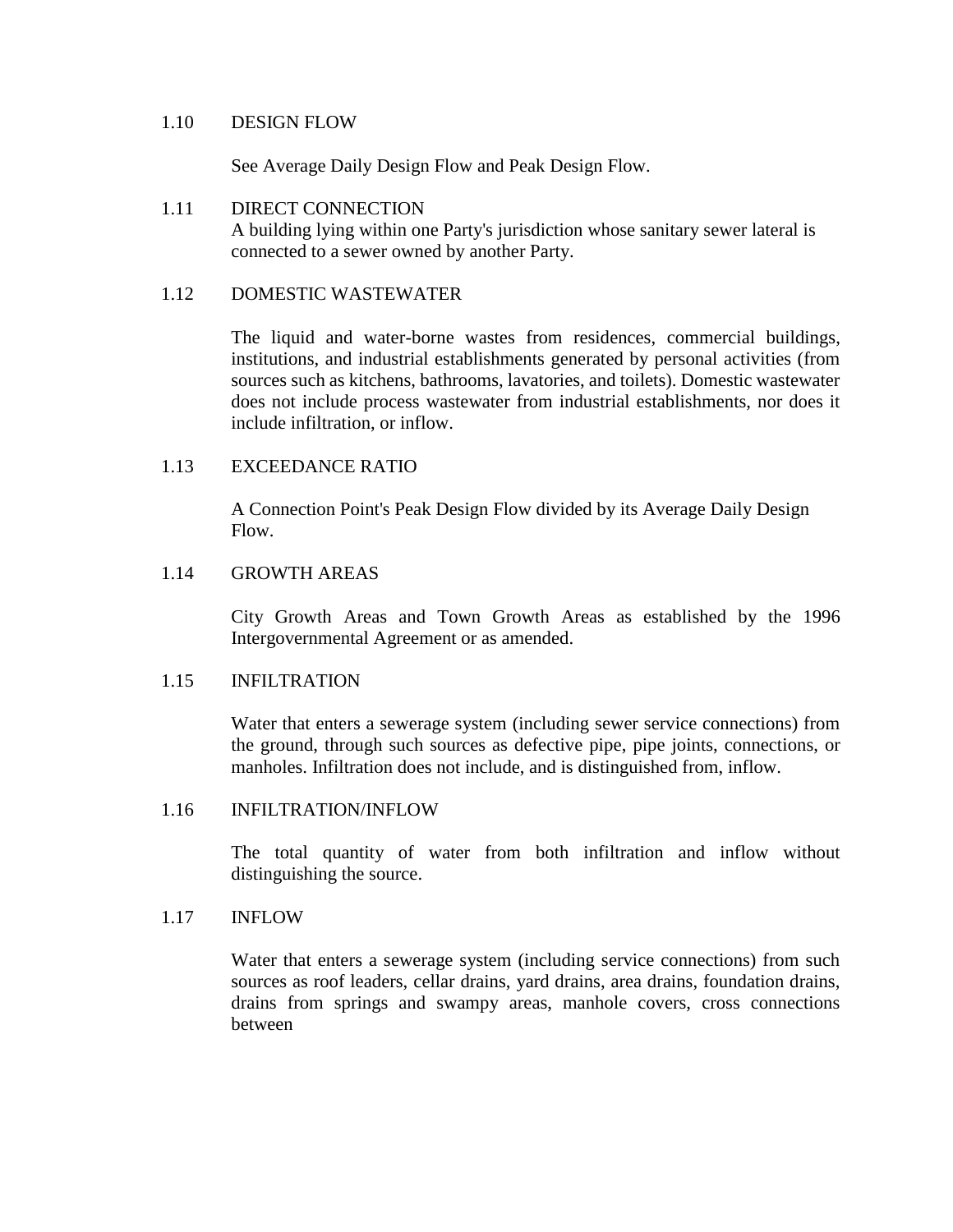storm sewers and sanitary sewers, catch basins, cooling towers, storm waters, surface runoff, street wash waters, or drainage. Inflow does not include, and is distinguished from infiltration.

## 1.18 1996 INTERGOVERNMENTAL AGREEMENT

The " 1996 Intergovernmental Agreement Among the City of Fond du Lac and the Towns of Fond du Lac, Empire, Taycheedah and Friendship and the Respective Town Sanitary Districts to Provide for Orderly Growth and Development Within Agreed-Upon Municipal Boundaries," adopted by the City of Fond du Lac on February 28, 1996 and signed by all parties on July 4, 1996; and subsequent amendments.

## 1.19 MAXIMUM HOURLY FLOW

In analyzing flow metering data, the highest hourly flow over a given period, where hourly flow is the average of the recorded flow rates beginning at the top of each hour.

## 1.20 NORTH FOND DU LAC EXTRATERRITORIAL AREA

The geographic area within the Town of Friendship that is regarded as a potential growth area for the Village of North Fond du Lac and which has been identified in the 2000 RSAP for purposes of assigning rights to capacity in Regional Facilities.

#### 1.21 OPERATION AND MAINTENANCE

The annual expenditure for labor and non-labor costs incurred during the normal course of providing sewage treatment services. It excludes those eligible replacement items that have been paid from the "Equipment Replacement Fund" and excludes facilities outlined in section 7.1.

#### 1.22 OUTLYING SEWER GROUP (OSG)

The following entities or their governing bodies as appropriate:

Village of North Fond du Lac Town of Fond du Lac Town Sanitary District No. 1 of the Town of Fond du Lac Town Sanitary District No. 2 of the Town of Fond du Lac Town Sanitary District No. 3 of the Town of Fond du Lac Town Sanitary District No. 4 of the Town of Fond du Lac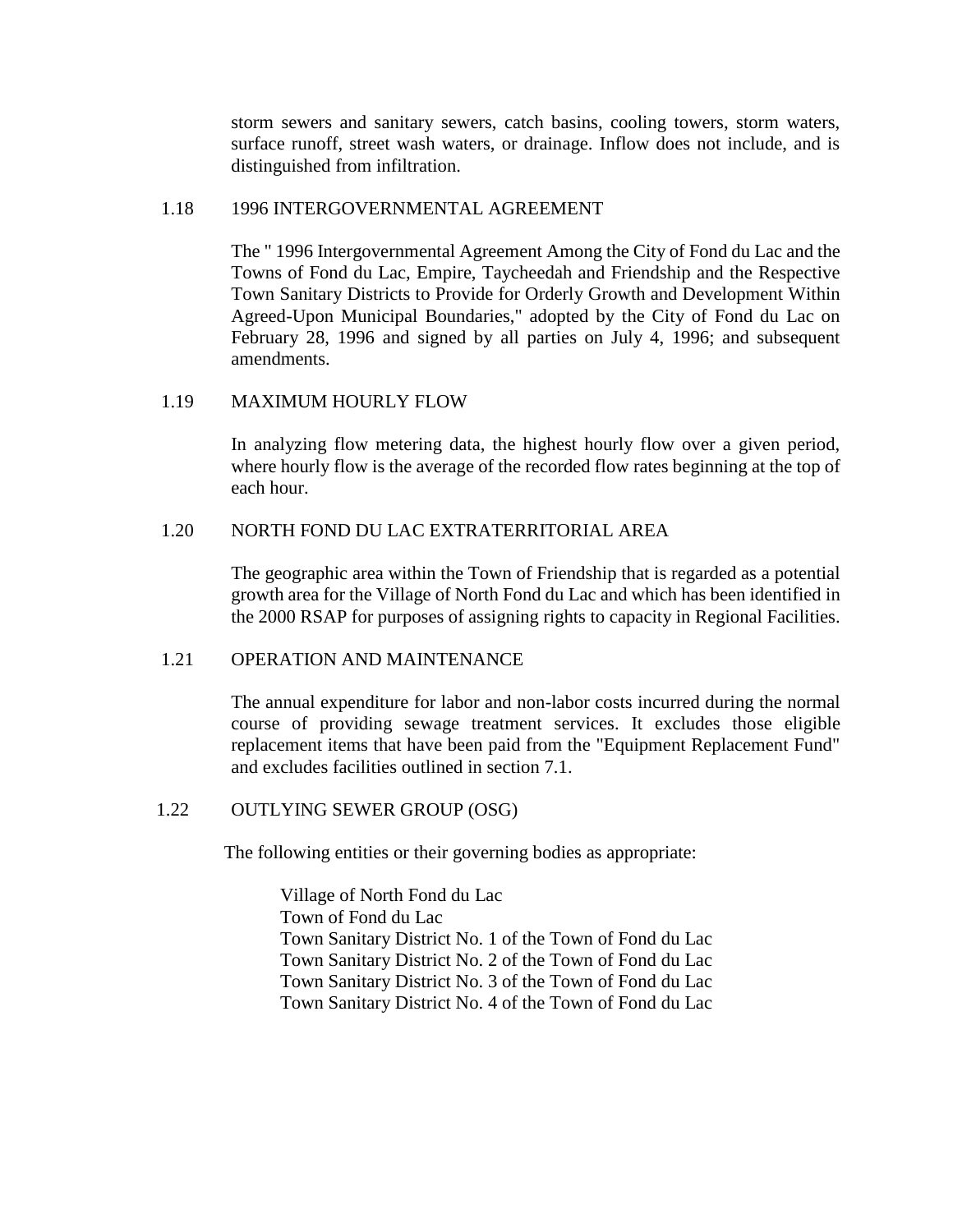Town of Empire Town Sanitary District No. 1 of the Town of Empire Town Sanitary District No. 2 of the Town of Empire Town Sanitary District No. 3 of the Town of Empire Town of Taycheedah Sanitary District No. 1 of the Town of Taycheedah Town of Friendship Consolidated Sanitary District No. 1 of the Town of Friendship Town Sanitary District No. 2 of the Town of Friendship Town of Calumet Sanitary District No. 1 of the Town of Calumet

## 1.23 PARTY

The entities participating in this 2000 Wastewater Agreement, consisting of the City of Fond du Lac and each of the individual members of the Outlying Sewer Group. Future Parties may be added from time to time consistent with the provisions of this Agreement.

## 1.24 PEAK DESIGN FLOW

The flow parameter used in determining required sewer capacities and Capacity Allocations for Shared Sewers and Regional Interceptors consisting of the following:

1.24.1. Peak domestic, commercial, and normal institutional, equal to average daily DC&I (see Average Daily Design Flow) times a peaking factor based on population, using the formula appearing in the *Recommended Standards for Wastewater Facilities* published by the Great Lakes-Upper Mississippi River Board of State Public Health and Environmental Managers ("Ten States Standards"):

> Peaking Factor =  $(18 + P^{1/2}) / (4 + P^{1/2})$ , where P = population in thousands

- 1.24.2. Peak special institutional flow allowances as necessary, estimated individually; and
- 1.24.3. Peak industrial flow allowances as necessary, estimated individually.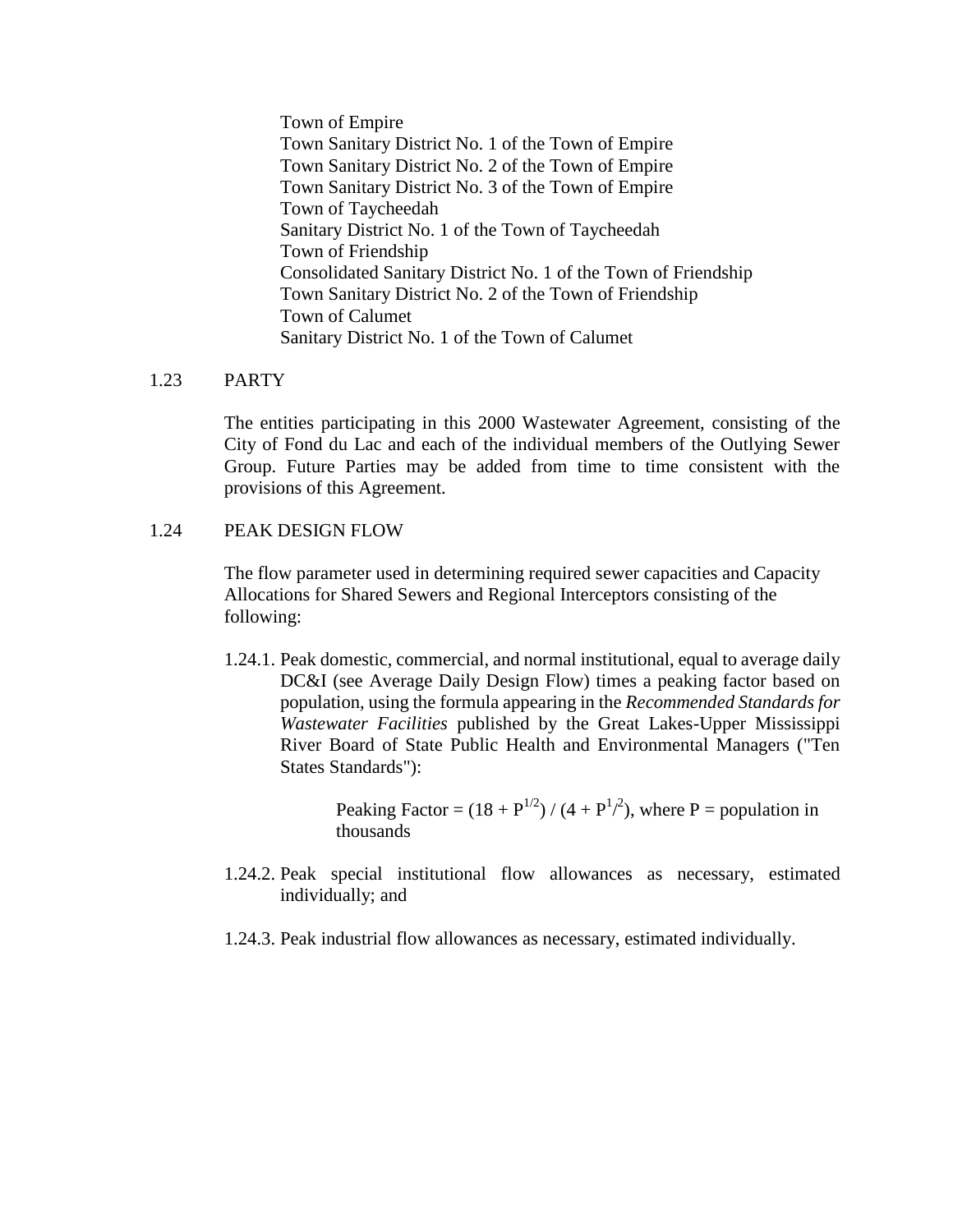## 1.25 POLLUTANT PARAMETER

BOD, TSS, Total-P, TKN, or any other pollutant subject to the terms and conditions of this Agreement as required by applicable regulations.

## 1.26 PURCHASER

Any Town, Village, or Sanitary District, whose sewers discharge to the City of Fond du Lac's Water Pollution Control Plant and who has purchased the right to discharge its waste to the Regional System up to a specified Capacity Allocation. The purchase of a Capacity Allocation does not impart an ownership interest in facilities.

## 1.27 REGIONAL, INTERCEPTOR

The three federally-funded interceptor systems constructed in 1977. Specifically, these include the West Scott Street interceptor, from Van Dyne Road (approximately 500 feet north of Scott Street) to Doty Street; the Harbor View Drive (formerly Oregon Street) interceptor, from Winnebago Drive to Doty Street; and the 48-inch interceptor on the west side of Doty Street, from Harbor View Drive to the Water Pollution Control Plant. The Parties may agree to designate future interceptor sewers as Regional Interceptors.

## 1.28 REGIONAL SERVICE AREA

The Fond du Lac Regional Sewer Service Area as designated in the 2000 Regional Service Area Plan and included as Exhibit 1 in the Technical Guidance Manual. The Regional Service Area may change due to amendments or updates to the 2000 RSAP. The Regional Service Area is separate from and does not necessarily coincide with the boundaries of the Sewer Service Area designated in the Areawide Water Quality Management Plan.

## 1.29 REGIONAL SYSTEM

The Fond du Lac Regional Wastewater collection and treatment system, consisting of the Purchasers' Collection Systems and the WCTS.

#### 1.30 REPLACEMENT FUND

The annual contribution to the DNR-mandated "Equipment Replacement Fund." An annual contribution is made to this fund for the purpose of accumulating cash during the useful life of the treatment facility for the replacement of equipment that is needed to maintain the capacity and performance for which the treatment facility was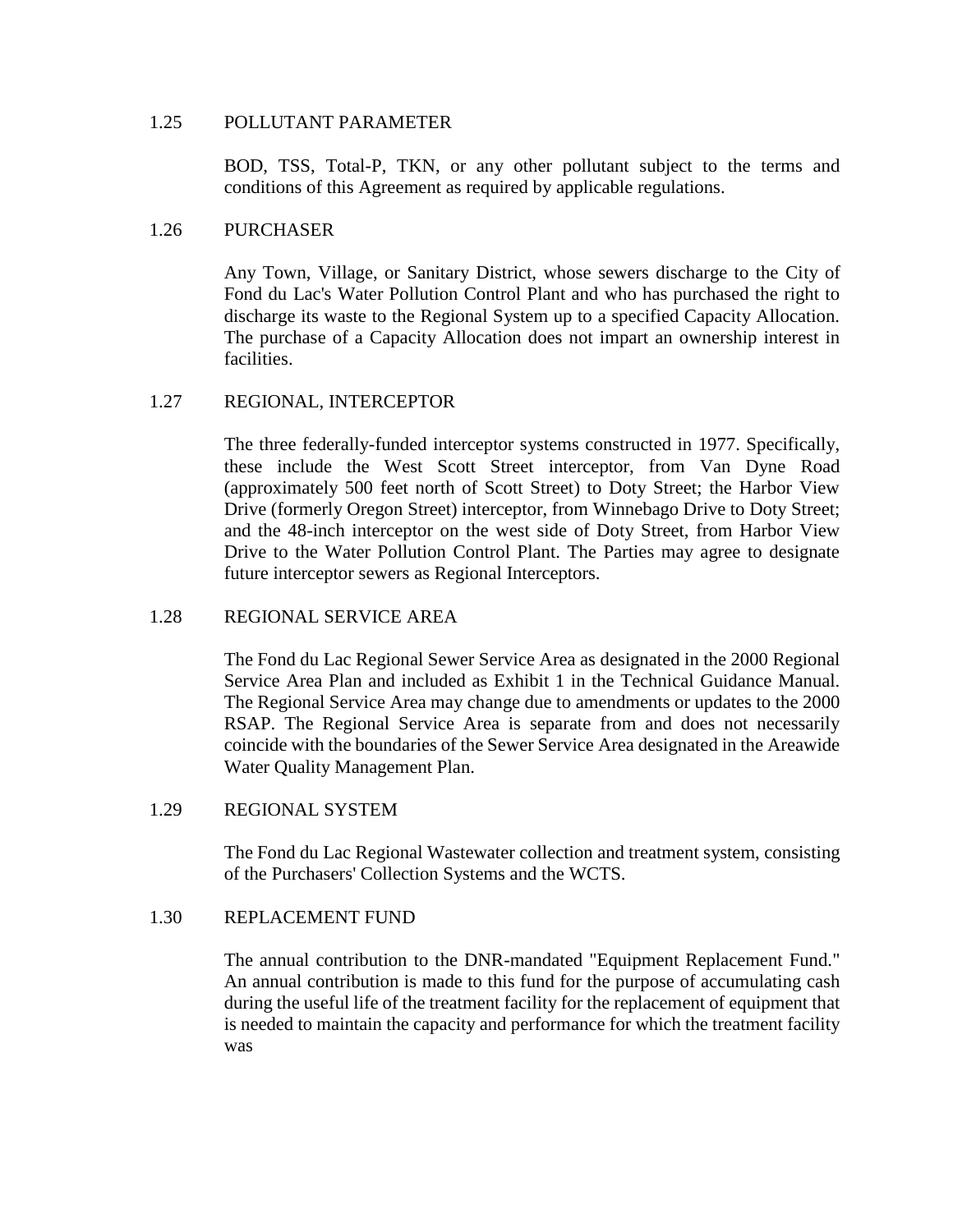designed and constructed. Typically such replacement equipment has a service life that is materially shorter than the expected service life of the wastewater treatment plant.

## 1.31 SHARED REGIONAL FACILITIES

Those components of the Regional System whose capital costs are shared by certain Parties; specifically the Regional Interceptors and the Water Pollution Control Plant. The Parties may agree to designate future facilities as Shared Regional Facilities.

## 1.32 SHARED SEWER

Any sewer, other than a Regional Interceptor, owned and maintained by a Party that carries wastewater generated outside that Party's boundaries, except for City-owned sewers that carry only City waste and waste from non-City buildings with direct lateral connections to City sewers.

## 1.33 TECHNICAL GUIDANCE MANUAL

The manual initially prepared and periodically updated by the Technical Standards Committee. The Technical Guidance Manual, among other things, prescribes design and construction specifications for Shared Sewers and related facilities.

## 1.34 TOWN PLANNING AREAS

Those areas so designated by the 1996 Intergovernmental Agreement and authorized amendments thereto.

## 1.35 USER

Any source of Wastewater introduced into the wastewater system through a sewer connection.

## 1.36 USER CHARGE

The charges that are levied on users of the Regional Facilities per connection, per unit of flow, and per pound of pollutant. These charges, when applied to the billable units of flow and pounds of pollutants, will generate the revenues needed to pay for the costs associated with conveying and treating sewage.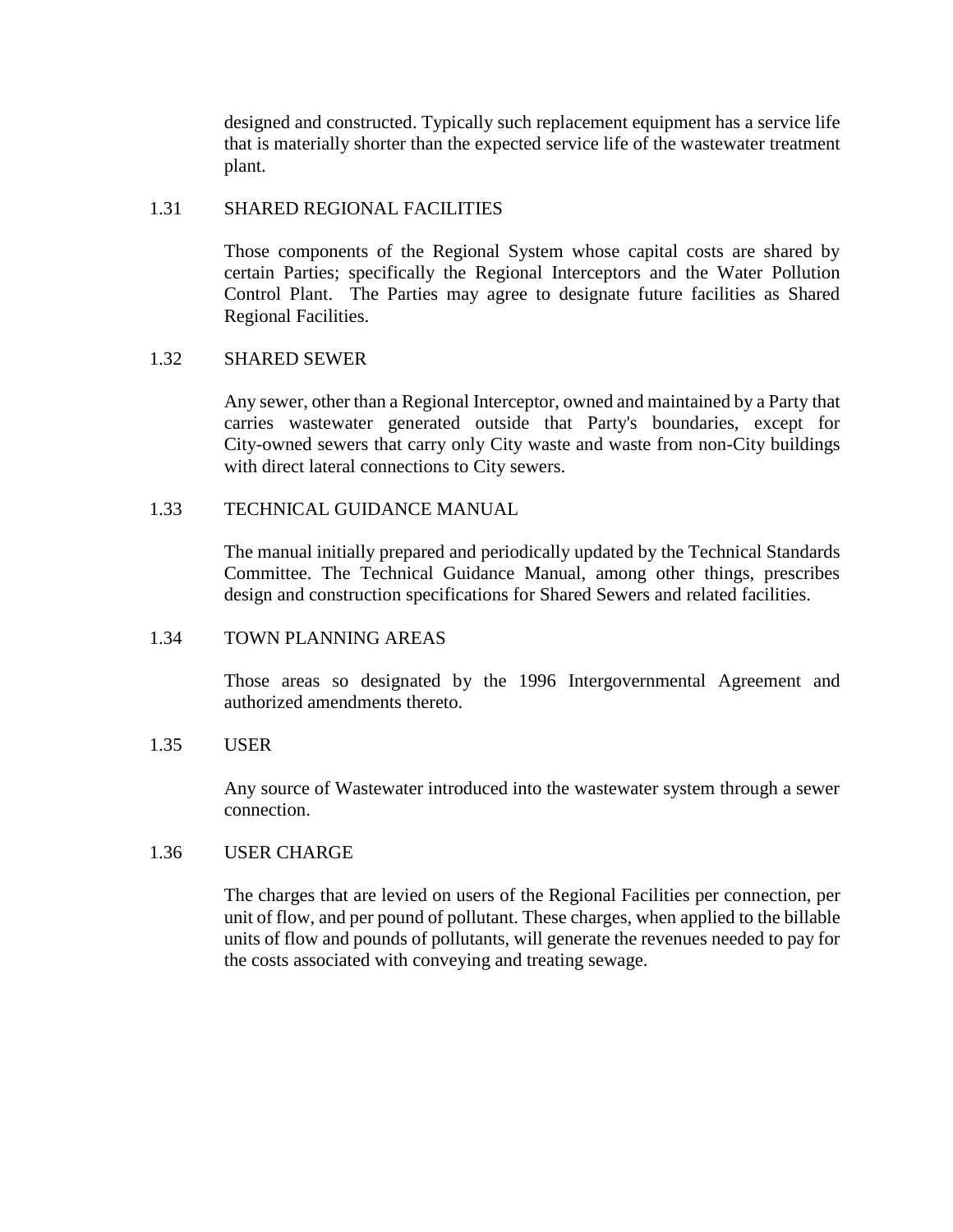## 1.37 WASTEWATER

The liquid and water-borne wastes from residences, commercial buildings, industrial facilities, and institutions, together with any infiltration/inflow that may enter the sanitary sewer system.

## 1.38 WASTEWATER COLLECTION AND TREATMENT SYSTEM (WCTS)

The portions of the Regional System owned by the City of Fond du Lac, comprising the City's Collection System, the Regional Interceptors and the WPCP.

## 1.39 WATER POLLUTION CONTROL PLANT (WPCP)

The City of Fond du Lac Water Pollution Control Plant.

## 1.40 WPDES PERMIT

Any or all of the Wisconsin Pollutant Discharge Elimination System permits issued by the DNR to the City for WCTS during the term of this Agreement.

## **II. ADDITIONAL PARTIES**

Additional Parties may be added to the 2000 Wastewater Agreement only with the written consent and approval of the then-current Parties; provided, however, that the consent of any Party may not be unreasonably withheld and provided the following conditions are met:

- 2.1 The proposed additional Party agrees in writing to be bound by the terms of this 2000 Wastewater Agreement.
- 2.2 The proposed additional Party is located: (1) within a Town Growth Area or a Town Planning Area as defined in the 1996 Intergovernmental Agreement; and (2) within the Regional Service Area designated in the 2000 RSAP or an amendment thereto approved by the City and all other Parties directly affected (i.e., those whose conveyance system or Capacity Allocations may be affected) by the amendment. The following are exempt from criterion (1) above, but are not exempt from criterion (2): (a) Johnsburg Sanitary District; (b) Sanitary District No. 3 of the Town of Taycheedah (St. Peter);(c) potential additional parties that are located within a town that is a party to the 1996 Intergovernmental Agreement if no Town Growth Areas or Town Planning Areas have been established for the Town; and (d) new sanitary districts located outside of a City Growth Area and beyond the boundaries of a Town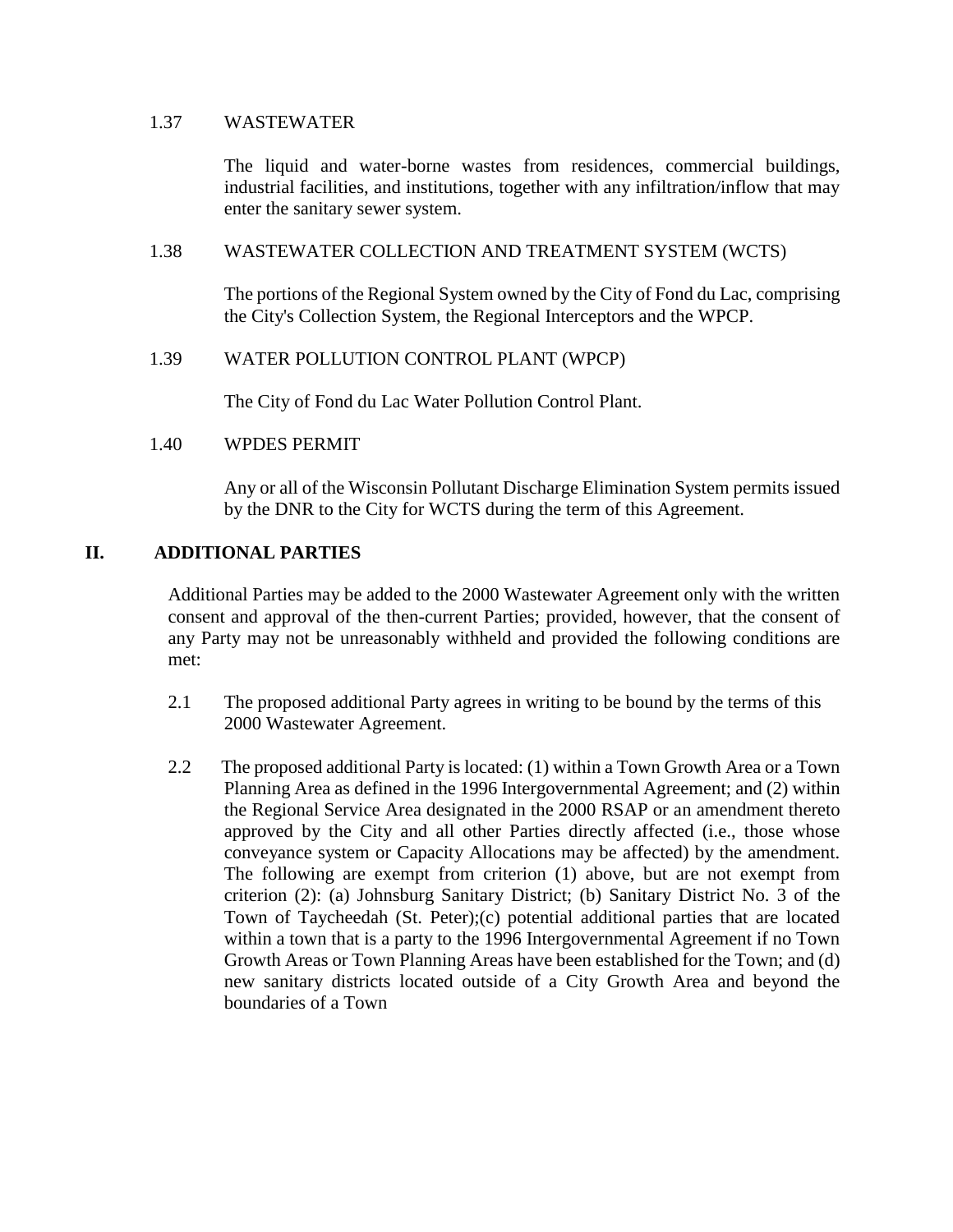Growth or Town Planning Area, if the sewer extensions will serve existing development only, consistent with the Town's comprehensive plan.

2.3 The City and all other Parties directly affected agree that sufficient capacity exists in the Shared Sewers and Shared Regional Facilities to accommodate an additional Party.

## III. TERM

## 3.1. EFFECTIVE DATE

This Agreement is effective and binding on the Parties as of January 1, 2000 ("Effective Date").

## 3.2. TERM

The term of this Agreement is for as long as the members of the Outlying Sewer Group are dependent upon the City for the transportation and treatment of their Wastewater, but in no case less than 20 years. The Parties acknowledge that the 2000 RSAP is intended to guide improvements to the Regional System over a20-year period. The Parties further acknowledge the need for their ongoing review of the 2000 RSAP and other matters covered by this Agreement. Notwithstanding the preceding sentence, any Party may reopen this Agreement in 2019 for the purpose of negotiating changes to its terms, with the exception of the duration of the Agreement. It may not be presumed that the various Capacity Allocations for the Wastewater Collection and Treatment System, the Shared Regional Facilities, the Shared Sewers, or the Regional Service Areas, all as are identified in the various exhibits to this Agreement, will be sufficient for any Party in 2019. Accordingly, all rights are reserved to seek modifications to these Capacity Allocations between the effective date of this Agreement and 2019.

## 3.3. EXCLUSIVITY DURING TERM

During the term of this Agreement, non-City Parties must obtain all their sanitary sewer service only from the City. No Party may provide sanitary sewer service to entities who are not Parties to this Agreement except as provided in sections 3.3.1through 3.3.3 below. Nothing in section 3.3 affects the rights under this Agreement to add new Parties or affects the rights of Parties to pursue amendments to the Regional Service Area.

3.3.1. The City may contract with non-Parties to process their hauled waste.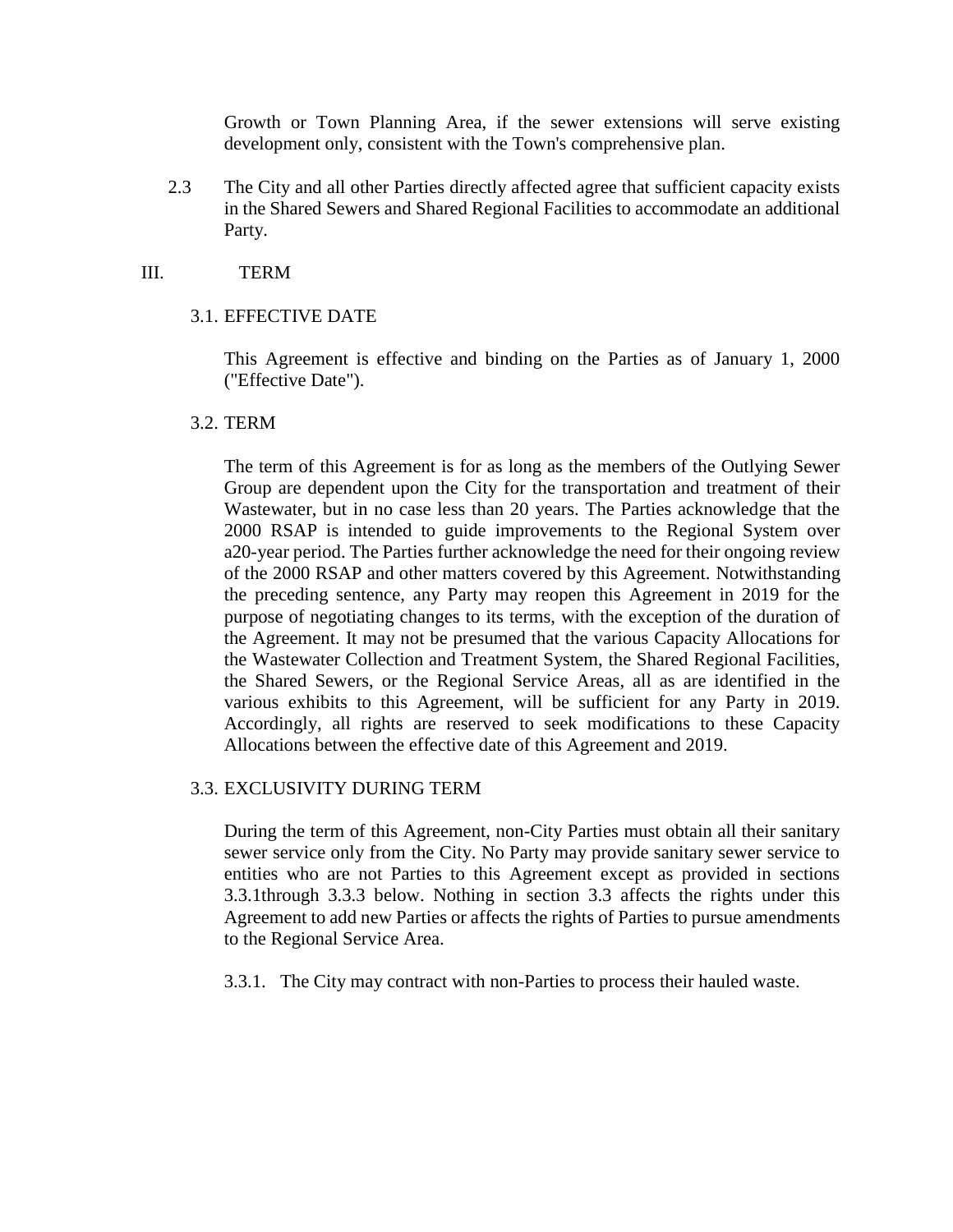- 3.3.2. The City may contract with sovereign or dependent sovereign Indian nations or tribes to process their waste if the source of the waste is within a City Growth Area. A sanitary district or village may contract with sovereign or dependent sovereign Indian nations or tribes to accept their waste if the source of the waste is within its boundaries or outside of a City Growth Area and within the Regional Service Area or an approved amendment thereto.
- 3.3.3. The City may contract with other non-Parties if it obtains the express written consent of all parties to the Agreement.

## **IV. REGIONAL SERVICE AREA**

#### 4.1 APPROVED REGIONAL SERVICE AREA

The area to be served under the 2000 Wastewater Agreement is limited to those lands as described in Exhibit 1 attached (the "Regional Service Area Plan").

## 4.2 AMENDMENTS TO REGIONAL SERVICE AREA PLAN

Any requests for amendment of the 2000 Regional Service Area Plan must be made in writing to all directly affected Parties and the City, with a copy going to any other Party requesting a copy of the amendment. No such amendment may be granted unless it has been approved by all directly affected Parties and the City. Approval or denial must be based upon the overall functioning and capacity of the Shared Regional Facilities, the applicant's record of compliance with the 2000 Wastewater Agreement and such other relevant factors as set forth in section II above and may not unreasonably be withheld. Proposed amendments to the 2000 Regional Service Area Plan shall be submitted for review as follows:

4.2.1 Notice of Intent.

The Party or entity (the "Applicant") proposing the amendment must submit a Notice of Intent to the Utilities Director not less than two weeks prior to the next scheduled Technical Standards Committee monthly meeting, for placement on the agenda. The Notice of Intent must at a minimum describe the proposed amendment, state the reason an amendment is required, and identify all affected Parties. The Utilities Director must forward a copy of the Notice of Intent to all directly affected Parties together with the date of the Technical Standards Committee meeting at which it will be discussed. The Technical Standards Committee and all affected Parties must provide their preliminary comments on the proposed amendment to the Applicant at the Committee meeting.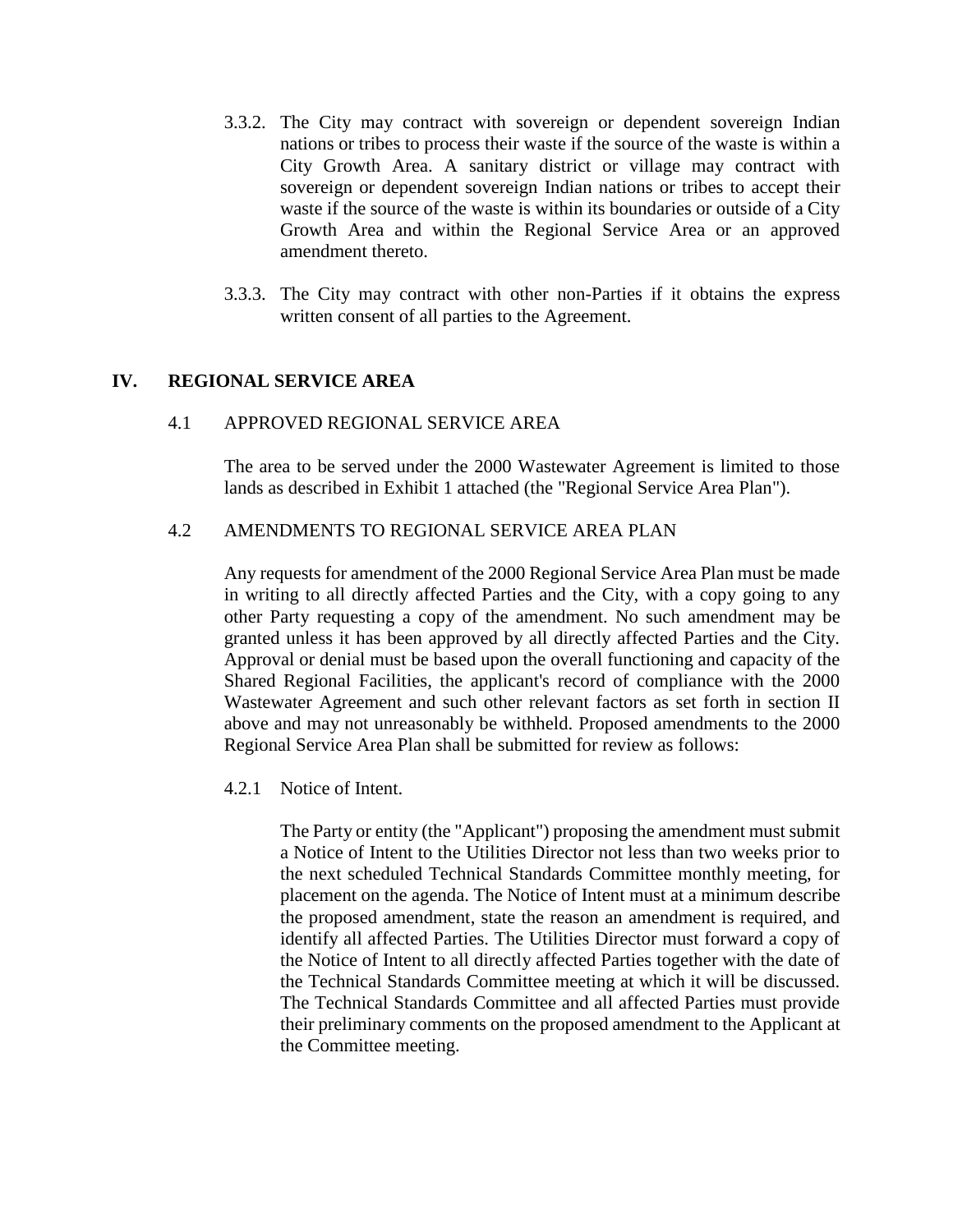#### 4.2.2 Amendment Report.

After the Technical Standards Committee meeting to review the Notice of Intent, the Applicant must prepare an Amendment Report meeting the minimum content requirements set forth in the Technical Guidance Manual and the relevant requirements of the Wisconsin Department of Natural Resources under the Wisconsin Administrative Code for facilities plan amendments (even if such a facilities plan amendment is not proposed or required). The Applicant must submit the Amendment Report to the Utilities Director for review. The City must review the Amendment Report within 15 days and. must either recommend it to the Committee for approval or return it to the Applicant with comments for resubmittal. If the City recommends disapproval of the proposed amendment, it must state its reasons therefore in writing, which reasons must be solely sewer service related or based on the City's evaluation of sound engineering judgment and practices and the factors set forth in section 4.2. If the Applicant has resubmitted the Amendment Report after receiving the comments of the City and the City still does not approve the Report, it must nonetheless be submitted to the Technical Standards Committee for review.

4.2.3 Technical Standards Committee Review.

Once the Amendment Report is forwarded to the Committee, the Committee must either recommend it to the affected Parties for ratification or return it to the Applicant with comments for resubmittal. If the Committee recommends disapproval of the proposed amendment, it must state its reasons therefore in writing, which reasons must be solely sewer related or based on the Committee's evaluation of sound engineering judgment and practices and the factors set forth in section 4.2. If the proposed amendment is ratified by the Committee, all affected Parties must issue a letter to the Applicant approving the amendment.

4.2.4 Party Support for Proposed Amendments.

No Party may request, nor in any way support, in any forum or manner (other than among the Parties to this Agreement), a facilities plan amendment unless it is consistent with the RSAP or unless a corresponding amendment to the RSAP has first been approved under the procedures set forth in this section 4.2. No Party may oppose, in any forum or manner, a facilities plan amendment that is consistent with the RSAP or an approved amendment thereto.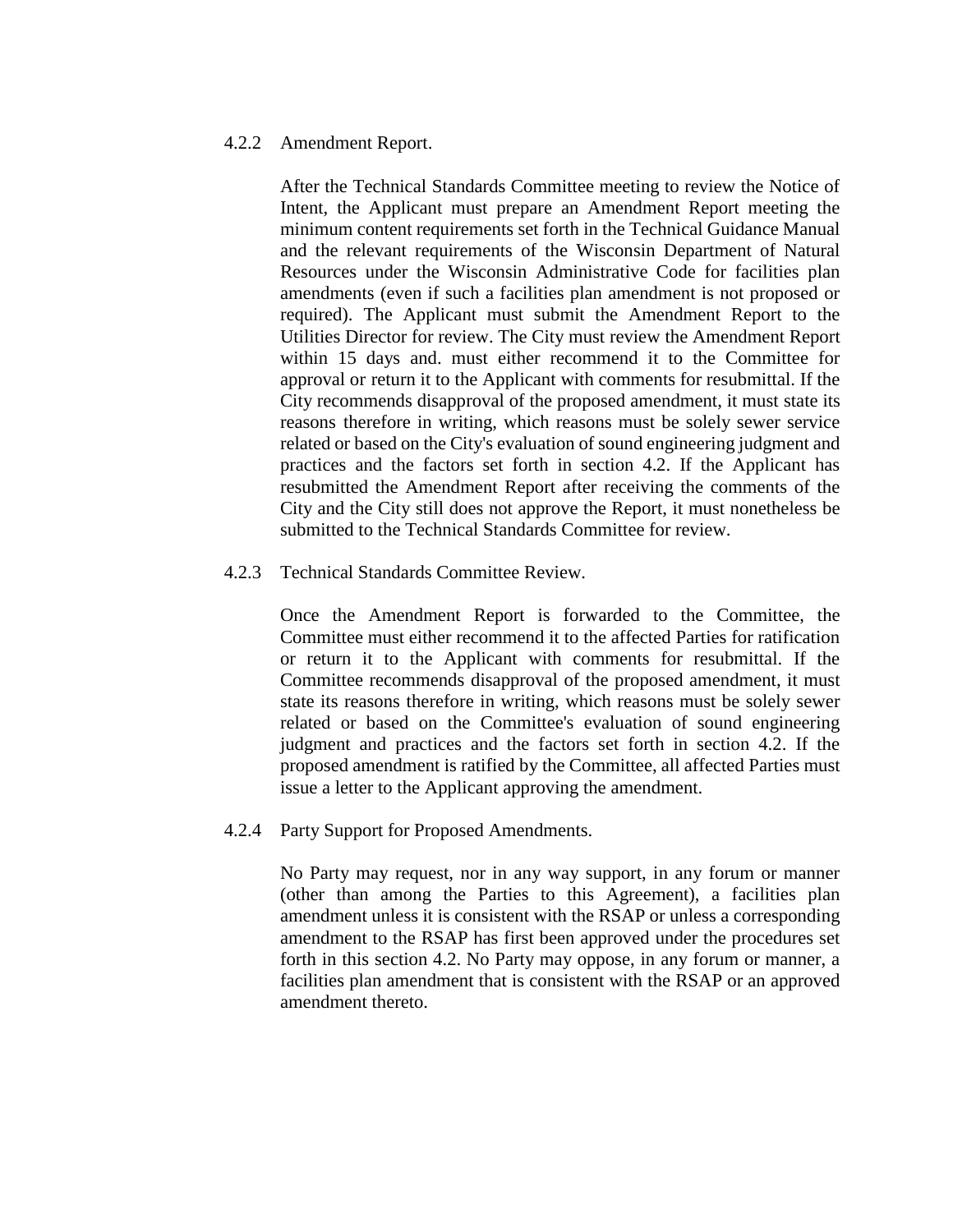## **V. CURRENT** WATER **POLLUTION CONTROL PLANT (WPCP), REGIONAL INTERCEPTOR AND SHARED SEWER CAPACITY ALLOCATIONS**

## 5.1 CURRENT WATER POLLUTION CONTROL PLANT AND REGIONAL INTERCEPTOR CAPACITY ALLOCATIONS

The purchased Capacity Allocations for the Shared Regional Facilities are set forth in the attached Exhibits 2 and 3, which are incorporated herein by reference. Until such capacity needs to be replaced, each Party may use its existing purchased Capacity Allocations in the current Shared Regional Facilities pursuant to the terms and conditions of this Agreement, subject however, to the Maximum Discharge Limits ("MDLs") as set forth below.

## 5.2 CURRENT SHARED SEWER CAPACITY ALLOCATIONS

The Parties recognize that the purchase of capacity in Shared Regional Facilities does not include capacity in Shared Sewers. Shared Sewer capacity must be separately purchased. Some Parties have previously purchased certain capacity in Shared Sewers. The existing Shared Sewer capacity purchases and allocations are set forth in the attached Exhibit 4, incorporated herein by reference. Until such capacity needs to be replaced, each Party may use its existing Shared Sewer purchased capacity pursuant to the terms and conditions of this Agreement, subject however, to the MDLs as set forth below.

## 5.3 MAXIMUM DISCHARGE LIMITS (MDLS) FOR EACH COLLECTION SYSTEM CONNECTION POINT

The Parties recognize that in addition to current WPCP capacity limits, each segment of the Collection System also has limitations on its capacity to handle wastewater. The Parties agree that each Connection Point in the Regional System has been established and that service areas and capacity limits have been designated for each such Connection Point.

5.3.1 Connection Points and Collection System Service Areas Established.

The 2000 RSAP establishes all present and currently identified future Collection System Connection Points and delineates a service area for each Connection Point. The 2000 RSAP also identifies the required capacity at each Collection System Connection Point for each Party based on planned service area and existing and anticipated land uses. No connection may be made and no area may be served unless it is consistent with the 2000 RSAP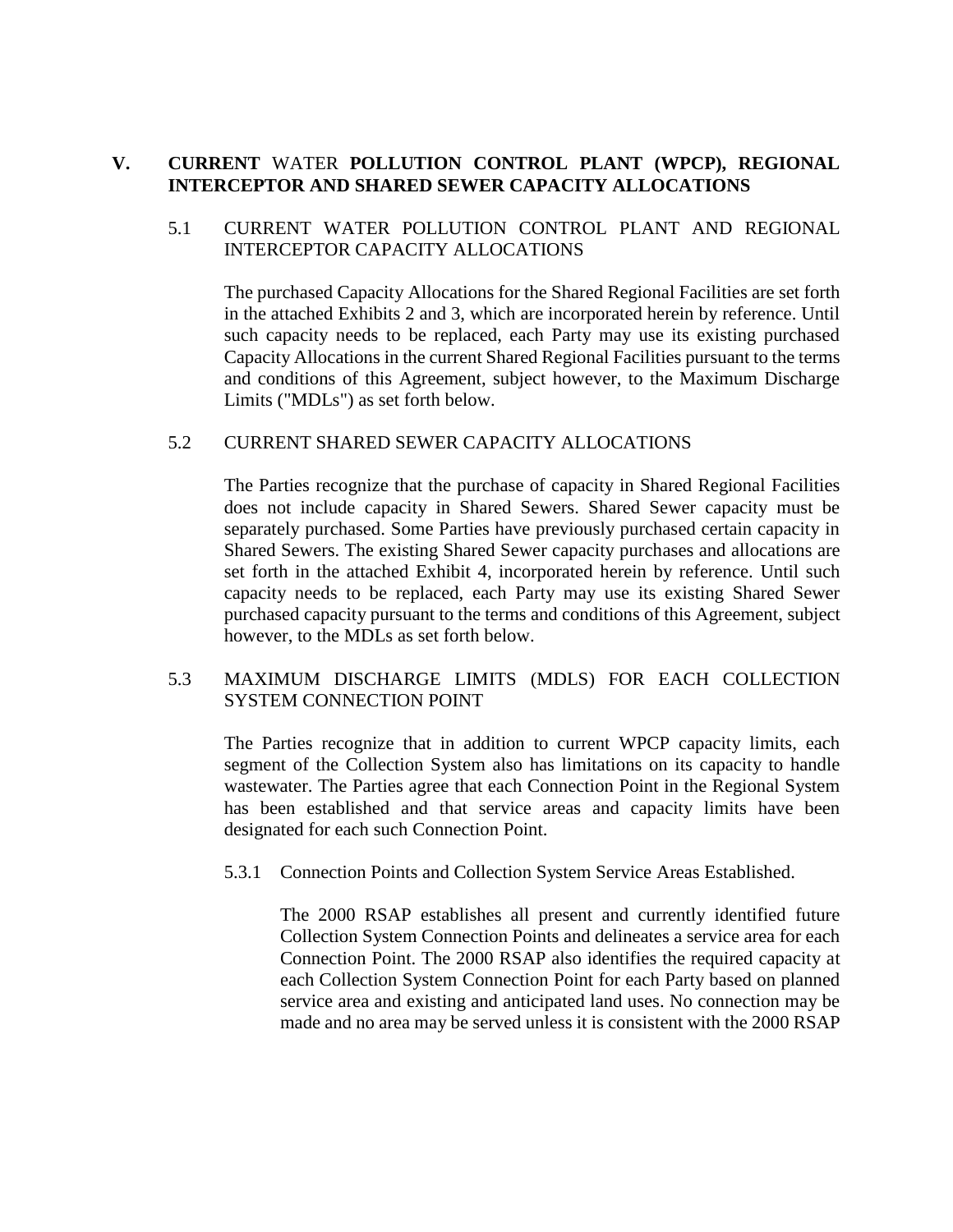(or an approved amendment thereto) and the procedures for connection set forth in section 13 and in the Technical Guidance Manual are followed.

5.3.2 Average Daily and Peak Design Flows Assigned.

The 2000 RSAP assigns Average Daily Design Flow limits and Peak Design Flow limits for each Connection Point which limits are incorporated herein by reference.

- 5.3.3 Maximum Discharge Limits (MDLs) Set For Each Connection Point.
	- 5.3.3.1 The Maximum Discharge Limit (MDL) for each Connection Point is determined by multiplying the Connection Point's Exceedance Ratio (Peak Design Flow divided by Average Daily Design Flow) by the Average Daily Flow metered at the Connection Point over the preceding 12 quarters or the period of record, whichever is shorter. The MDL for each Connection Point must be recalculated each quarter as additional flow meter data becomes available. A clearwater reduction charge is incurred in accordance with section 10.7 below for each day that the Maximum Hourly Flow metered at a Connection Point exceeds the MDL or if bypassing occurs within the Connection Point's service area.
	- 5.3.3.2 Because of seasonal fluctuations in the Town of Calumet, maximum discharge limits for the Town of Calumet and Sanitary District No. 1 of the Town of Calumet (referred to collectively as "Calumet") are based on seasonal averages of metered flow over the previous three years. The summer average is based on flows metered during the second and third quarters (April through September). The winter average is based on flows metered during the fourth and first quarters (October through March).

## 5.4 TRANSFERS OF CONNECTION POINT CAPACITY ALLOCATIONS; MODIFICATION OF CONNECTION POINT LOCATIONS AND/OR CONNECTION POINT SERVICE AREAS

Any proposed transfer of Capacity Allocation in a Connection Point or related Shared Regional Facilities or Shared Sewers from one Party to another, and any modification of a Connection Point location or a Connection Point service area must be reviewed by the Technical Standards Committee for its impact upon the Shared Regional Facilities or Shared Sewers related to the Connection Point. If the Committee determines that the total combined Capacity Allocations of the transferring Party and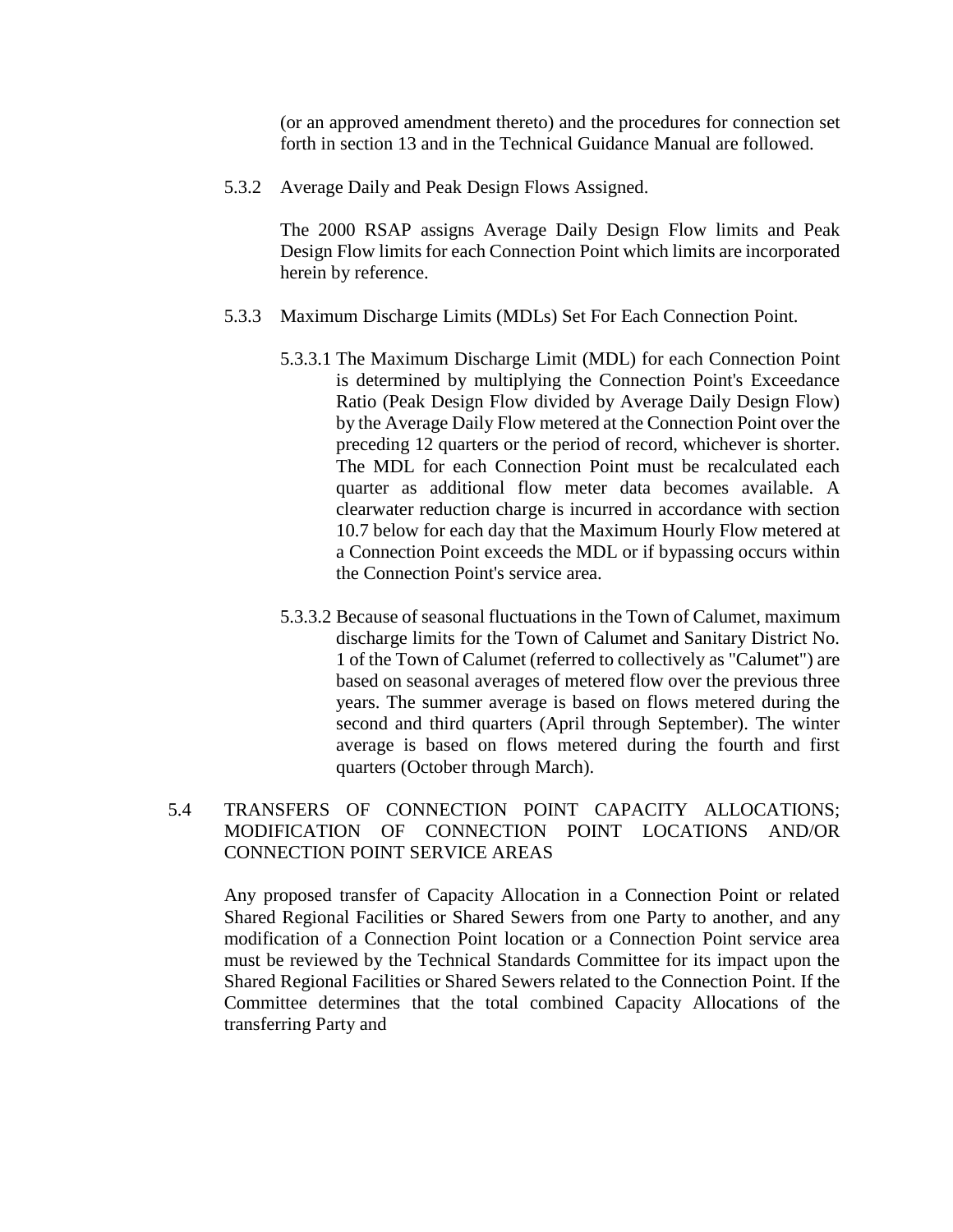the receiving Party in the Connection Point, the Shared Regional Facilities, and Shared Sewers will not be exceeded as a result of the proposed transfer, the Committee must issue a "no adverse impact" determination, and the Parties may proceed with the transfer. If the Committee determines that the proposed Capacity Allocation transfer, modification of a Connection Point location, or modification of a Connection Point service area will have an adverse impact upon the Shared Regional Facilities or Chaired Sewers related to the Connection Point, the transfer or modification may be made only after the 2000 RSAP has been amended in accordance with the procedure set forth in this Agreement.

The committee shall review all proposed transfers and issue its determination within 30 days of receipt of the request for such determination.

Associated cost adjustment payments for any permitted Capacity Allocation transfers must be handled by the Parties in accordance with section 14 of this Agreement.

## 5.5 ADJUSTMENT OF LAND USES WITHIN CONNECTION POINT SERVICE AREA

A Party may adjust the land uses within the service area for a Connection Point without amending the 2000 RSAP provided the overall assigned Capacity Allocation remains the same. Capacity may be moved from one location to another within a Connection Point's service area, but the overall Capacity Allocation may not be increased without an RSAP amendment. An increase in density at one location must be offset by a comparable reduction in density elsewhere within the Connection Point's service area or by a comparable reduction in the areas served by the Connection Point so that the Party's overall necessary Connection Point Capacity Allocation is not increased. Any adjustments that would require an increase in a Party's Connection Point. Capacity Allocation require an amendment to the 2000 RSAP.

## **VI. SHARED SEWERS**

## 6.1 CONSTRUCTION OF NEW SHARED SEWERS

When a new Shared Sewer is built, the Party first requiring sewer service (the "Initiator") must build the sewer in a manner consistent with the 2000 RSAP. Other Parties connecting to the new Shared Sewer (the "Using Parties") must reimburse the Initiator for Shared Sewer use based on capacity needed and pursuant to the procedures set forth below. The Initiator's design must provide capacity for the Peak Design Flow required by each potential Using Party in accordance with the adopted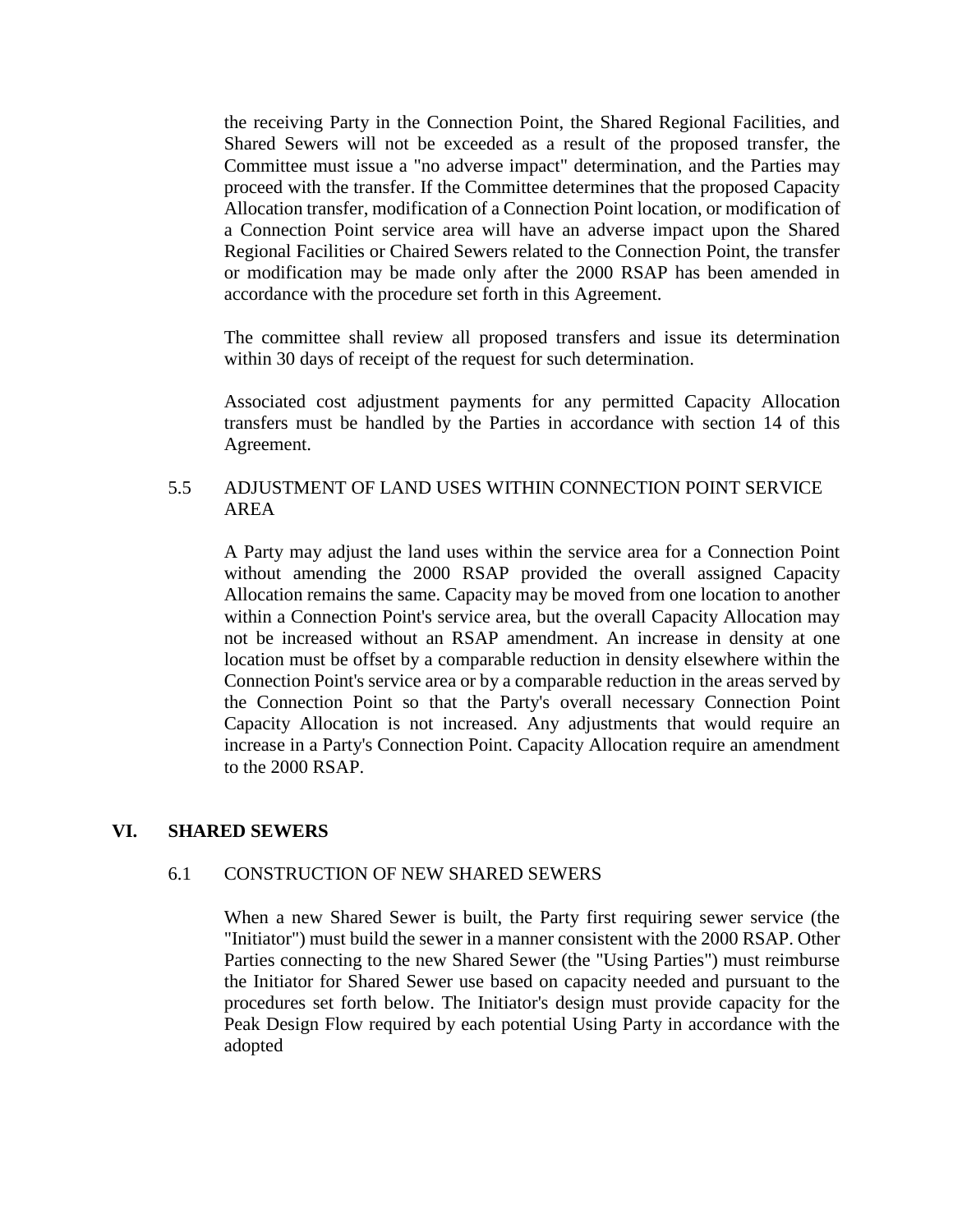2000 RSAP. The Initiator's planning and design of the new shared sewer must follow the sewer system connection procedures in section XIII.

## 6.2 COST SHARING FOR NEW SHARED SEWERS

A Using Party of a Shared Sewer must pay a portion of Shared Sewer costs in accordance with this section. A Using Party's portion consists of the eligible shared costs of the Shared Sewer as set forth below, multiplied by the Using Party's percentage share. The Using Party's share is determined by the ultimate Peak Design Flow required for the Using Party's designated service area (as delineated by the 2000 RSAP), as a percentage of the Shared Sewer's Total Peal:. Design Flow. If the Shared Sewer's Total Peak Design Flow, the Using Party's Peak Design Flow, or both, change along the length of the Shared Sewer, the Using Party's cost share must be calculated separately for each such segment. All Shared Sewers are eligible for reimbursement, including 8-inch diameter sewers. If the actual constructed sewer capacity exceeds its Total Peak Design Flow, due to topographic or other physical constraints, each Using Party's cost share must be based on its percentage of the Total Peak Design Flow, not the actual capacity.

6.2.1 Eligible Shared Costs.

The Initiator's costs eligible for sharing with a Using Party include the following (interest earned by the Initiator on debt proceeds during construction must accrue to the benefit of all Using Parties and must be applied to reduce the eligible project costs):

- 6.2.1.1 Construction cost of the main sewer and manholes, lift stations and force mains, including backfill and surface restoration;
- 6.2.1.2 Engineering, consisting of specific project design and engineering services during construction, including inspection;
- 6.2.1.3 Financing, consisting only of the Initiator's debt interest (over the life of the debt issue) attributable to the construction of the Shared Sewer;
- 6.2.1.4 Easement acquisition costs;
- 6.2.1.5 Bond issuance costs and bond counsel fees;
- 6.2.1.6 Legal fees related to preparation and review of documents pertaining to financing, construction, and easement acquisition;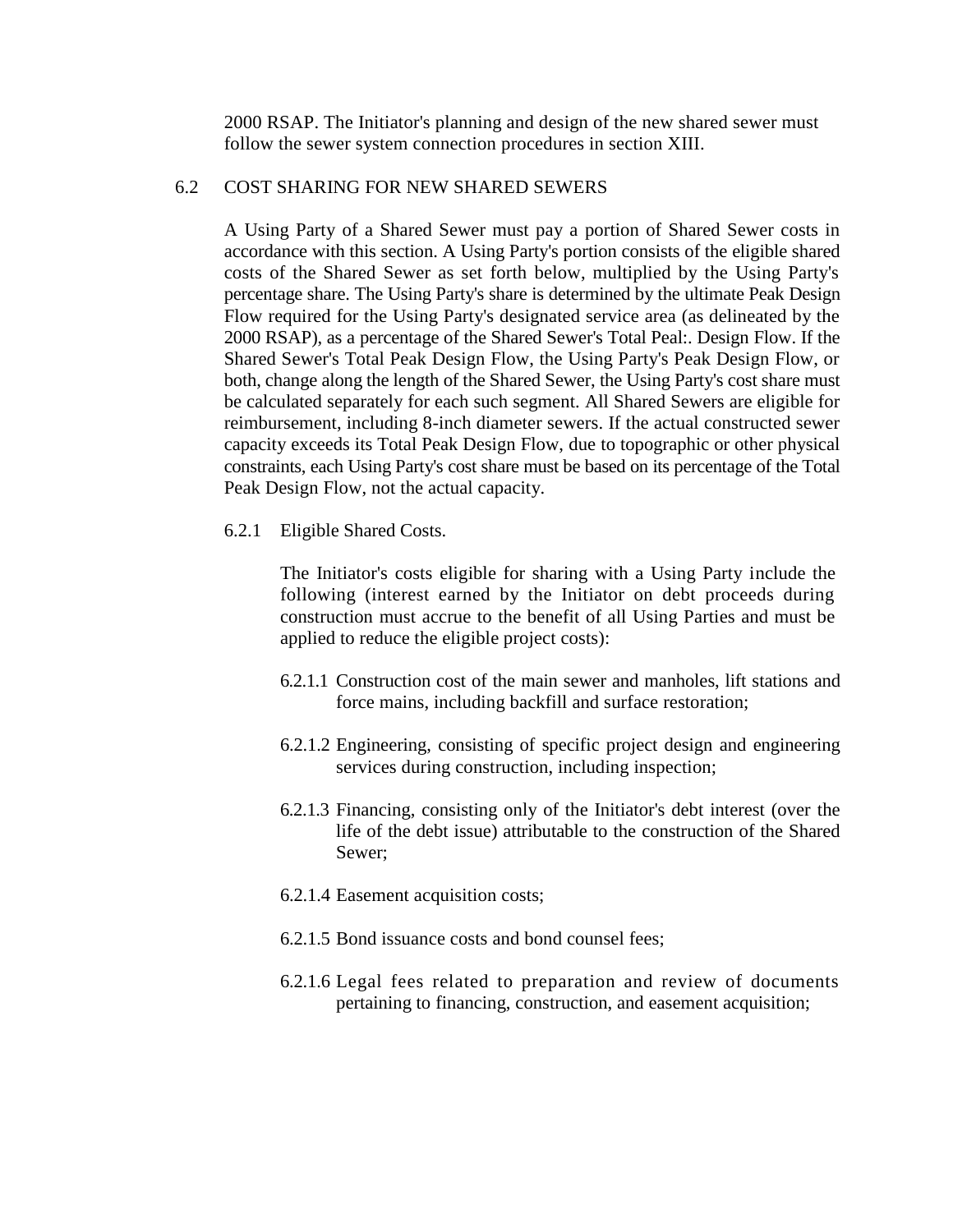6.2.1.7 An administrative fee equal to 2% of eligible construction cost.

- 6.2.2. Documentation of Costs.
	- 6.2.2.1.The Initiator must follow the standard construction bid item format in the Technical Guidance Manual, and must track engineering and other project costs so that the eligible costs of the Shared Sewer can be readily determined. If the Shared Sewer is part of a larger construction project, the Initiator's eligible engineering, financing, and legal costs must be apportioned according to the ratio of the Shared Sewer's construction cost to the total project construction cost. A Using Party is entitled to review any records related to Shared Sewer construction costs at any time upon reasonable request.
	- 6.2.2.2.The Initiator must submit project closeout records to the City of Fond du Lac's Utilities Director within 30 days of project completion (final payout). Project closeout records must include record drawings of the completed construction; tabulation of final payment quantities and amounts; tabulation of associated project costs, separately identifying costs eligible and ineligible for sharing as set forth above; the cost sharing calculations for all Using Parties of the Shared Sewer; and the term of and lifetime interest rate charged on the Initiator's debt issue for the project.
	- 6.2.2.3.A using Party may, in writing, request that the Initiator include wyes, risers, laterals, or additional special fittings or items in the initial Shared Sewer construction project, provided that the Using Party agrees in writing at the time of the request to pay 100% of the cost of such special items within 30 days of Initiator requesting such payment in writing upon completion of the project. The Initiator must then include the Using Party's requested items in the construction design unless it is impossible to do so.

#### 6.3 TRANSFER OF OWNERSHIP OF SHARED SEWER

For Shared Sewers passing through another Party's 2000 RSAP designated service area (i.e., the Using Party is downstream of the Initiator), ownership of the Shared Sewer originates with the Initiator. As connections are made within the Using Party's service area, the Using Party must assume ownership of, and maintenance responsibility for, the portion of the Shared Sewer it is using. Ownership will change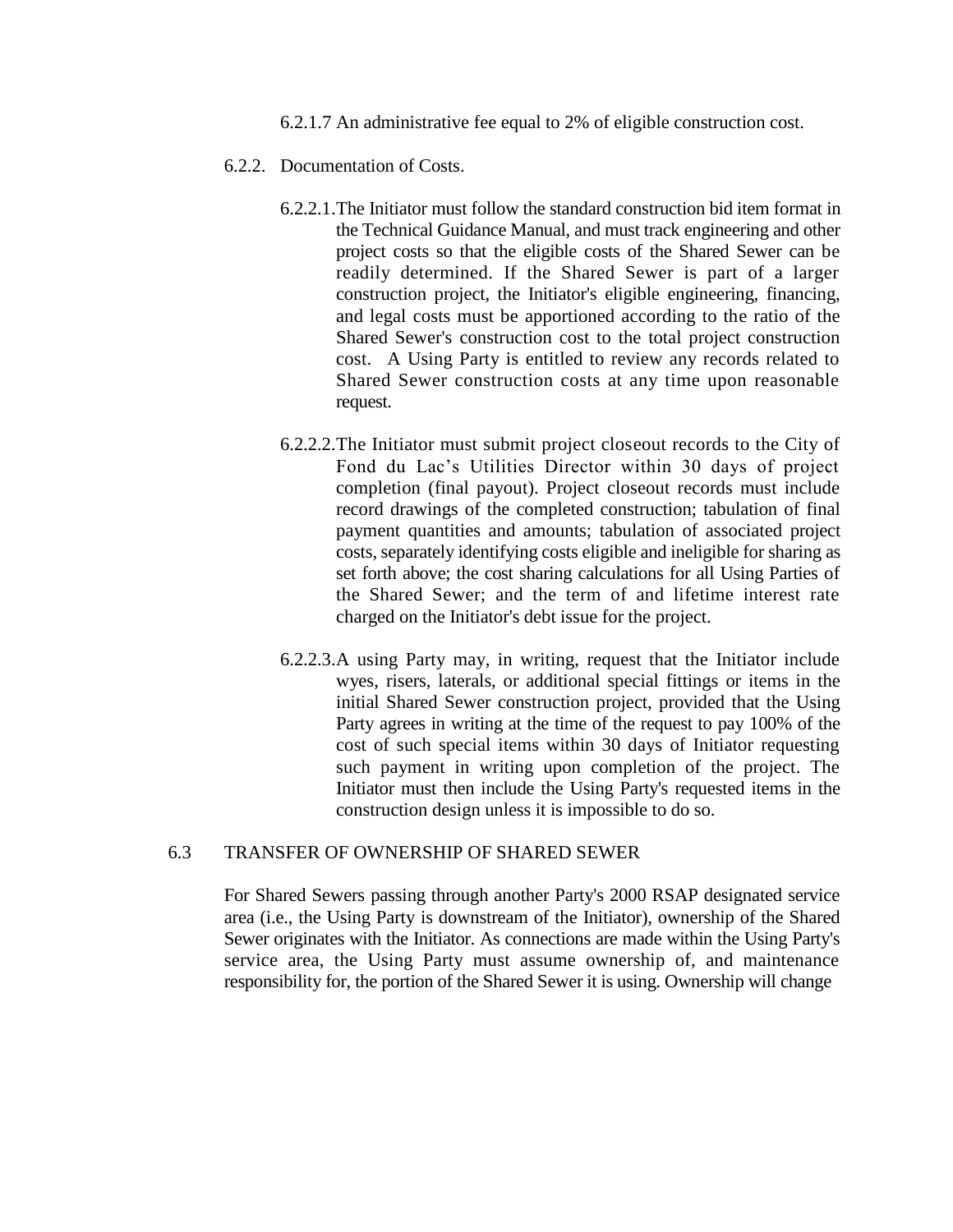at the first manhole upstream of the Using Party's furthest upstream connection. The Parties recognize that the Using Party's ownership of the Shared Sewer may not coincide with the Using Party's accumulated payments for the sewer. For example, if the first connection is made near the upstream end of the Using Party's service area, the Using Party may assume ownership of 100% of the Shared Sewer before having made any payments to the Initiator. This, however, will not relieve the Using Party of its obligation to reimburse the Initiator for 100% of its design capacity over the payment term that the Using Party has elected under section 8.

## 6.4 COST SHARING FOR EXISTING SHARED SEWERS

6.4.1. Purpose.

Cost sharing of Shared Sewers built prior to 1997 is a means by which the owner of a Shared Sewer is reimbursed by a Using Party for the Owner's cost of providing capacity for the Using Party's flows.

6.4.2. Formula for Using Party's Share.

The Using Party's cost share is determined at the time of connection, using the following formula:

Using Party's Peak Flow x Value of Shared Sewer Sewer Peak Design Flow

6.4.3. Value of Existing Shared Sewers.

The value of an existing Shared Sewer is the adjusted original project cost. The original project cost is the sum of the original construction cost plus "other project costs" identified in sections 6.2.1.2, 6.2.1 4*,* 6.2.1.6 and 6.2.1.7. Other project costs" are added at 20% of construction cost unless actual costs are known. The original project cost is reduced by the amount of any federal and state grants to determine the "net local share project cost." The net local share project cost must be escalated to the time of the Using Party's connection using the US Bureau of Labor Statistics US City Average All Items Consumer Price Index (CPIU, 1967=100), then depreciated using straight-line depreciation over an assumed 100-year service life. The value of the existing Shared Sewer is the depreciated adjusted net local share project cost.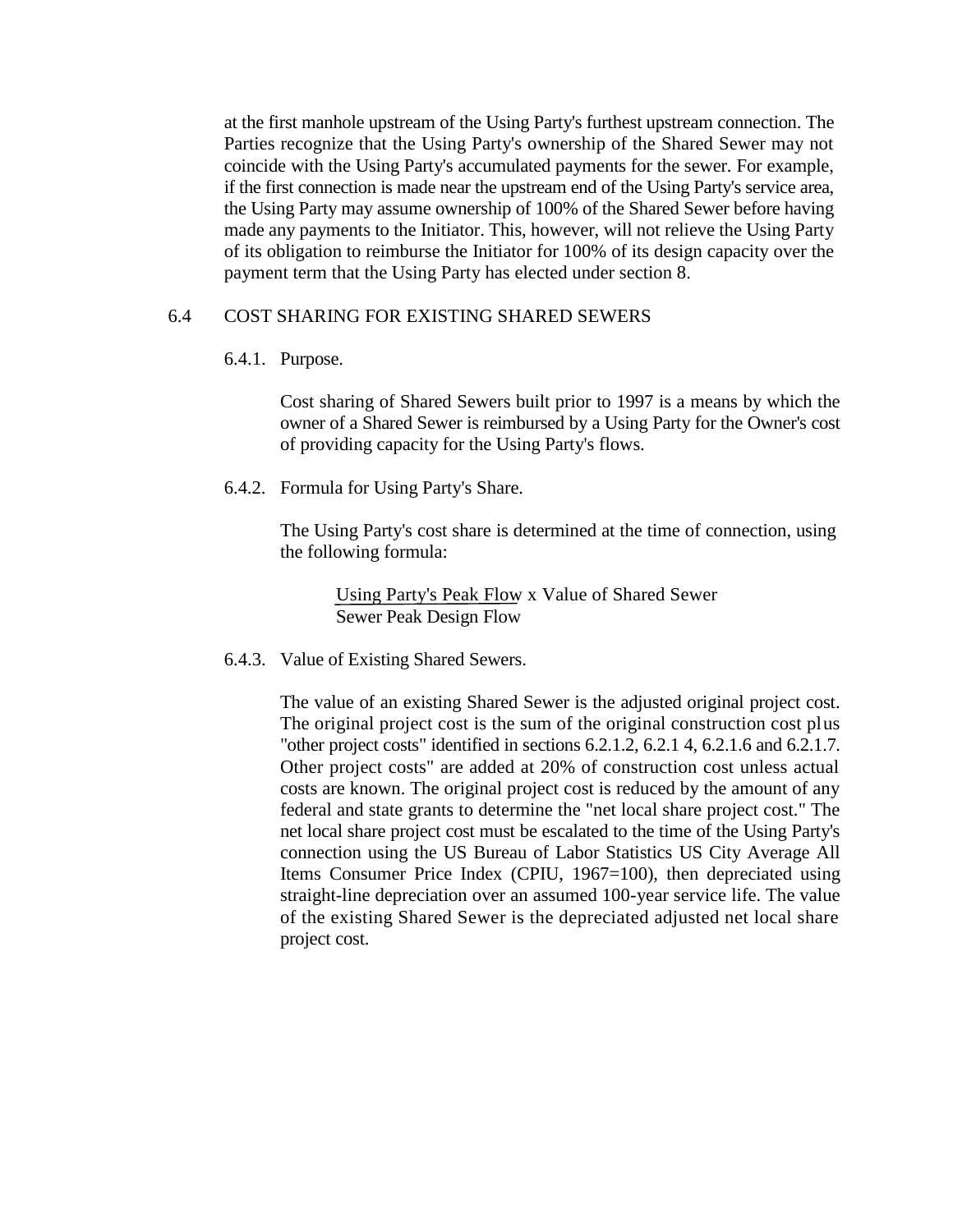#### 6.4.4. Adjustment for Special Assessments.

If the Using Party is purchasing capacity in the existing Shared Sewer to service properties annexed to the Using Party, the net local share project cost must be reduced by the amount of any special assessment(s) paid by current or previous owners of the annexed property that were applied to the eligible original project costs. Any contractual payments received by the Owner as a contribution toward the eligible project costs of the Shared Sewer shall be treated in the same manner as a special assessment for purposes of calculating the net local share project cost.

Example: The original project cost was \$4,000. After deducting 75% grant payments, the Owner's local share cost was \$1,000, of which \$600 was collected by special assessments. Ten properties were assessed for the project and 3 have since annexed to the Using Party. The Using Party's capacity share in the Shared Sewer is 25%. The Shared Sewer is 20 years old (80 years remaining service life), and CPI ratio since the year of construction is 2.5.

The local share cost is reduced by the amount of special assessments collected from properties that have annexed:

(3 annexed /10 assessed) x  $$600$  collected = \$180.

The net local share project cost is  $$1,000 - 180 = $820$ .

The "escalation/depreciation" factors are applied to the net cost of \$820. The adjusted project cost is \$820 x 2.5 = \$2,050, and the depreciated adjusted project cost is  $$2,050 \times 0.80 = $1,640$ .

The Using Party's payment to the owner is  $25\% \times \$1,640 = \$410$ .

If the special assessments were applied to other project costs in addition to the Shared Sewer eligible project costs, the local share cost adjustment must be based upon the ratio of Shared Sewer costs to total project costs. Using the above assumptions, also assume that the Shared Sewer cost is \$400 and the remaining \$600 local share cost is for other (non-Shared Sewer) project costs. The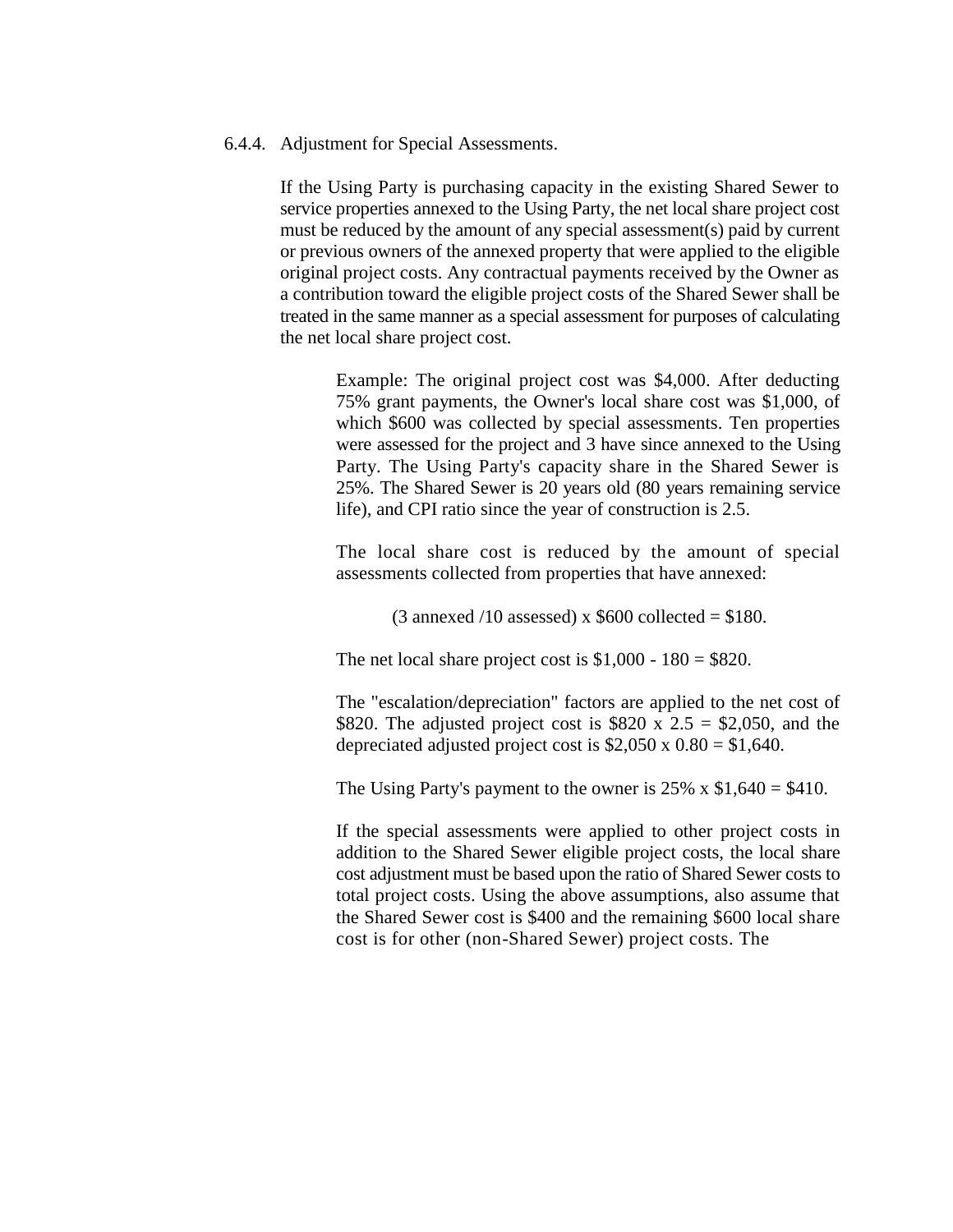special assessment ratio for the Shared Sewer local share cost is  $$400\div1,000 = 0.40$ . The local share cost adjustment is calculated as follows:

(3 annexed /10 assessed) x  $$600$  collected x  $0.40 = $72$ .

6.4.5. Original Construction Costs.

Original construction costs for existing Shared Sewers are obtained from tables in the Technical Guidance Manual listing the location, diameter, design capacity, year of construction, and agreed-upon original construction cost for sewers that are now shared or could reasonably be expected to be shared in the future.

6.4.6. Peak Design Flow Determination.

The Using Party's Peak Design Flow is determined as defined in section 1.25. Exceptions may be made where the Owner's original sewer design calculations used other valid methods to calculate the peak flow from the Using Party's service area.

6.4.7. Shared Sewer Peak Design Flow.

The Shared Sewer Peak Design Flow is obtained from the Owner's original sewer design calculations if available. The Parties recognize that these calculations may have used different design parameters than those defined in section 1.25 for future design flow calculations. Where the original design flow calculations for the shared sewer are unavailable, the sewer peak design flow is the sewer's design capacity, based on diameter and slope. The capacity calculation must use the average or predominant design slope for reaches that may include several manholes, ignoring steep sections that may be dictated by topography or other physical constraints.

6.4.8. Payment.

Payment for use of existing Shared Sewers must be made in a lump sum at the time of the Using Party's first use of the Shared Sewer.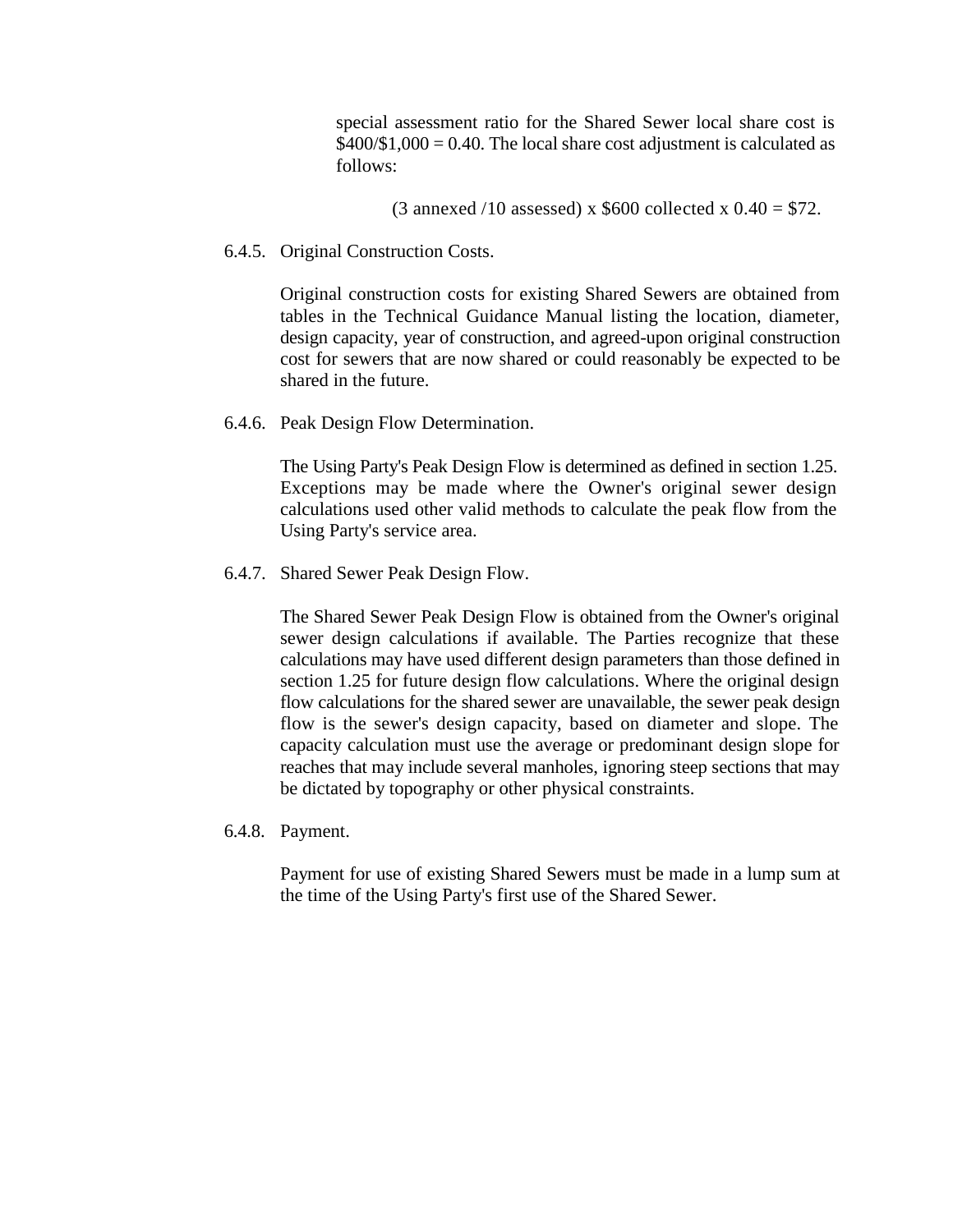## 6.5 REPLACEMENT OF SHARED SEWERS

When an existing Shared Sewer is replaced, the new sewer will be considered a new Shared Sewer for cost sharing purposes in accordance with the provisions of section 6.2, with the following exceptions:

## 6.5.1. Allocation of Costs.

If a Shared Sewer is being replaced to increase capacity, the replacement cost must be allocated to the Using Parties in proportion to their contribution toward the need for the replacement. For purposes of this section 6.5, all Parties contributing toward the need for the replacement or receiving an increased capacity allocation in the replacement sewer are referred to as "Initiators," regardless of which Party actually commences the replacement process. A Using Party that does not contribute toward the need for the replacement and that does not receive an increased capacity allocation in the replacement sewer is referred to as a "Non-Initiator." Generally, a Non-Initiator's share is the value of the life of the replacement sewer beyond the remaining life of the replaced sewer ("the extended life"). Assuming the same 100-year service life for the existing and new sewers, the extended life is equal to the age of the existing sewer at the time it is replaced. Specific allocation methods for different types of replacement projects are discussed below. This listing may not be all inclusive.

6.5.2. Replacement Solely to Accommodate Excessive I/I.

If a Shared Sewer is being replaced solely to increase capacity to handle "excessive" I/I, all Using Parties must pay, at a minimum, for the value of the extended life in the replacement sewer. The cost share of Non-Initiators may not include the cost of oversizing necessary to accommodate "excessive" I/I. The balance of the cost must be shared by the Initiators in proportion to their "excessive" I/I.

6.5.2.1.Calculation of Oversizing Cost.

The cost of oversizing is the difference between the actual replacement project cost and the calculated cost of a replacement project without oversizing. The calculated cost is the actual cost multiplied by the ratio: Mc/Ma, where Ma Is unit material costs for the actual size project and Mc is unit material costs for a project without oversizing. The chart below illustrates the allocated cost of the replacement sewer: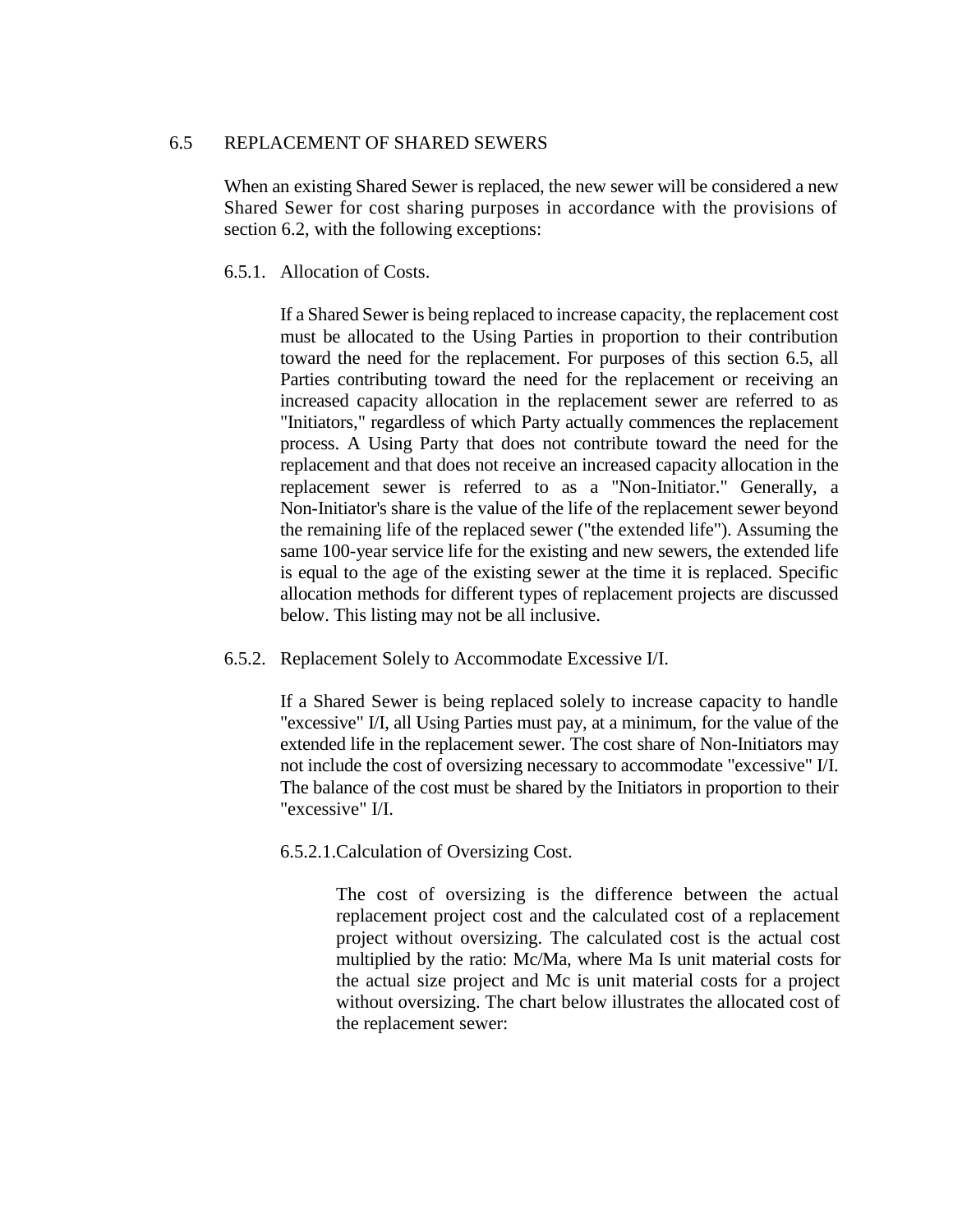*Example for Section 6.5.2.1* Extended life  $= 60$  years Cost of replacement project without oversizing  $=$  \$100,000 Cost of actual project  $=$  \$ 110,000

| Part          | Old             | Ex-       | Capa       | $%$ of     | Extended                   | % of           | Excessive               | Total    | $%$ of  |
|---------------|-----------------|-----------|------------|------------|----------------------------|----------------|-------------------------|----------|---------|
| y             | Peak            | cessiv    | -city      | <b>New</b> | Life                       | Ex-            | I/I Cost                | Cost     | Project |
|               | Flow            | e         | in         | Capa-      | Cost                       | cessiv         |                         |          | Cost    |
|               | Alloc           | $\rm{M}$  | <b>New</b> | city       |                            | e              |                         |          |         |
|               | ation           |           | Project    |            |                            | $\mathbf{U}$ I |                         |          |         |
| A             | $2 \text{ cfs}$ | $0$ cfs   | 2 cfs      | 16.7%      | $0.167 \times 100k \times$ | $0.0\%$        | \$0.0k                  | \$10.0k  | 9.1%    |
|               |                 |           |            |            | $0.6 = $10.0k$             |                |                         |          |         |
| B             | 3 cfs           | $0$ cfs   | 3 cfs      | 25.0%      | $0.250 \times $100k$       | $0.0\%$        | \$0.0k                  | S15.0k   | 13.6%   |
|               |                 |           |            |            | $x \ 0.6 = $15.0k$         |                |                         |          |         |
| $\mathcal{C}$ | 1 cfs           | $0.8$ cfs | $1.8$ cfs  | 15.0%      | $0.150 \times $100k$       | 40.0%          | $0.40 \times (\$110k -$ | \$29.0k  | 26.4%   |
|               |                 |           |            |            | $x 0.6 = $9.0k$            |                | $$60k) = $20.0k$        |          |         |
| D             | 4 cfs           | $1.2$ cfs | $5.2$ cfs  | 43.3%      | $0.433 \times $100k$       | 60.0%          | $0.60 \times (\$110k -$ | S56.0k   | 50.9%   |
|               |                 |           |            |            | $x 0.6 = $26.0k$           |                | $$60k) = $30.0k$        |          |         |
| Total         | 10 cfs          | 2 cfs     | 12 cfs     | 100.0      | \$60.0k                    |                | \$50.0k                 | \$110.0k | 100.0   |
|               |                 |           |            | $\%$       |                            |                |                         |          | %       |

## 6.5.3. Replacement for Capacity for One Party.

If a Shared Sewer is being replaced to increase capacity for only one Using Party, the Non-Initiators pay only for the value of the extended life of the replacement sewer. The Initiator is responsible for the balance of the replacement costs. The example below illustrates the Non-Initiator's allocated cost of the replacement sewer.

*Example for Section 6.5.3*

| % of Existing<br>Sewer | % of<br>Replace-<br>ment Sewer | Extended<br>Life | Replacement<br>Cost | Non-Initiator's<br>Cost                                        |
|------------------------|--------------------------------|------------------|---------------------|----------------------------------------------------------------|
| 25%                    | 5%                             | 60 years         | \$500,000           | $$500,000 \times 5\% =$<br>$$25,000 \times 60\% =$<br>\$15,000 |

6.5.4. Replacement for Capacity for More Than One Party.

If a Shared Sewer is being replaced to increase capacity for more than one Using Party, the Initiators are responsible for all replacement costs in excess of the value of the extended life obtained by the Non-Initiators in the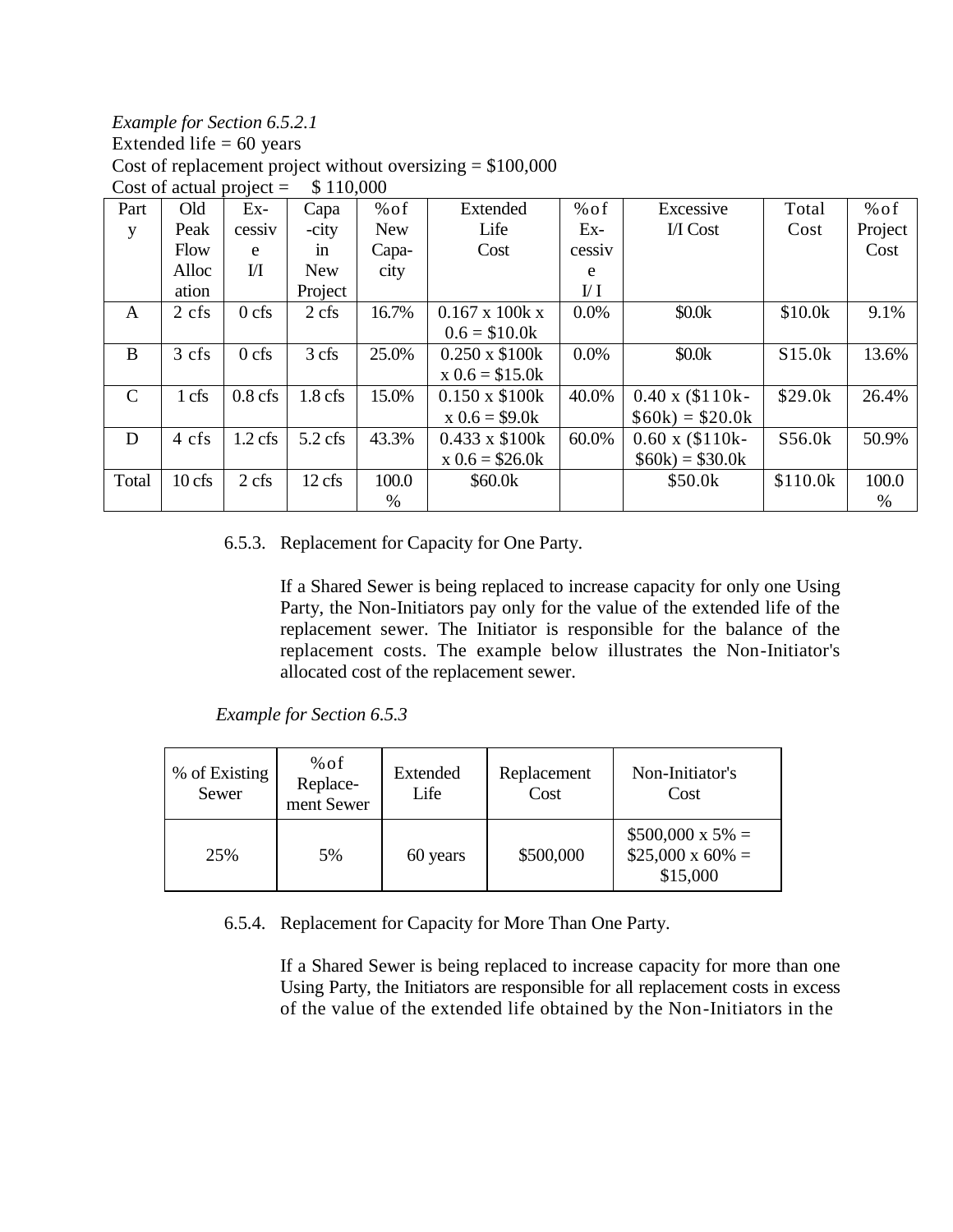replacement sewer. The example below illustrates the allocated cost of the replacement sewer, where Party A is a Non-Initiator and Parties B and C are Initiators.

*Example for Section 6.5.4*

| Part<br>y     | Cap.<br>in<br>Old | $\%$<br>of<br>Old | Cap.<br>$\mathbf{m}$<br><b>New</b> | $%$ of<br><b>New</b> | % of<br>Cap.<br>Increase | Cost<br>of<br><b>New</b>                          | Extended<br>Life of<br><b>New</b> | <b>Cost Share</b>                                            | $%$ of<br>Cost |
|---------------|-------------------|-------------------|------------------------------------|----------------------|--------------------------|---------------------------------------------------|-----------------------------------|--------------------------------------------------------------|----------------|
| A             | $2.5$ cfs         | 25%               | 2.5<br>cfs                         | 16%                  | $\boldsymbol{0}$         | \$1M                                              | 60 yrs.                           | $.60x(.16x$1M) =$<br>\$96,000                                | 9.6            |
| B             | 3 cfs             | 30%               | $5.5$ cfs                          | 34%                  | $2.5/6 =$<br>42%         | C                                                 | N/A                               | $(.34 \times $1M)+(.42x$<br>$.064 \times $1M$ =<br>\$366,880 | 36.7           |
| $\mathcal{C}$ | $4.5 \text{ cfs}$ | 45%               | $8.0$ cfs                          | 50%                  | $3.5/6 =$<br>58%         | $\boldsymbol{\varsigma}$ $\boldsymbol{\varsigma}$ | N/A                               | $(.50x$1M) + (.58x$<br>$.064 \times$ \$1m) =<br>\$537,120    | 53.7           |
|               | 10 cfs            | 100               | 16                                 | 100                  | 100                      | \$1M                                              |                                   | \$1M                                                         | 100            |

#### 6.5.5. Repair of Shared Sewer and Replacement for Repair.

If a Shared Sewer needs repair, or is being replaced solely as a result of the need for repairs with no increase in any Party's capacity allocation, the repair or replacement costs must be shared by all Using Parties in accordance with their allocated capacities in the Shared Sewer.

#### 6.5.6. Replacement for Multiple Purposes.

Shared Sewers may be replaced for multiple reasons, for example, to add clearwater capacity and to meet growth needs. In such cases, costs must first be allocated to the Non-Initiators for the value of the extended life obtained by the replacement, based upon the principles and formulas identified in sections 6.5.1 through 6.5.4, above. Remaining costs must be allocated to categories differentiated according to the purpose of the capacity increase, and costs within each category must then be allocated in accordance with sections 6.5.1 through 6.5.5, above. For example, if 30% of the replacement sewer capacity increase is for clearwater and 70% is for growth needs, 30% of the Initiators' cost is shared by the Parties in proportion to their excessive I/I. The remaining 70% of the Initiators' cost is allocated to the Initiators in accordance with the formulas set forth above. Each Party's allocated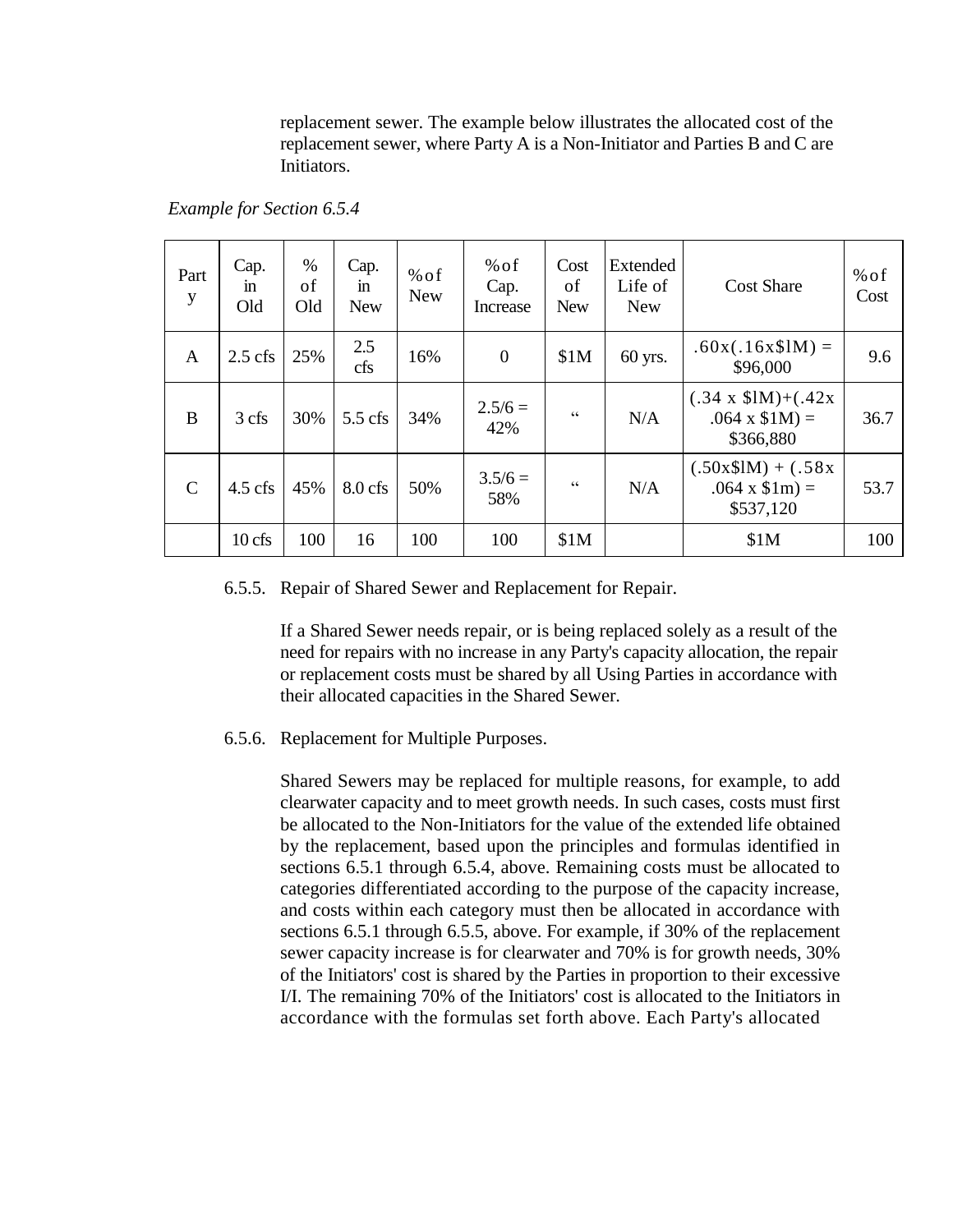clearwater share is combined with its allocated growth share to determine the Party's total cost share.

Shared Sewers may be replaced for reasons other than those identified in sections 6.5.1 through 6.5.5 of this Agreement. In that case, the Parties shall use the cost-sharing principles in this Agreement to the extent applicable and shall negotiate in good faith to achieve a fair allocation of those costs attributable to those reasons not identified in this Agreement.

6.5.7. Allocable Costs.

Allocable costs for replacement of Shared Sewers are the same as Eligible Shared Costs for new Shared Sewers as set forth in section 6.2.1 above.

6.5.8. Party's Capacity Share.

A Party's capacity share in a. replacement Shared Sewer is determined in accordance with the formula applicable to new Shared Sewers as set forth in section 6.2, above.

6.5.9. Calculation of Party's Share of "Excessive" I/I.

A Party's "excessive" I/I in an improvement is the sum of its peak hourly exceedances tributary to the improvement over the previous 12 months:

For each day of an exceedance by any tributary Party, its exceedance (in cfs) is the maximum hourly flow metered at the Party's Connection Point minus the MDL in effect on that day.

Costs allocated in proportion to "excessive" I/I are based on each Party's "excessive" I/I (in cfs) divided by the sum of the "excessive" I/I (in cfs) of all tributary parties over the 12 months.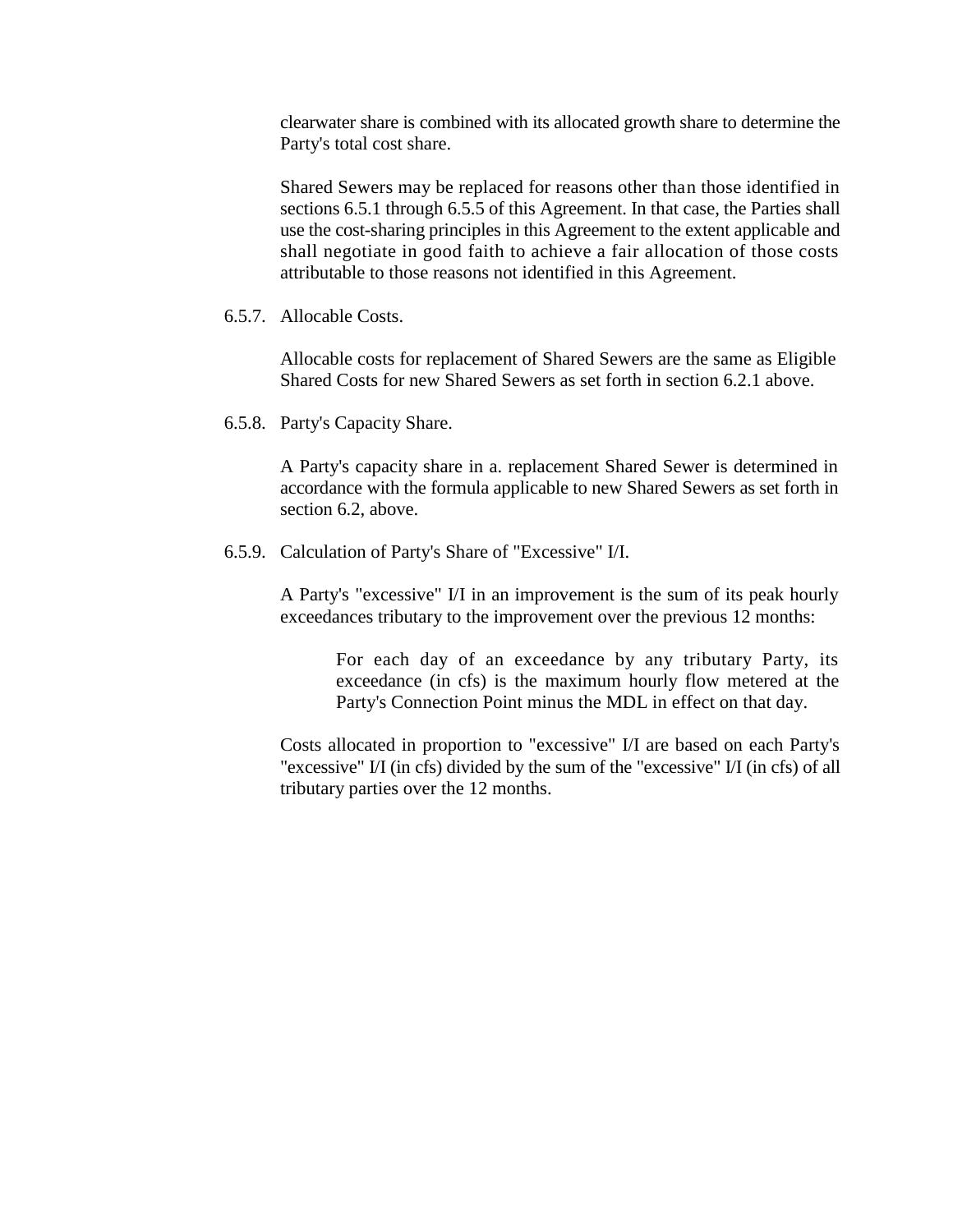|              |      | February 27 |                 | June 25 |            |                 | August 7 |            |                 | Exces-                        |                      |
|--------------|------|-------------|-----------------|---------|------------|-----------------|----------|------------|-----------------|-------------------------------|----------------------|
| Party        | Peak | <b>MDL</b>  | Exceed-<br>ance | Peak    | <b>MDL</b> | Exceed-<br>ance | Peak     | <b>MDL</b> | Exceed-<br>ance | sive<br>$\overline{\text{M}}$ | Cost<br><b>Share</b> |
| A            | 1.3  | 1.5         | $- -$           | 1.8     | 1.6        | 0.2             | 1.5      | 1.5        | $\cdots$        | 0.2                           | 10%                  |
| B            | 2.3  | 2.0         | 0.3             | 2.7     | 2.0        | 0.7             | 2.6      | 2.0        | 0.6             | 1.6                           | 80%                  |
| $\mathsf{C}$ | 0.3  | 0.5         | $- -$           | 0.7     | 0.6        | 0.1             | 0.8      | 0.7        | 0.1             | 0.2                           | 10%                  |
| Total        |      |             | 0.3             |         |            | 1.0             |          |            | 0.7             | 2.0                           | 100%                 |

*Example for Section 6.5.9.* All figures in cfs. (Table assumes three excessive I/I events within a 12-month period.)

## **VII. PROJECTS FOR WPCP CAPACITY OR REGIONAL INTERCEPTOR CAPACITY**

## 7.1 COSTS ALLOCATED TO PARTIES IN PROPORTION TO THEIR CONTRIBUTION TOWARD THE NEED FOR PROJECTS

The costs for any project related to WPCP capacity or Regional Interceptor capacity must be allocated to the Parties in proportion to their contribution toward the need for the project. Listed below are the allocation methods for typical projects, categorized according to the nature of the project and the cause of need for the project. This listing is not all inclusive.

7.1.1 Project for Upgrades.

Costs for an upgrade of the WPCP to meet new permit requirements (such as facilities for ammonia removal), or to improve the ability to meet current permit requirements, must be shared by all Parties in accordance with their design flow and loading allocations as provided in section 5.1. Project costs must be allocated in proportion to the Parties' share of the parameters causing the need for the project (such as flow, BOD, TSS, P, or  $NH<sub>3</sub>$ ).

7.1.2 Maintenance Projects.

Costs of improvements to maintain capacity, such as replacement of a Regional Interceptor or WPCP treatment unit, where the cost is not covered by the replacement fund, must be shared by the affected. Parties in accordance with their flow and loading allocations as provided in section 5.1.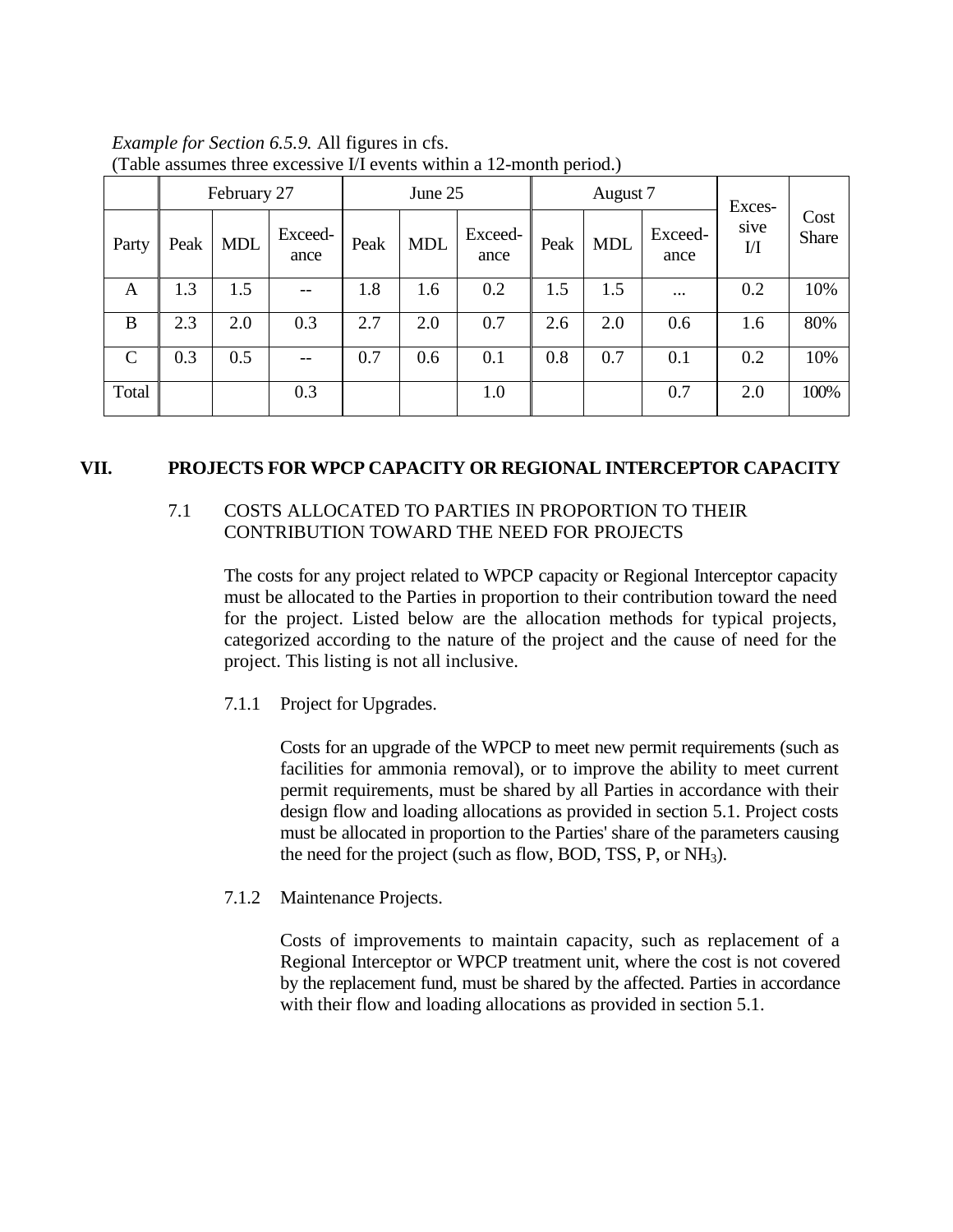7.1.3 Projects to Increase Capacity.

Costs of improvements to increase capacity must be allocated to the,Party or Parties creating the need for additional capacity.

7.1.3.1.Projects Solely for I/I.

If a project is required solely to handle peak I/I, the cost must be shared by the Using Parties in proportion to their "excessive" I/I, determined in accordance with section 6.5.9.

7.1.3.2. New Improvements Partly for I/I.

If a new improvement is required in part to handle peak I/I all Using Parties must pay, at a minimum, for their share of the cost of the improvement without oversizing to handle "excessive" I/I, in accordance with their design flow and loading allocations. The balance of the actual project cost must be shared by the Using Parties in proportion to their "excessive" I/I..

*Example for Section 7.1.3.2* Cost of project without oversizing  $= $100,000$ . Cost of actual project  $= $150,000$ .

| Part<br>y     | Design<br>Flow<br>Allocatio<br>n in New<br>Project | % of<br>Allocated<br>Capacity<br>in New<br>Project | Cost of<br>Project<br>Without<br>Oversizing | $Ex-$<br>cessive<br>IЛ | % of<br>Ex-<br>cessive<br>$\mathbf{U}$ | Excessive<br>I/I Cost                        | Tota<br>Cost | % of<br>Project<br>Cost |
|---------------|----------------------------------------------------|----------------------------------------------------|---------------------------------------------|------------------------|----------------------------------------|----------------------------------------------|--------------|-------------------------|
| A             | 2cfs                                               | 20%                                                | $0.20 \times $100k$<br>$= $20.0k$           | $0$ cfs                | $0.0\%$                                | \$0.0k                                       | \$20.0k      | 13.3%                   |
| B             | 3 cfs                                              | 30%                                                | $0.30 \times $100k$<br>$= $30.0k$           | $0$ cfs                | $0.0\%$                                | \$0.0k                                       | \$30.0k      | 20.0%                   |
| $\mathcal{C}$ | 1 cfs                                              | 10%                                                | $0.10 \times $100k =$<br>\$10.0k            | $0.8$ cfs              | 40.0%                                  | $0.40 \times (\$150k -$<br>$$100k) = $20.0k$ | \$30.0k      | 20.0%                   |
| D             | 4 cfs                                              | 40%                                                | $0.40 \times \$100k =$<br>\$40.0k           | $1.2$ cfs              | 60.0%                                  | $0.60 \times (\$150k -$<br>$$100k) = $30.0k$ | \$70.0k      | 46.7%                   |
| Total         | $10$ cfs                                           | 100.0%                                             | \$100.0k                                    | 2 cfs                  |                                        | \$50.0k                                      | \$150.0k     | 100.0<br>$\frac{0}{0}$  |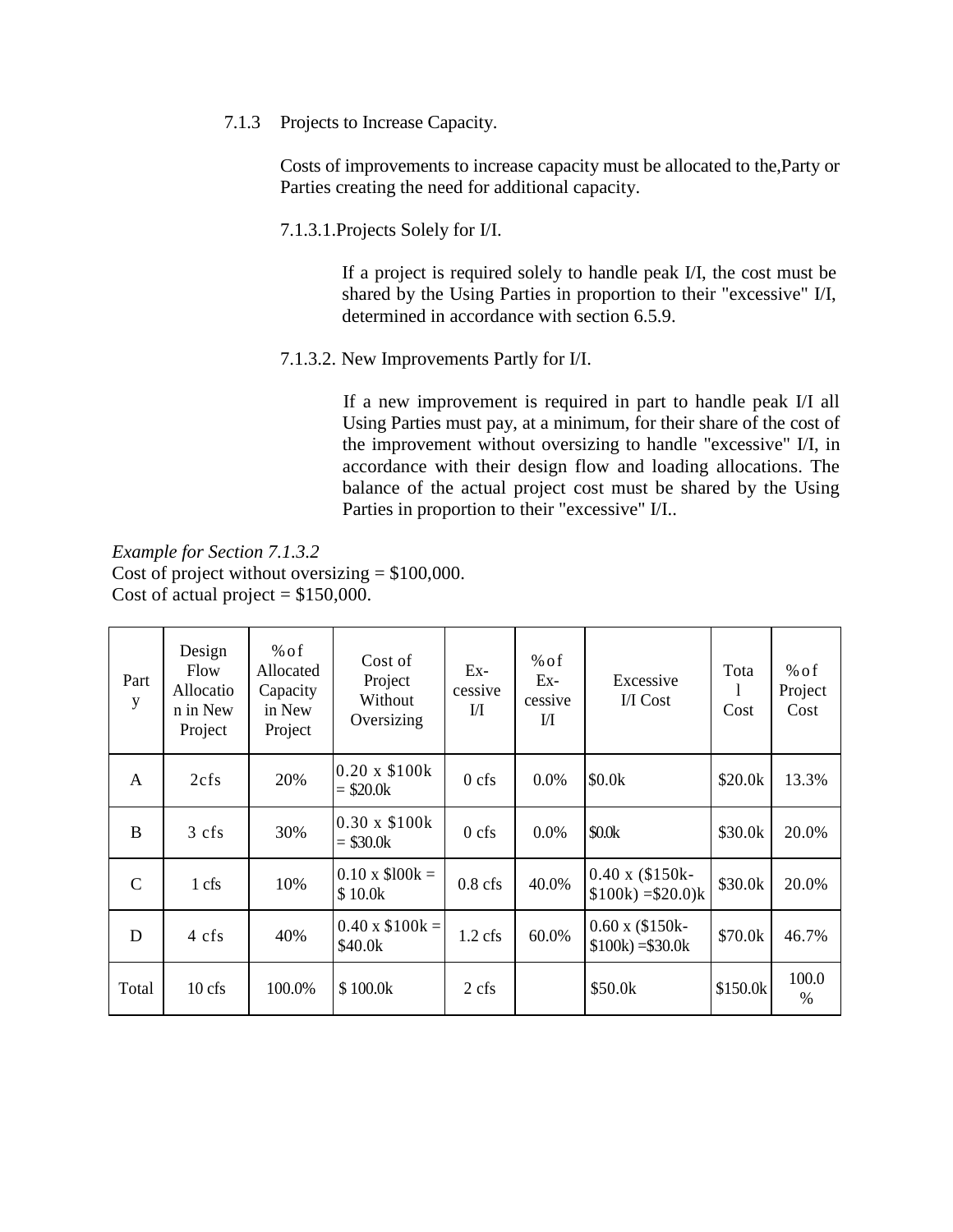7.1.3.3.Replacement Projects Partly for I/I.

If the project replaces an existing facility in part to handle peak I/I each Using Party must pay, at a minimum, for the value of the extended life obtained by the replacement, The cost share of a Using Party without "excessive" I/I may not include the cost of oversizing necessary to accommodate "excessive" I/I. The balance of the project costs must be shared by the Using Parties in; proportion to their "excessive" I/I. See Election 6.5.2 for an example of cost sharing for replacement of an existing improvement.

7.1.3.4.Calculation of Oversizing Costs.

The cost of oversizing Regional Interceptors must be calculated in accordance with the formula identified in section 6.5.2. The Parties must use the cost-sharing principles in this Agreement and must negotiate in good faith to achieve a fair calculation of the cost of oversizing other Regional Facilities components for I/I.

7.1.3.5.Effect of Capacity for "Excessive" I/I.

The inclusion of "excessive" I/I in the design capacity of the improvement is for design and cost sharing purposes only under this section and section 6.5, and does not serve to increase any Party's capacity allocation or MDL.

7.1.3.6.Calculation of Party's share of "Excessive" I/I.

A Party's "excessive" I/I is calculated using the formula identified in section 6.5.9.

7.1.4 Enhancement Projects.

Costs of WPCP enhancements to improve operational efficiency and cost effectiveness must be allocated to all Parties in accordance with their flow and loading allocations as provided in section 5.1. Project costs must be allocated to each parameter, the treatment for which is affected by the Project.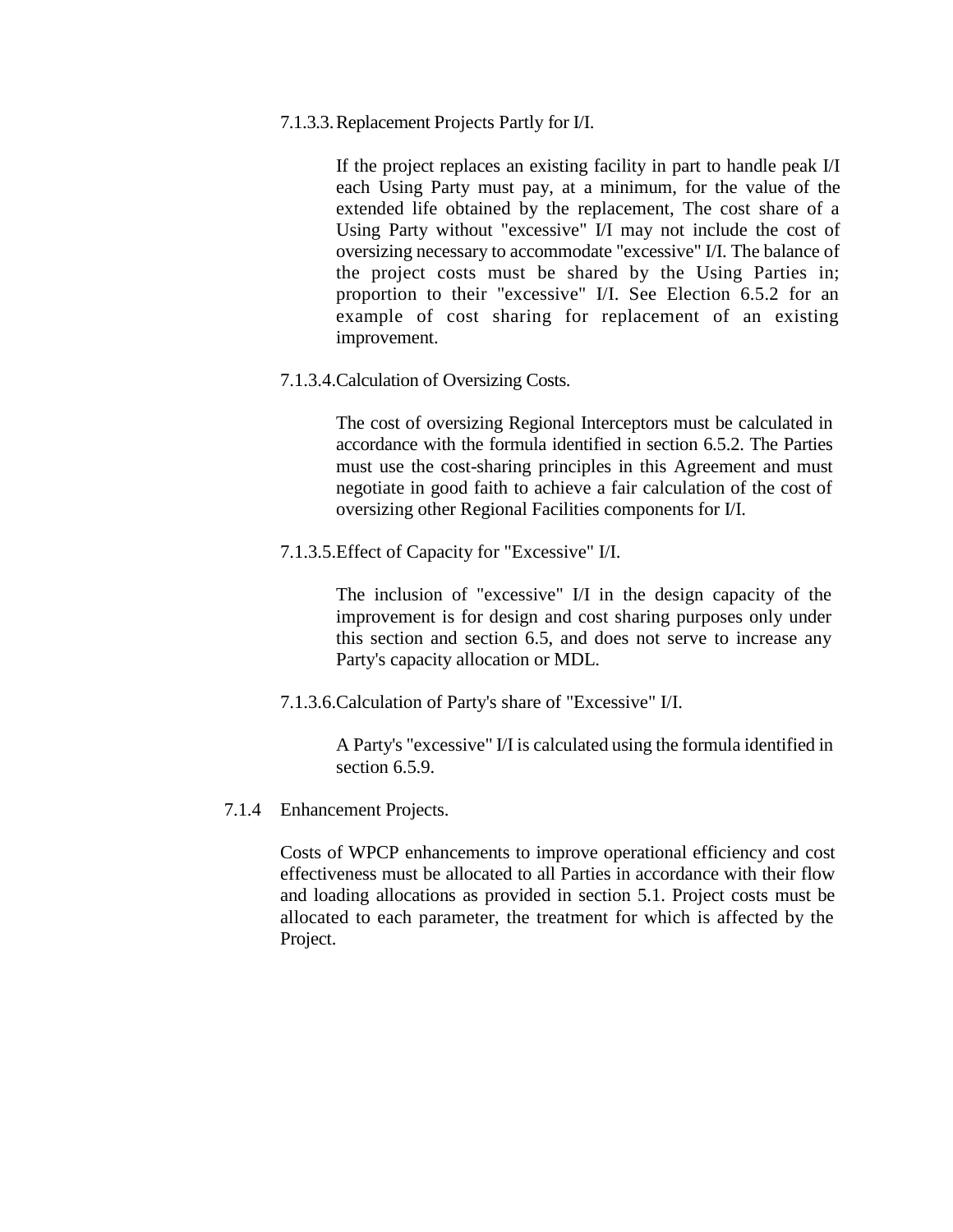## 5.2. PROJECTS FOR MULTIPLE PURPOSES

Costs for projects that have multiple purposes may fall into one or more categories. In such cases, costs must first be allocated to categories that are differentiated according to the purpose of the improvement (to meet future growth needs, to add clearwater capacity, etc.); costs within each category must then be allocated in accordance with sections 7.1 through section 7.1.4, above.

## 5.3. ELIGIBLE SHARED COSTS

5.3.1. Allocable Eligible Costs.

Eligible costs that may be allocated to the Parties include the following:

- 7.3.1.1 Equipment and associated installation costs, including any remodeling or new construction required for installation.
- 7.3.1.2 Construction cost of new WPCP buildings and non-enclosed treatment facilities or processes such as lagoons and trickling filters, including land acquisition and easement costs.
- 7.3.1.3 Construction cost of new or replacement Regional Interceptors, including the main sewer and manholes, sewer lining, lift stations and force mains, backfill, surface restoration, and easement acquisition costs, but excluding costs related to connection of building laterals or reconstruction of connecting sewers carrying only City-generated Wastewater.
- 7.3.1.4 Engineering and architectural fees, consisting of specific project design and services during construction, including construction inspection.
- 7.3.1.5 Financing, consisting only of the City's debt interest over the life of the debt issue attributable to eligible costs.
- 7.3.1.6 Bond issuance costs and bond counsel fees and other legal fees related to the preparation and review of documents pertaining to the improvement, financing and land or easement acquisition.
- 7.3.1.7 An administrative fee equal to 2% of eligible equipment or construction cost.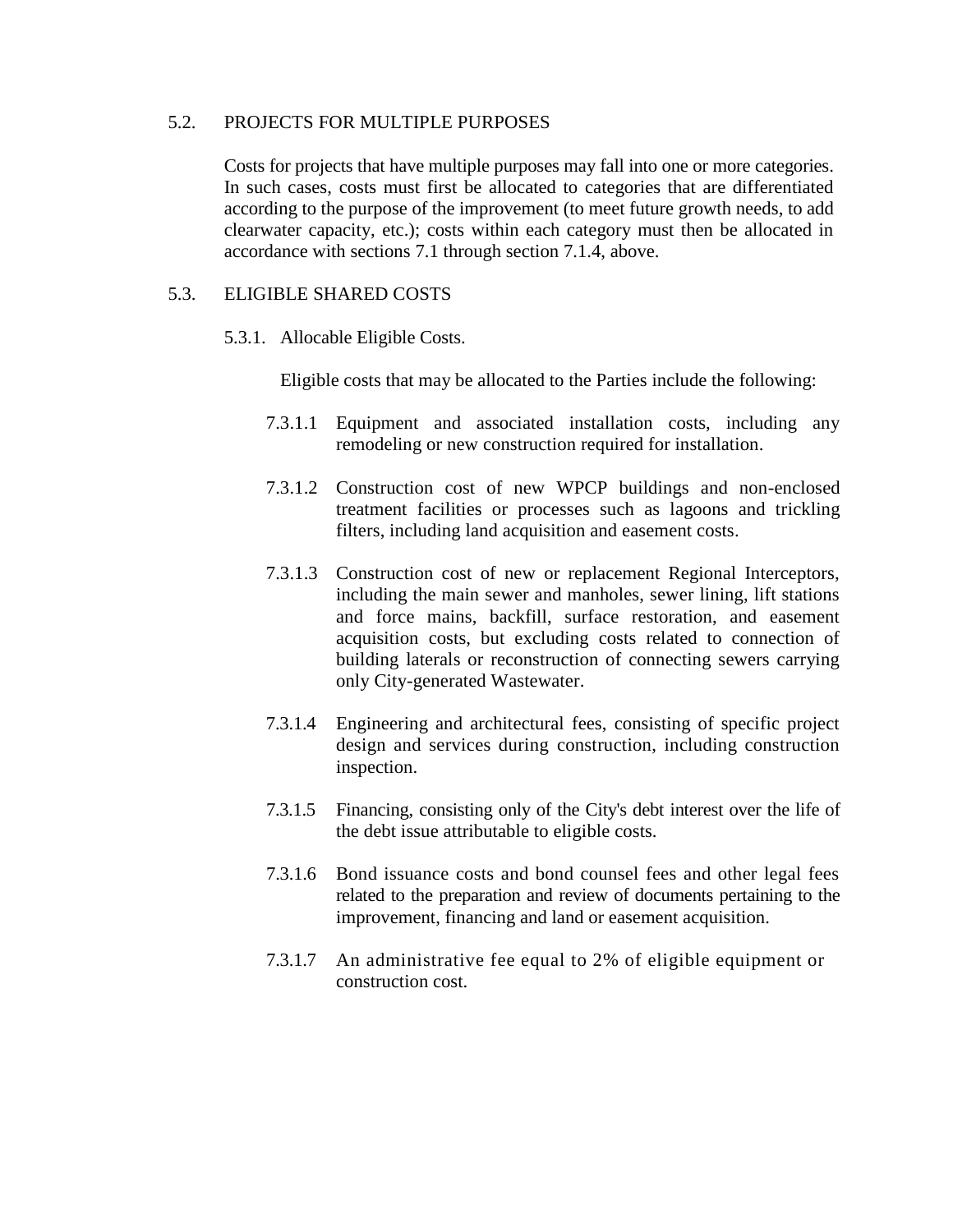7.3.3. Reductions to Eligible Costs.

Eligible costs must be reduced by the amounts of any federal and state grants, any sums applied toward the project from the replacement fund, special assessments levied by the City, and interest earned on debt proceeds during construction. Reductions for grants, replacement fund monies and interest must be applied to reduce the total project cost and may not be applied to reduce any individual Party's share of the project cost.

- 7.3.4. Documentation of Costs
	- 7.3.3.1 To the extent applicable, the City must follow the standard construction bid item format in the Technical Guidance Manual and must track all other project costs so that the eligible costs of the improvement project can be readily determined. If the project includes components that are not eligible for cost sharing (such as reconstruction of City sewers carrying only City-generated Wastewater), engineering, architectural, financing and legal costs must be apportioned according to the ratio of the eligible construction cost to the total project construction cost. If the project is a multiple-purpose project, construction costs for each purpose must be separately identified and engineering, architectural, financing and legal costs must be apportioned to each purpose according to the ratio of its construction cost to the total construction cost.
	- 7.3.3.2 The City must submit project closeout records to the Technical Standards Committee within 30 days of project completion (final payout). Project closeout records must include:
		- 7.3.3.2.1 tabulation of final payment quantities and amounts;
		- 7.3.3.2.2 tabulation of associated project costs, separately identifying costs, including lifetime debt interest, eligible and ineligible for sharing as set forth above;
		- 7.3.3.2.3 tabulation of grants, interest on debt proceeds earned during construction, and special assessments levied;
		- 7.3.3.2.4 the cost sharing calculations for all Parties; and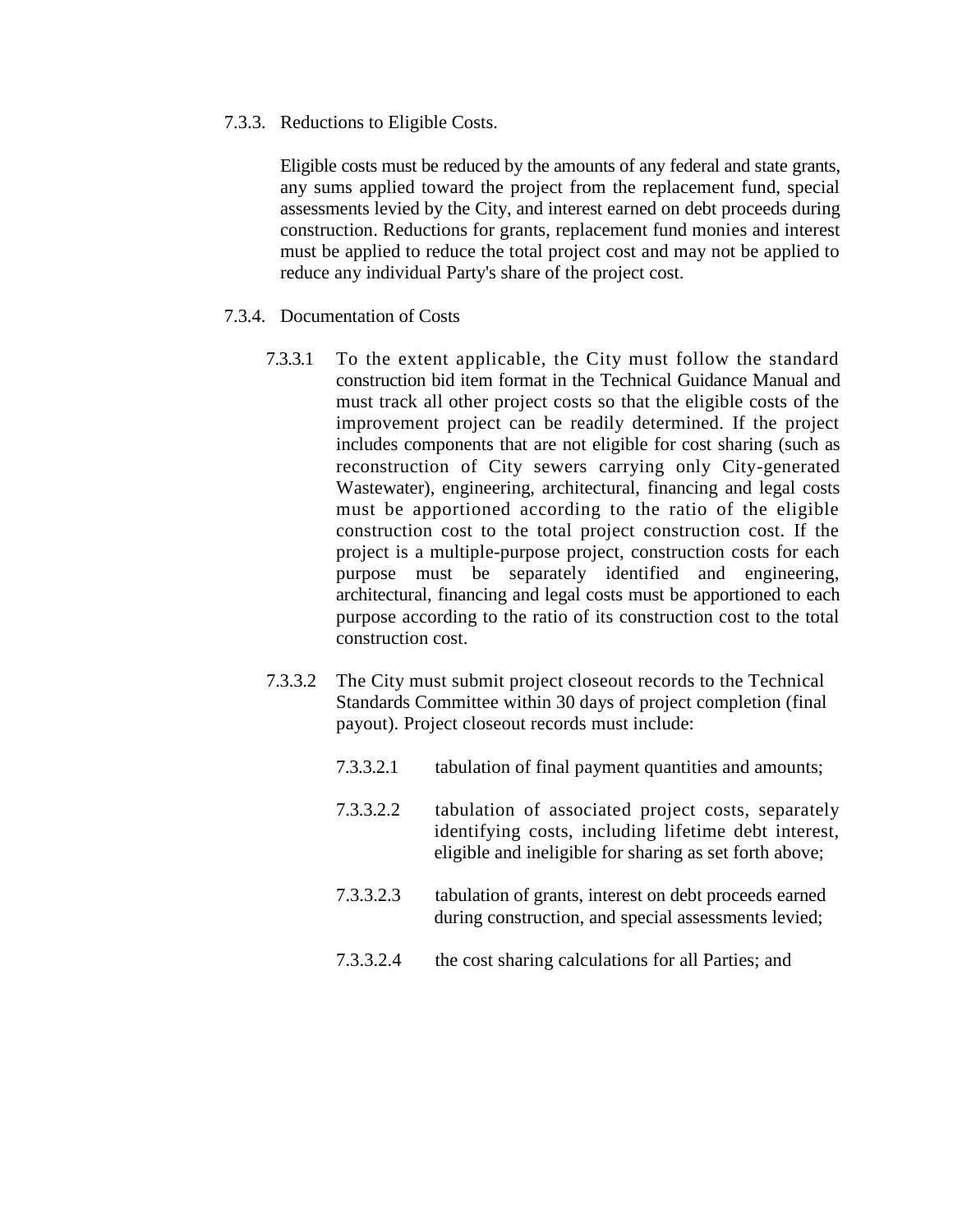7.3.3.2.5 the term of and lifetime interest rate charged on the debt issue for the project.

## VIII. **COST SHARING PAYMENT SCHEDULE FOR SHARED REGIONAL FACILITIES AND NEW OR REPLACEMENT SHARED SEWER PROJECTS**

## 8.1 LUMP SUM PAYMENT

Any Party may, at its option, pay its allocated share of project costs in a lump sum. The City (in the case of Regional Facilities projects) or the Initiator (in the case of Shared Sewer projects) shall notify Parties of the date by which they must elect the lump sum payment option. The City (or Initiator) must give the Parties such reasonable notice as is practicable of a date by which they must elect the lump sum payment option, taking into consideration the timing requirements of the City's (or Initiator's) financing. If lump sum payment is elected, payment must be made within 180 days of receipt of the final tabulation of the Party's cost share and must include the Party's share of project debt interest accrued to the date of payment.

## 8.2 PAYMENT OVER TERM OF PROJECT DEBT ISSUE

Parties not paying their allocated share of project costs in a lump sum must pay over a term not to exceed the term of the debt issue for the project. Equal quarterly payments of the allocated cost share, including allocated interest, must be made. The total quarterly debt service charge must be added to and separately identified on the Party's quarterly User Charge bill from the City, or in the case of OSG-initiated Shared Sewer projects, must be separately invoiced to the Party.

## 8.3 EFFECT OF REFINANCING

If the project debt issue is refinanced, future payments of those Parties who have not paid in a lump sum must be adjusted to reflect the net savings resulting from the refinancing based upon the new debt service schedule.

#### 8.4 EFFECT OF ADVANCE REFUNDING

If the project debt issue is advance refunded, future payment amounts of those Parties who have not paid in a lump sum must be adjusted to reflect the Party's pro rata share of the present value savings obtained from the refinancing. The net present value of savings will be calculated by the City's (or Initiator's) accountants and approved by the affected Parties.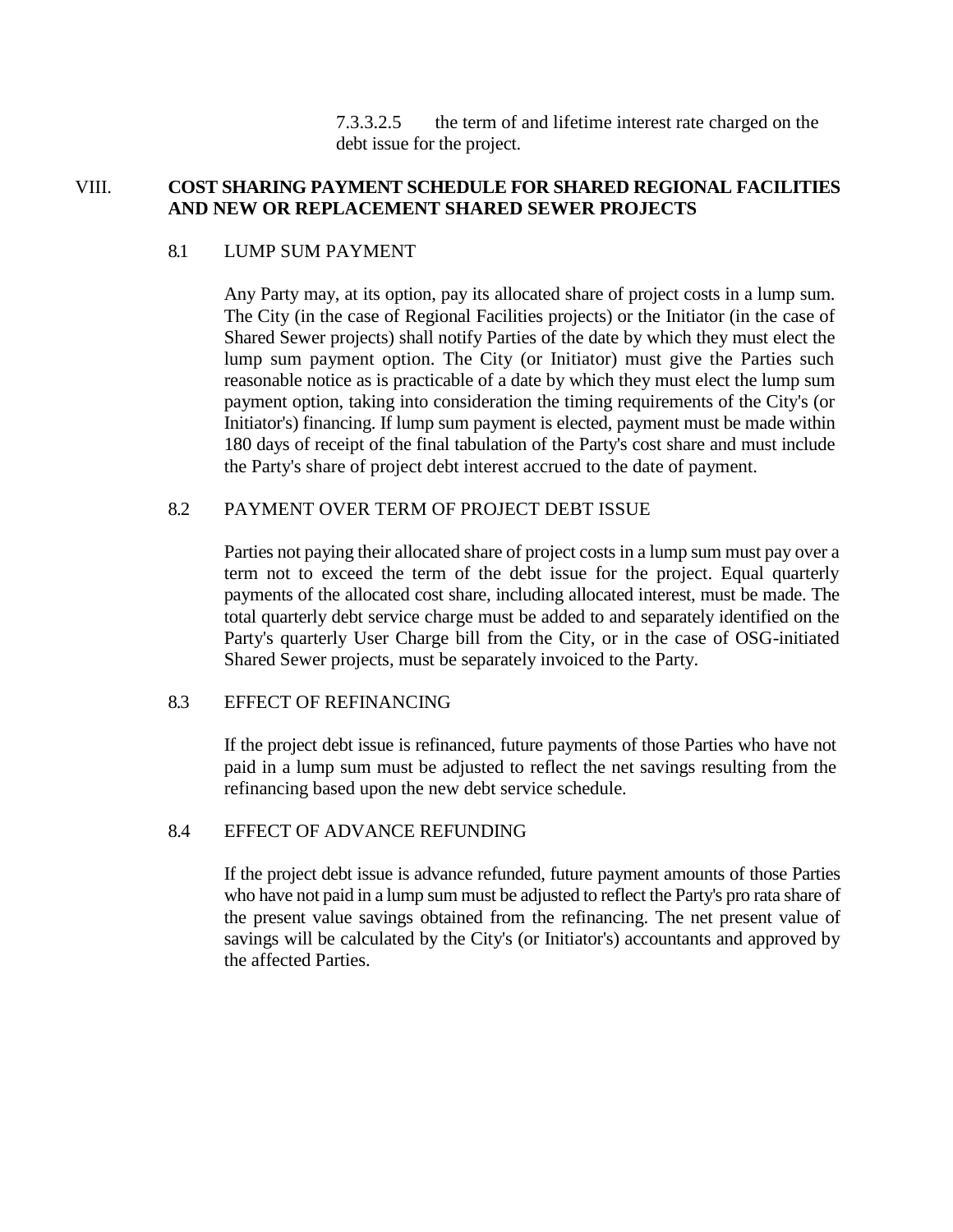## 8.5. PAYMENT SCHEDULE ADJUSTMENTS

In no case may a Party's payment schedule outlined in this section be adjusted upward from the original payment schedule as a result of a refinancing or advance refunding.

## 8.6. PREPAYMENT RIGHTS

Any Party initially paying on a quarterly basis may unilaterally elect to pay the balance of its allocated cost, including allocated interest accrued to the date of payment, on any date on which the City (or the Initiator) has the right under the terms of its debt issue to prepay all or a portion of the debt issue. A Party may pay the balance of its allocated cost, including allocated interest accrued to the date of payment, at any other time only with the express consent of the City or the Initiator. Any Party that initially pays its allocated cost on a quarterly basis and later elects to pay the balance in full in accordance with this section is obligated to pay only that allocable portion of the project debt interest that has accrued to the date of full payment. Any interest attributable to periods beyond the full payment date that has been prepaid as part of the Party's quarterly payments must be credited against the balance due from the Party.

## 8.7. EFFECT OF PSC RULES

If a Shared Sewer payment is due to a developer under applicable Rules of the Wisconsin Public Service Commission, the formula for determining the payment amount and the payment terms must be determined under said Rules, and any contrary provisions of this Agreement are superseded only if required by the Rules.

## **IX. METERING AND SAMPLING**

## 9.1. METERS REQUIRED WHEREVER POSSIBLE

All Parties must meter their discharge at each Connection Point unless, as provided in section 9.2 below, the service area is too small to be practicably metered. All meters must be connected to and reported to the WPCP by standardized telemetry. Each Party owns and is responsible for installation of the required meters and telemetry equipment. Acceptable meter types and performance criteria for the meters and telemetry are identified in a standardized set of specifications established and maintained by the Technical Standards Committee as part of the Technical Guidance Manual. The type of meter selected for use by a Party for each Connection Point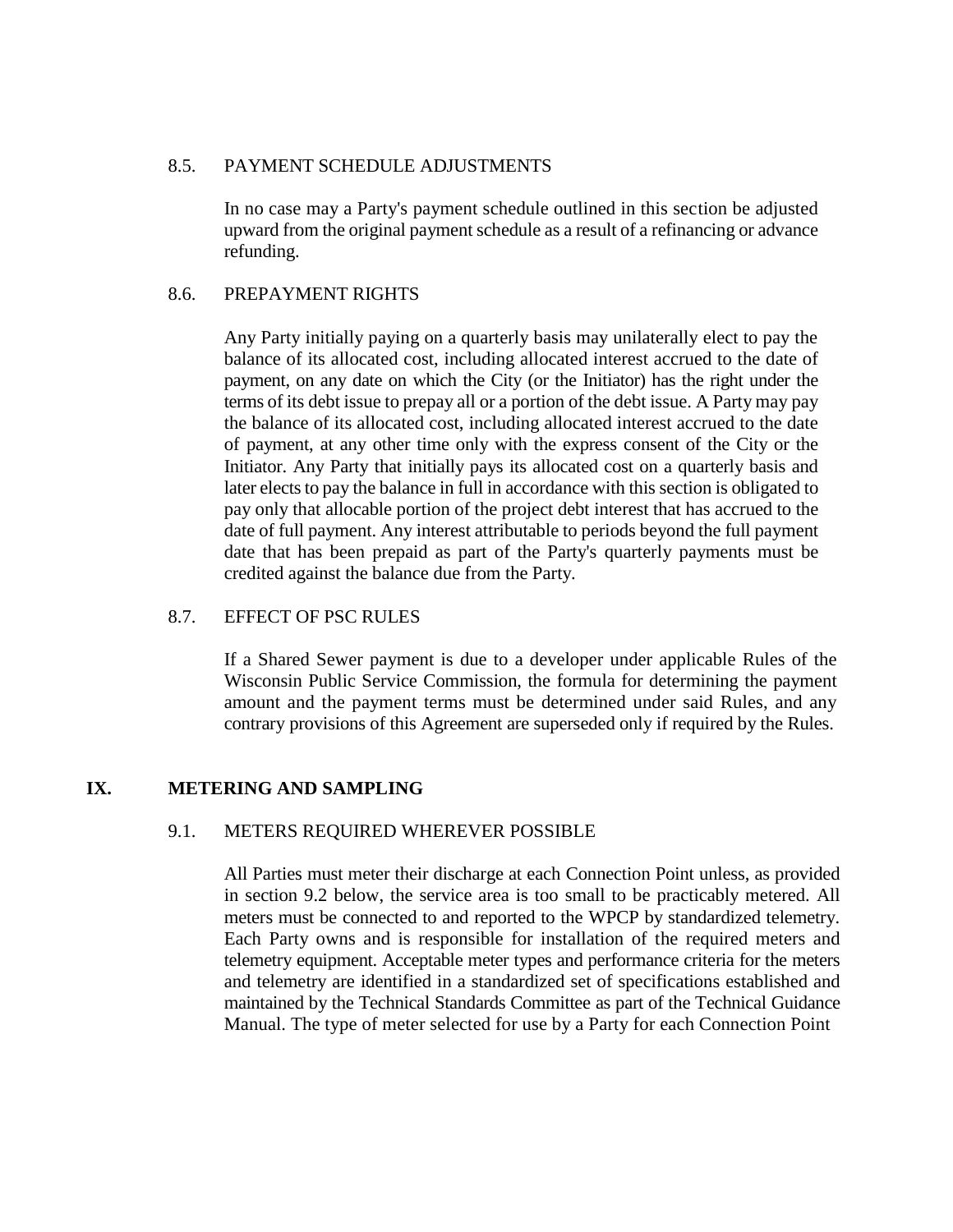must be selected from the list of City specifications based upon the flow conditions and hydraulic characteristics at the Connection Point.

## 9.2. METERING EXEMPTION FOR SMALL AREAS

## 9.2.1. Temporary Exemptions

If a Party requests an exemption from the metering requirement for an area whose initial flows are too small to meter practicably and the Technical Standards Committee agrees, then Wastewater billings will be based on metered water use adjusted by an infiltration/inflow (I/I) factor. The I/I factor must be based on temporary sewer flow monitoring using portable flow meters and must be reviewed every two years. The duration of temporary monitoring must be determined by the Technical Standards Committee and be sufficient to record data through an appropriate wet weather period. Permanent flow metering equipment must be installed by the Party when flows at the Connection Point increase sufficiently to allow reliable full-time metering as determined by the Technical Standards Committee.

## 9.2.2. Permanent Exemption.

For isolated service areas that probably will never produce flows sufficient to enable reliable metering, the I/I factor must be determined based on permanent meter data from elsewhere within the Party's system, or, if such data is not available, on temporary monitoring of another portion of the Party's system.

## 9.3. SAMPLING

The City must obtain flow-proportioned 24-hour composite samples of the Parties' discharges over seven consecutive days not less than once each quarter and in accordance with the City's sewer use ordinance. The City's calculation of a Party's Wastewater characteristics for the true-up billing pursuant to section 10.3 must be based on the previous three years' sampling results. Except where flow levels are too low to warrant sampling, samples must be obtained at connection Points where the Parties' discharges enter the City's collection system and wherever the City's discharges enter another Party's collection system. The Wastewater characteristics of Parties upstream of a sampling point are assumed to be equal to those at the sampling point. Any "unsampled" Party may request that samples be taken on the same basis as above, with the costs of such sampling and testing to be included in the City's WPCP operating costs, which are apportioned among all Purchasers.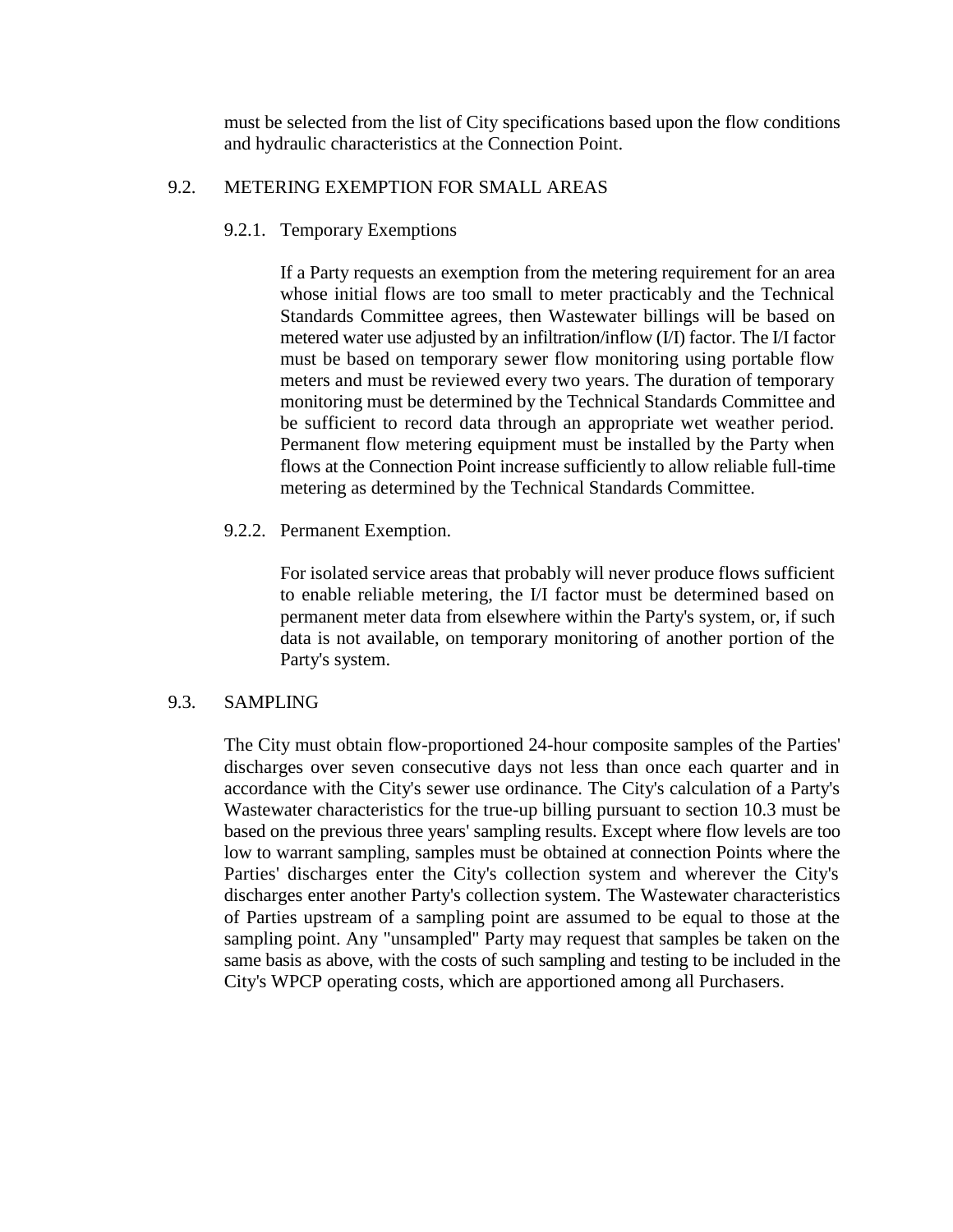#### 9.4. ACCESS

The City is hereby granted by each Party an unrestricted right of access at all times to all Parties' metering and sampling equipment for purposes of inspecting or servicing such equipment.

## 9.5. OPERATION AND MAINTENANCE OF METER / SAMPLING EQUIPMENT

The Parties agree that the City must operate and maintain all metering and sampling equipment. The regular inspection and maintenance costs are included as part of the City's WPCP operating costs and apportioned among all Purchasers. Whenever repair and/or replacement of equipment is deemed necessary by the City, the City must undertake the repair and/or replacement and bill the Party who owns the equipment for the costs. The owner must reimburse the City within 30 days of receipt of the invoice. If not timely paid, the City may add such costs to the Party's Wastewater user billings. The Parties, without waiving any immunity protection, hereby agree to defend, indemnify and hold the City harmless from any and all claims and damages of any nature whatsoever which arise from or are in any way related to the City's operation, maintenance, repair and/or replacement of a Party's (other than the City's) metering or sampling equipment.

## **X. CHARGES, BILLING AND PAYMENT**

For the acceptance, treatment and disposal of Wastewater transmitted to the City from a Party and for the operation and maintenance of the regional sewerage system including the operation of the City's wastewater treatment plant and all other related activities, the Party must pay to the City a fair and equitable allocation of the utility's costs to provide reliable sewerage treatment and disposal service. The Parties must pay the City for the treatment of the Wastewater, on a quarterly basis, or more frequently if agreed by the Parties, User Charges calculated in accordance with the wholesale rates then in effect as prescribed by and adopted under the City's user charge system and the City's sewer use ordinance, and reviewed by the Technical Standards Committee from time to time, except that the Parties are not required to pay any portion of the capital cost for the current WPCP and the 1977 Regional Interceptors unless agreed to by the Parties, in that the Parties have already paid capital contributions for such allocated capacity as set forth in section 5 above. The User Charges are intended to reflect the Parties' fair and proportionate share of the operations, maintenance, and replacement costs.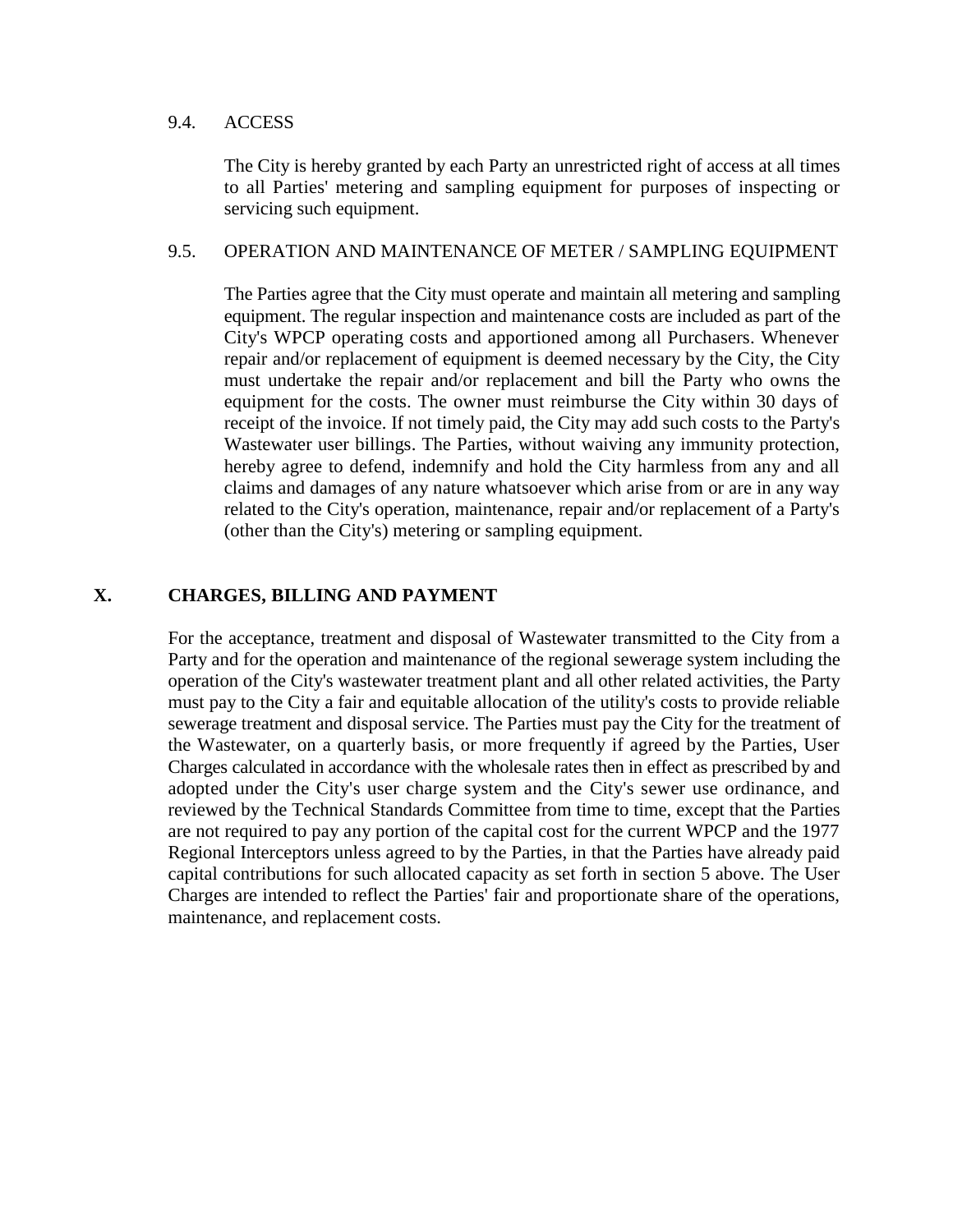## 10.1. DETERMINATION OF ANNUAL REVENUE NEEDED TO BE GENERATED BY SEWER RATES

#### 10.1.1. Cash Basis Determination.

The City must continue to use a "cash basis," not a "utility basis," when determining the annual revenue requirement or cash needed to be generated by sewer user charge rates.

#### 10.1.2. City-Only Expenses.

If the City should appropriate any sewer utility cash for general City purposes, such cash must be treated as an expense item to be borne by City Users only.

## 10.2. RATES DESIGNED USING BUDGETED EXPENSE AND ESTIMATED FLOW AND POLLUTANT LOADINGS

The rates for each year are determined using the adopted budget level of expenses for that given year. The budget-based rates are determined using sewage volumes for the most recent 12-month period, and the pollutant strength used to calculate pounds of BOD, TSS, P.,  $NH_3-N$ , or other pollutant is the average strength for the most recent 3-year [36 month] period. The 3-year average is used to calculate pollutant strengths for the WPCP influent and for all customers, both City and non-City. The budget-based rates are applied to actual metered flows and calculated pounds of pollutants using the average strength for each pollutant component as determined at the time the budget-based rates were established.

#### 10.3. ANNUAL TRUE-UP

The total annual charge for sewer service must be adjusted with an annual true-up. After each calendar year, bills to all Parties must be recalculated using rates based on actual customer flows and actual expenses. The true-up rates must be determined using actual sewage volumes during the calendar year corresponding to the actual expenses during that same calendar year. For purposes of developing true-up rates, the pounds of pollutants are calculated using the actual sewage flow applied to the trailing 3-year average sewage strength ending December 31 of the year. The difference between budget-based bills and actual-based bills must appear as a line item adjustment to a Party's first quarter bill for the subsequent year. If actual figures are unavailable in time to make the true-up adjustment on the first quarter bill, then it must be made on the second quarter bill.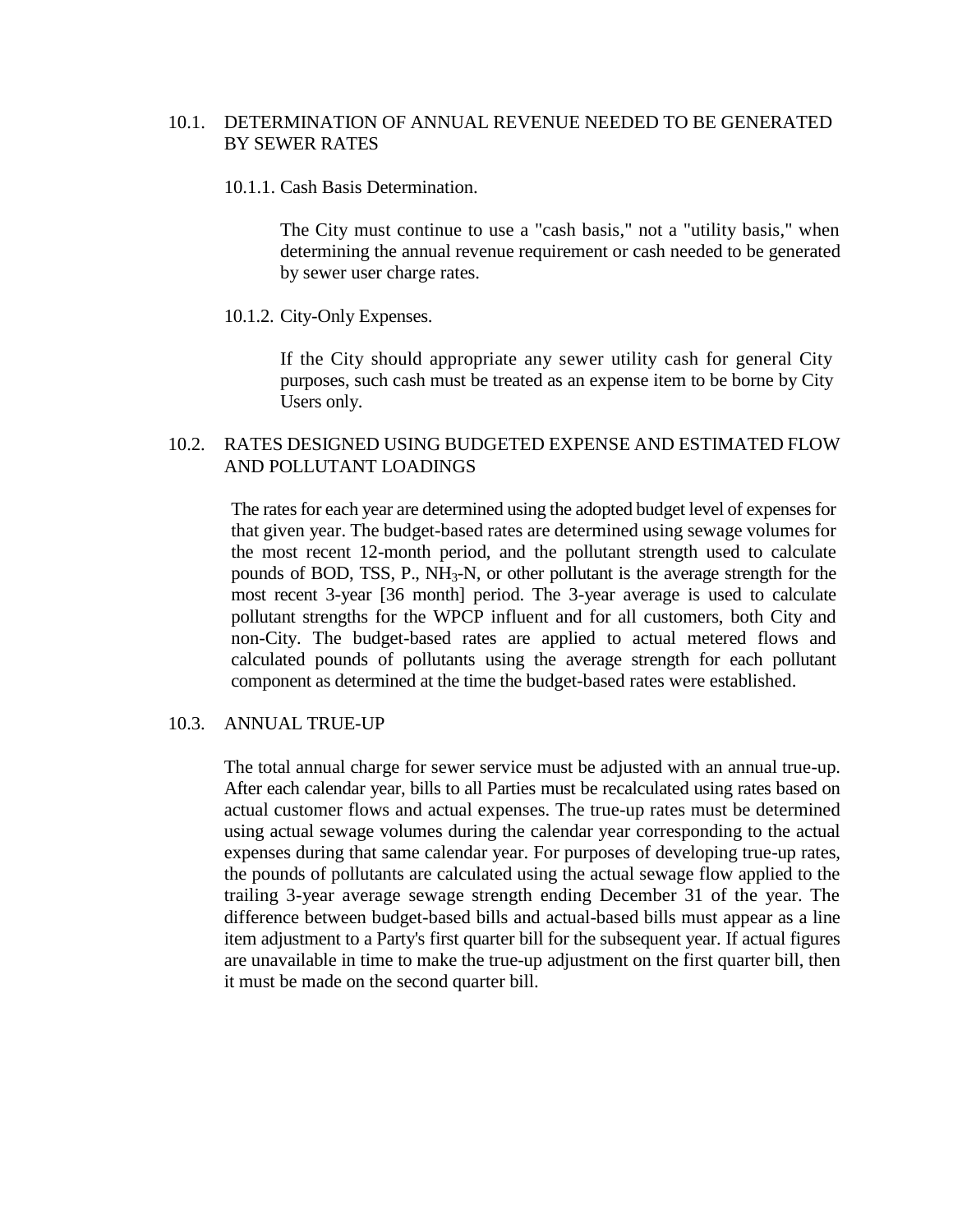## 10.4. CONSISTENT APPLICATION OF COST ALLOCATIONS

The cost allocation methodology as set forth in detail in the Technical Guidance Manual must be applied in a consistent and uniform manner in the determination of both budget rates and true-up rates. In order to preserve the equitable recovery of costs over time, changes in the cost allocation factors may be required from time to time due to changes in treatment process, additional or changed regulatory requirements, or other unknown conditions. Any proposed changes in the cost allocation factors or methodology must be presented to the Technical Standards Committee for review and approval.

## 10.5. CHARGES APPLICABLE FOR USE OF SHARED SEWERS

Individual customers within an area served through another Party's system must pay the Using Party's standard sewer use charges in accordance with an adopted User Charge System and Sewer Ordinance. The Using Party must pay the serving Party for Shared Sewer use based on the serving Party's wholesale rate excluding prior debt service. Future debt resulting from replacement or rehabilitation costs of the Shared Sewer in excess of eligible replacement fund levels results in debt service that may be recovered in the rate charged to the Using Party pursuant to an adopted User Charge System.

For example: The Luco Road developments are within the City (user municipality), but are served through the Fond du Lac SD #2 (serving municipality) pump station. The property owners must pay the City's standard sewer rates, but the City must pay (or credit) SD #2 based on SD #2's rates, but excluding any remaining debt service related to the initial construction of the SD #2 system. At such time as SD #2's rates increase due to additional debt for system improvements (such as upgrading or replacing the pump station), the rate paid to SD #2 by the City will be adjusted to include such new debt service.

## 10.6. ORDINANCE PROCEDURES TO APPLY PERTAINING TO PAYMENT AND **COLLECTION**

Except as provided in sections 10.1 and 10.2 above, all provisions of a Party's adopted Sewer Ordinance pertaining to the payment and collection of sewer charges are applicable to a user of another Party's sewer facilities unless otherwise contrary to this Agreement.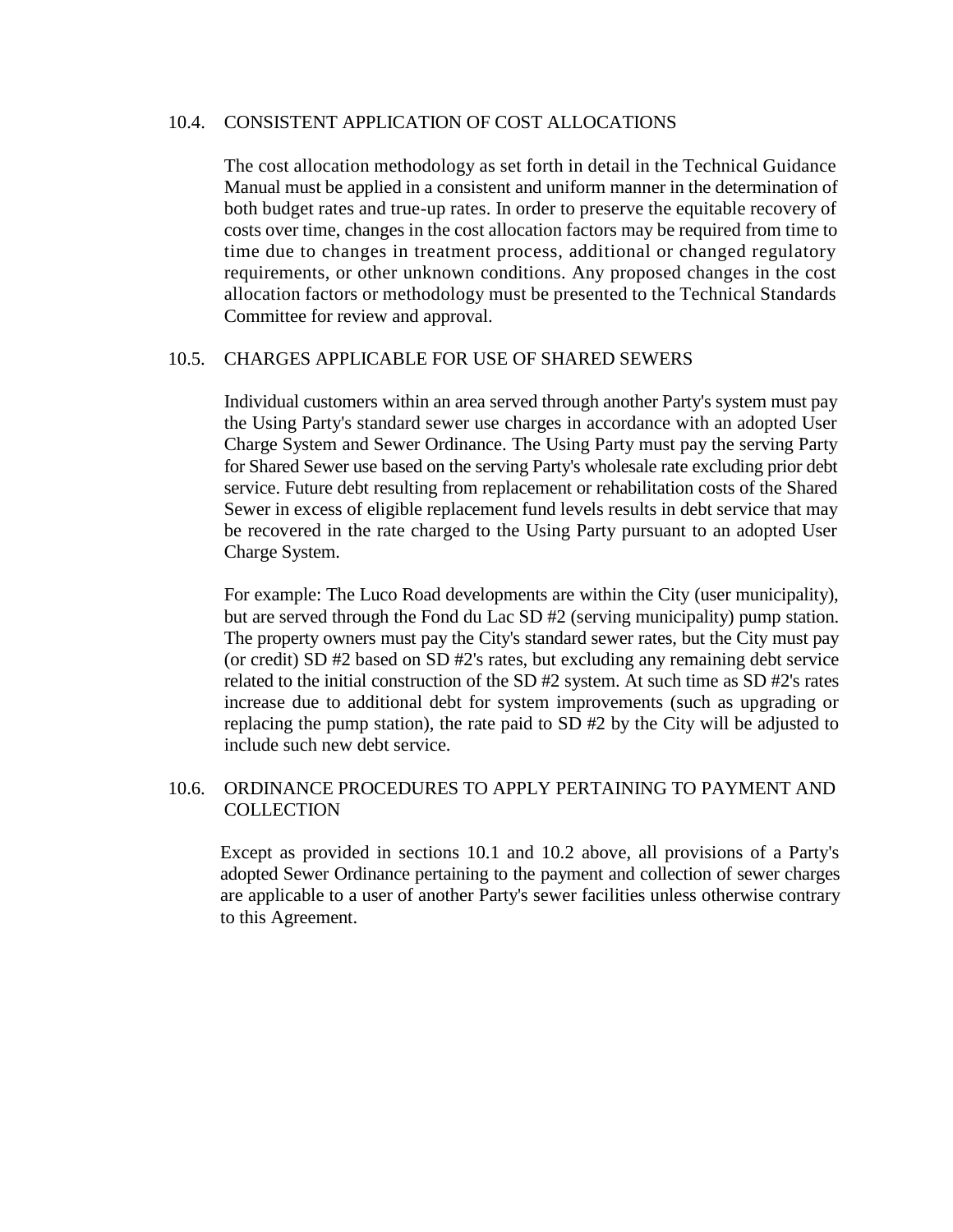#### 10.7. CLEARWATER REDUCTION FUND CHARGES

10.7.1. Determination of Exceedances and Charges.

- 10.7.1.1 Each Party's clearwater reduction goal is "no exceedances by 2017." Clearwater reduction charges are incurred by a Party for each day that the Maximum Hourly Flow metered at a Connection Point exceeds the Connection Point's MDL for that Party. The clearwater reduction charge is equal to 600% of the volume charge for the metered volume discharged by the Party at that Connection Point on the day of the exceedance, plus the estimated volume of Wastewater bypassed by the Party. Clearwater reduction charges are incurred only in conjunction with a clearwater event (rainfall or snowmelt).
- 10.7.1.2 A clearwater reduction charge is incurred by the City of Fond du Lac for each day that either the Maximum Hourly Flow metered into the Wastewater Pollution Control Plant exceeds 90% of the design peak hydraulic capacity or Collection System bypassing occurs within the City collection system. The clearwater reduction charge is equal to 600% of the volume charge for the entire metered volume entering the WPCP plus the estimated volume bypassed by the City.
- 10.7.2. Payment of Clearwater Reduction Charges.

Each Party's quarterly Wastewater bill from the City must include a statement of clearwater reduction charges accumulated by the Party during that quarter. The statement must identify the Party, Connection Point, and MDL for that quarter, and must list the date, Maximum Hourly Flow, daily volume, and clearwater reduction charge for each exceedance during the quarter. Payment of current clearwater reduction charges is not made from this statement, which is provided for information only. Each year's second quarter bill (for the March through June period) must include a summary of total clearwater reduction charges accumulated since the previous July 1. At the July meeting of the Technical Standards Committee, each Party must present a statement of its actual clearwater reduction expenditures during the preceding 12 months (July through June). If the Party's accumulated clearwater reduction charges exceed the total actually expended on clearwater reduction efforts, the balance must be added to the Party's quarterly Wastewater bills, in 4 equal installments beginning with the first quarter of the following year. If a Party's payment of the City's quarterly Wastewater bill is less than the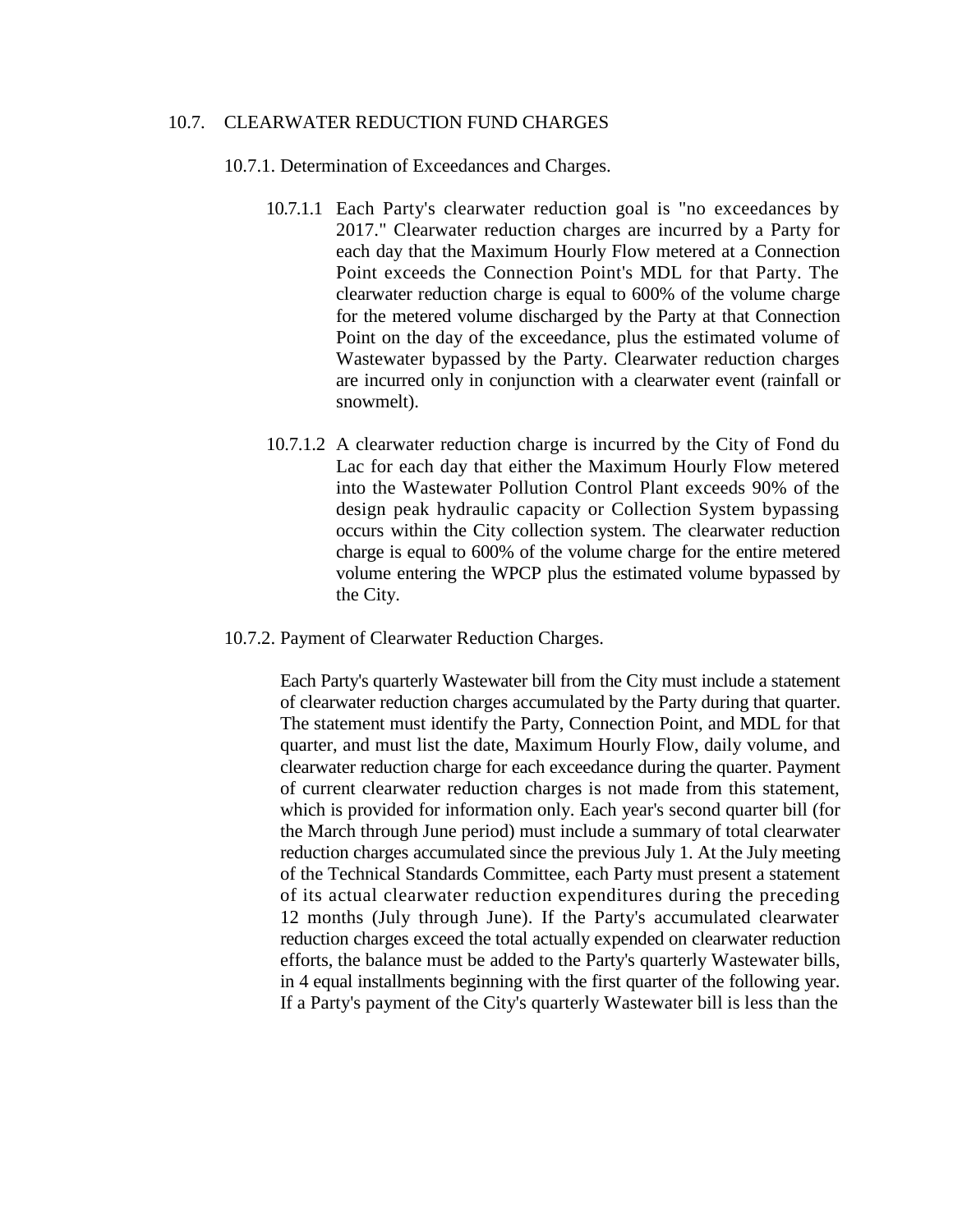total amount of the bill, payments must be applied first to clearwater reduction charges, then to interest or penalties, then to volume charges. Unpaid volume charges are subject to normal collection procedures.

10.7.3. Clearwater Reduction Escrow Accounts.

Payments of clearwater reduction charges must be deposited by the City in an escrow account to be established for each Party, with the account balance available only for the funding of bona fide clearwater reduction projects within the contributing Party's Collection System. These charges must be set aside in a segregated bank account for future use as provided in this Agreement and must be shown as restricted assets on the City's financial statements. Escrow accounts are held by the City Wastewater Utility, with interest accruing to the Parties. Escrow balances are not available to fund expansion or routine maintenance of the Party's Collection System, but may be used only for flow reduction measures, such as, but not limited to, televising, clearwater studies, repairs, rehabilitation, or replacement. Clearwater reduction account balances are available to the contributing Party on a reimbursement basis. Disbursements are made by the City of Fond du Lac Utilities Director upon application and presentation of invoices or other evidence of qualifying expenditures by the Party. Application for reimbursement may be made at any time.

#### 10.8. MINIMUM SYSTEM MAINTENANCE

The Parties may not rely on clearwater reduction payments as the sole source of funding for system maintenance programs. All Parties must fund system maintenance budgets (including clearwater reduction efforts) that may be needed in the future. A minimum funding level equivalent to \$3 per quarter per customer billed or 3% of the amount of billed revenues, whichever is higher, is required.

#### XI. **MANAGEMENT**

#### 11.1. CITY MANAGES REGIONAL FACILITIES

The Parties agree that the City is the managing agency for the Regional Facilities. The City is responsible for the day-to-day operation and maintenance of the Regional Facilities and may exercise that responsibility in its sole discretion. The Parties agree that as holder of the WPDES Permit for the WPCP, the City has the authority to take all necessary and appropriate actions to ensure compliance with the WPDES Permit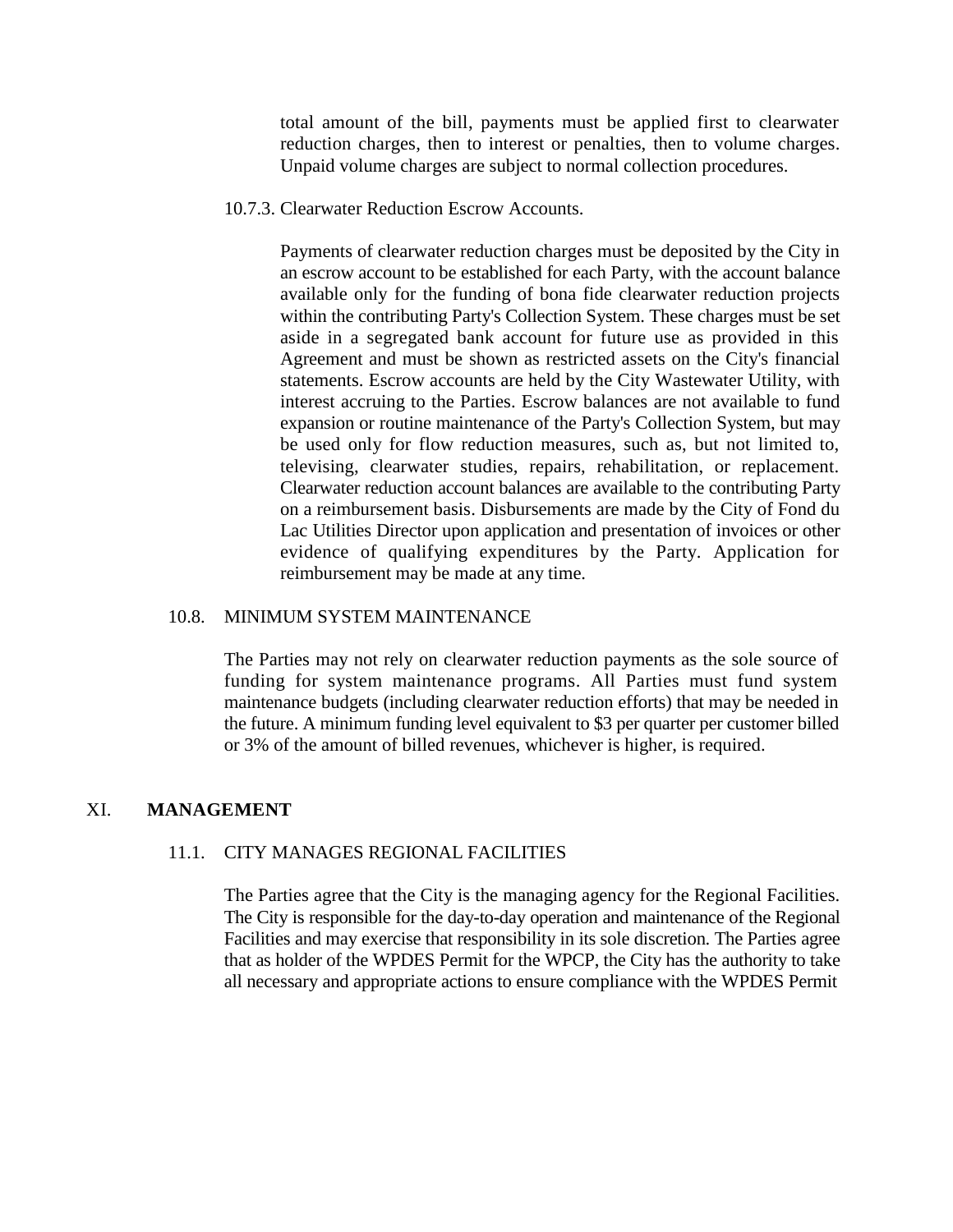and related federal and state laws and regulations. Similarly, the Parties agree that the City is the Party with primary responsibility for administration of this Agreement.

## 11.2 REGIONAL WASTEWATER TECHNICAL STANDARDS COMMITTEE

11.2.1 Technical Standards Committee Membership.

As a vehicle for addressing certain technical issues under this Agreement, a Regional Wastewater Technical Standards Committee (TSC) is established. The TSC consists of the following five (5) representatives from the City and the Outlying Sewer Group:

- 11.2.1.1 City of Fond du Lac Utilities Director (Chair)
- 11.2.1.2 City of Fond du Lac Director of Public Works
- 11.2.1.3 City of Fond du Lac City Engineer
- 11.2.1.4 Village of North Fond du Lac Director of Public Works
- 11.2.1.5 An At-Large representative of the Outlying Sewer Group, who is not required to be an elected or appointed official
- 11.2.2 TSC Alternates

Each TSC member may designate an alternate representative.

11.2.3 TSC Quarterly Meetings

The TSC must meet quarterly in January, April, July land October. Each meeting will consist of a Communication Session and a Technical Session.

- 11.2.4 Communication Sessions
	- 11.2.4.1. Each Communication Session has the following standing agenda:
		- 11.2.4.1.1 Report on correspondence relating to the Regional Wastewater System.
		- 11.2.4.1.2 Report on records exchange arid update the contact list.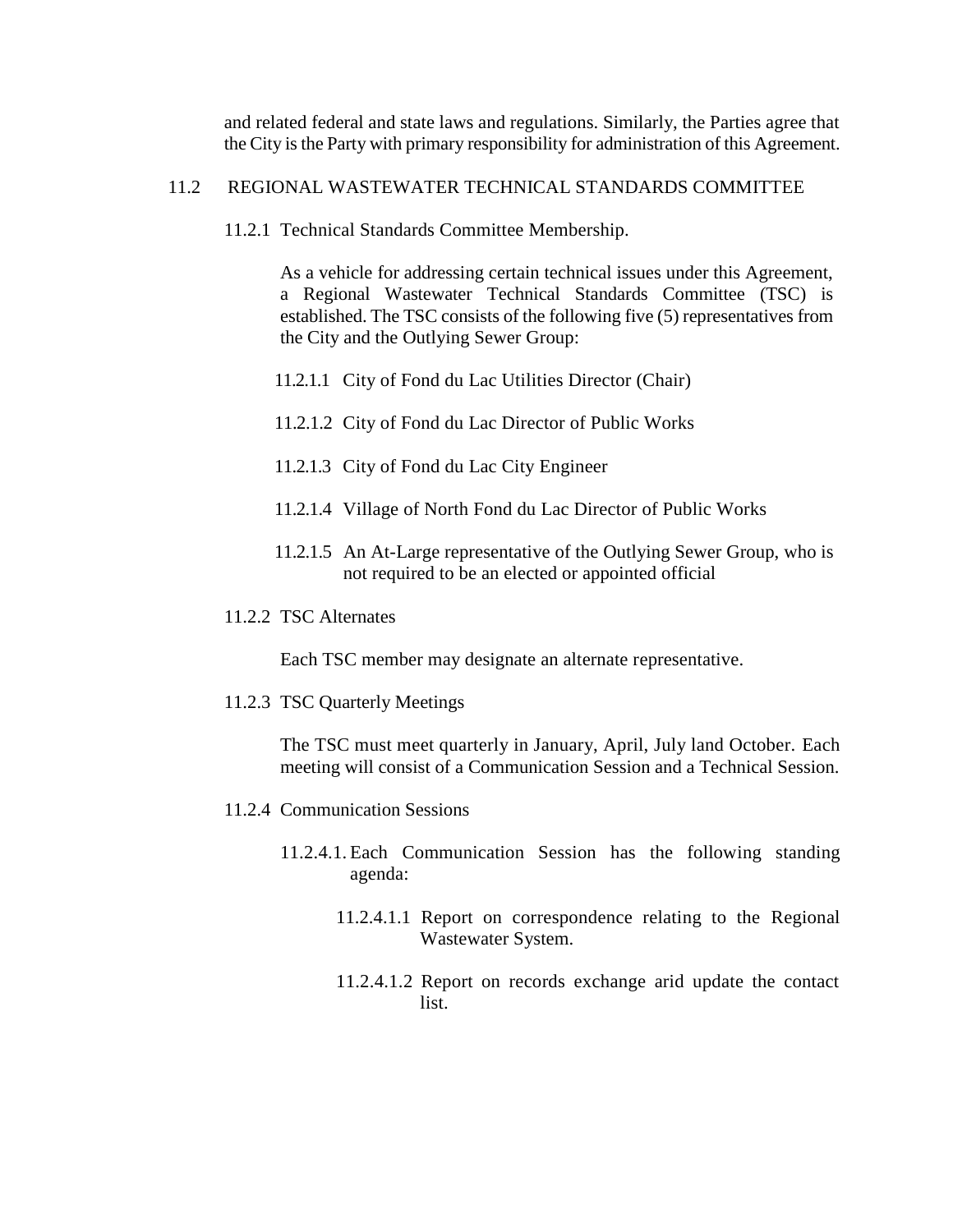- 11.2.4.1.3 Report on sewer or system improvements that are anticipated, in progress, or completed (extensions or rehabilitations).
- 11.2.4.1.4 Report on facilities plan or Regional Service Area Plan amendments that are anticipated, in progress, or completed.
- 11.2.4.1.5 Receive sewer project closeout: records and shared sewer cost calculations.
- 11.2.4.1.6 Report on Clearwater Reduction Fund status and Party activity.
- 11.2.4.1.7 Report on metering and sampling.
- 11.2.4.1.8 Distribute updates to regional sewer design and construction standards and Technical Guidance Manual revisions.
- 11.2.4.1.9 Other concerns of the Parties.
- 11.2.4.2. All OSG representatives are invited to participate in the standing agenda of each Communication Session.
- 11.2.4.3. The Communication Session held in January has the following emphasis:
	- 11.2.4.3.1Summary of prior year's activity.
	- 11.2.4.3.2 Receive and review the Parties' annual reports for incorporation into the City's annual Compliance Maintenance Report to DNR.
	- 11.2.4.3.3 Plan April meeting.
- 11.2.4.4. The Communication Session held in April must follow the spring elections and has the following emphasis:
	- 11.2.4.4.1 Introduce new government officials.
	- 11.2.4.4.2 Technical review of specifications and new products.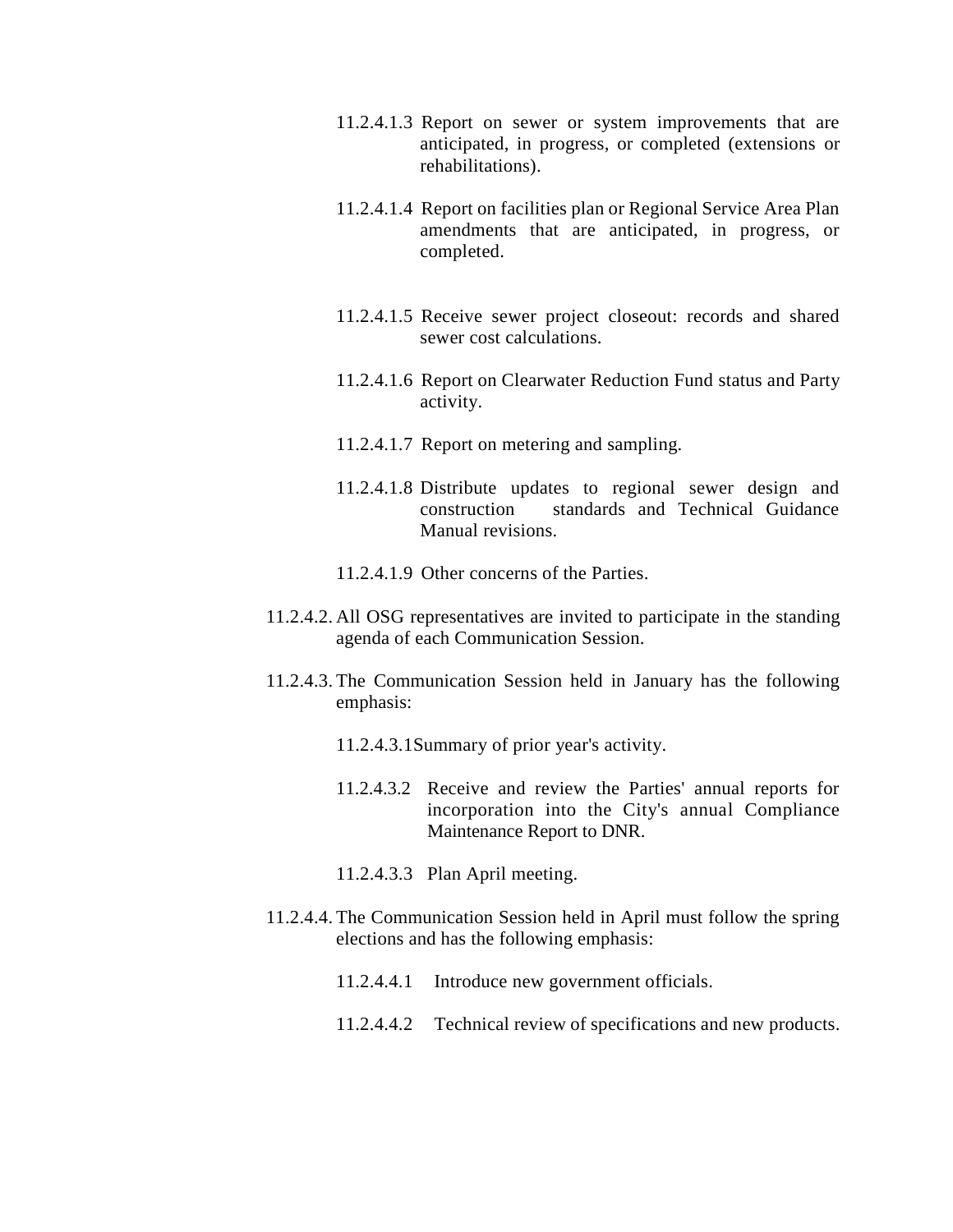- 11.2.4.4.3Facility tours and demonstrations.
- 11.2.4.5 The Communication Session held in July has the following emphasis:
	- 11.2.4.5.1 Discuss Parties' needs and desires in preparing budgets.
	- 11.2.4.5.2 Review previous 12 months clearwater reduction charges and expenditures.
- 11.2.4.6 The Communication Session held in October has the following emphasis:
	- 11.2.4.6.1 Review preliminary budgets.
	- 11.2.4.6.2 Review wastewater systems performance.
- 11.2.4.7 The TSC's authority regarding the Communication Sessions is to prepare and conduct the sessions, communicate with the OSG, and maintain records related to the Agreement.
- 11.2.5 Technical Sessions

The TSC meets in Technical Session to address administrative functions and dispute review functions.

- 11.2.5.1 The TSC's administrative functions include the following:
	- 11.2.5.1.1 Establish and maintain regional standard sewer construction specifications.
	- 11.2.5.1.2 Review and evaluate new products and technology for incorporation into the standard specifications
	- 11.2.5.1.3 Monitor the assessment, accumulation and use of Clearwater Reduction Funds.
	- 11.2.5.1.4 Establish and maintain procedures and protocol for compliance with the Agreement.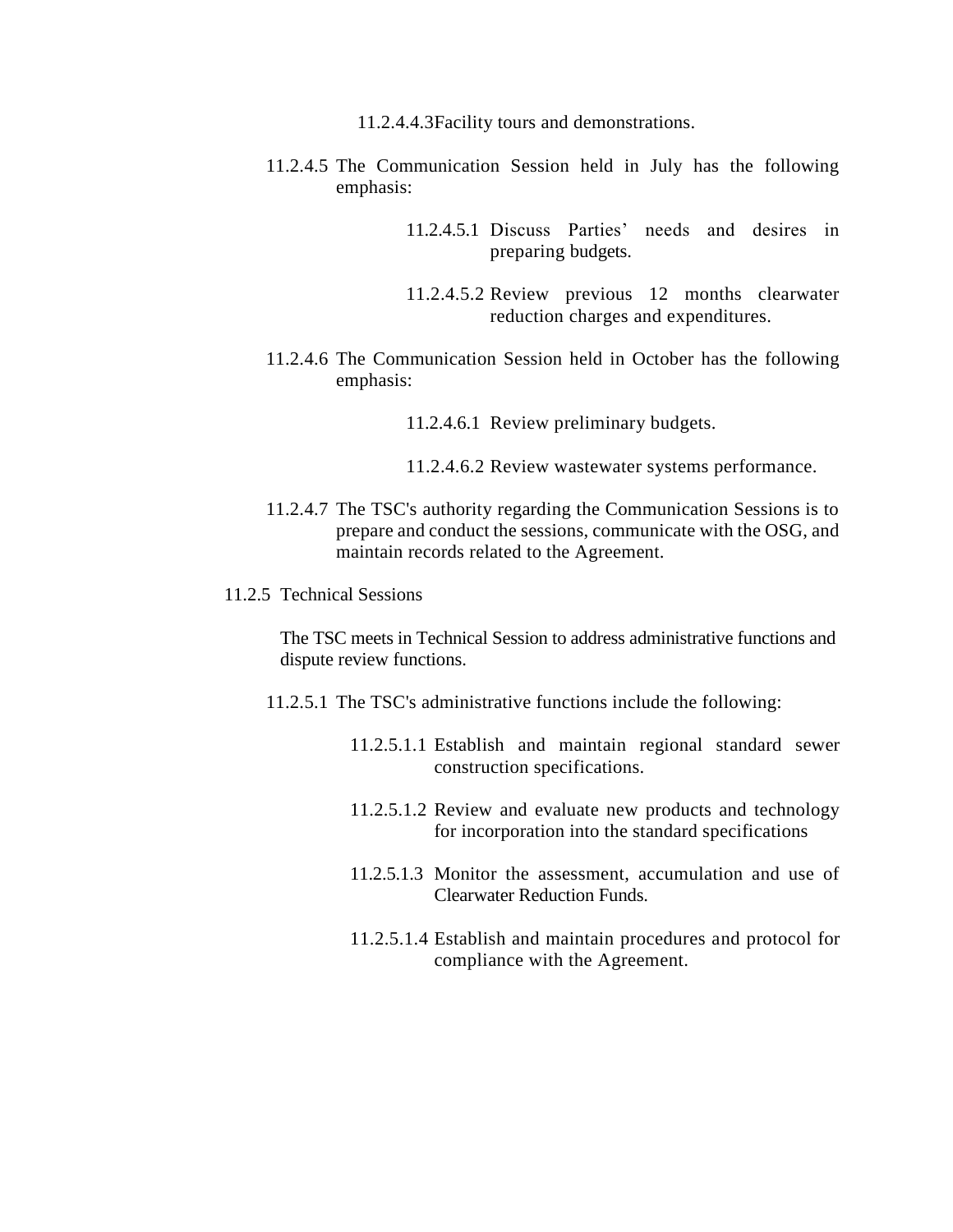- 11.2.5.1.5 Review and recommend proposed changes, revisions, clarifications, and amendments to the Parties regarding the Agreement and the Technical Guidance Manual.
- 11.2.5.1.6 Consider and decide requests for specification waivers.
- 11.2.5.1.7 Prepare appropriate specification amendments.
- 11.2.5.1.8 Review shared sewer cost calculations for compliance with Technical Guidance Manual procedures.
- 11.2.5.1.9 Conduct the initial review of proposed revisions to the 2000 RSAP to identify potential Regional impacts.
- 11.2.5.2 The TSC's dispute review functions include the following:
	- 11.2.5.2.1 Confirm compliance with the design and construction standards contained in the Technical Guidance Manual.
	- 11.2.5.2.2 Receive input from Parties and others regarding specification waivers or proposed specification amendments.
	- 11.2.5.2.3 Identify actions that are not in compliance with the Agreement or the 2000 RSAP.
	- 11.2.5.2.4 Review Parties' disputes regarding the Agreement and Technical Guidance Manual procedures and upon review either identify non-compliance or recommend an appropriate resolution to the dispute.
- 11.2.5.3 The TSC's dispute review role is to review and research disputes and to recommend resolution of the dispute to the Parties. The TSC's recommendations are not binding on the Parties. Such recommendations must be made in good faith to encourage cooperation among the Parties.
- 11.2.5.4 The Utilities Director must call special Technical Sessions when circumstances warrant such sessions.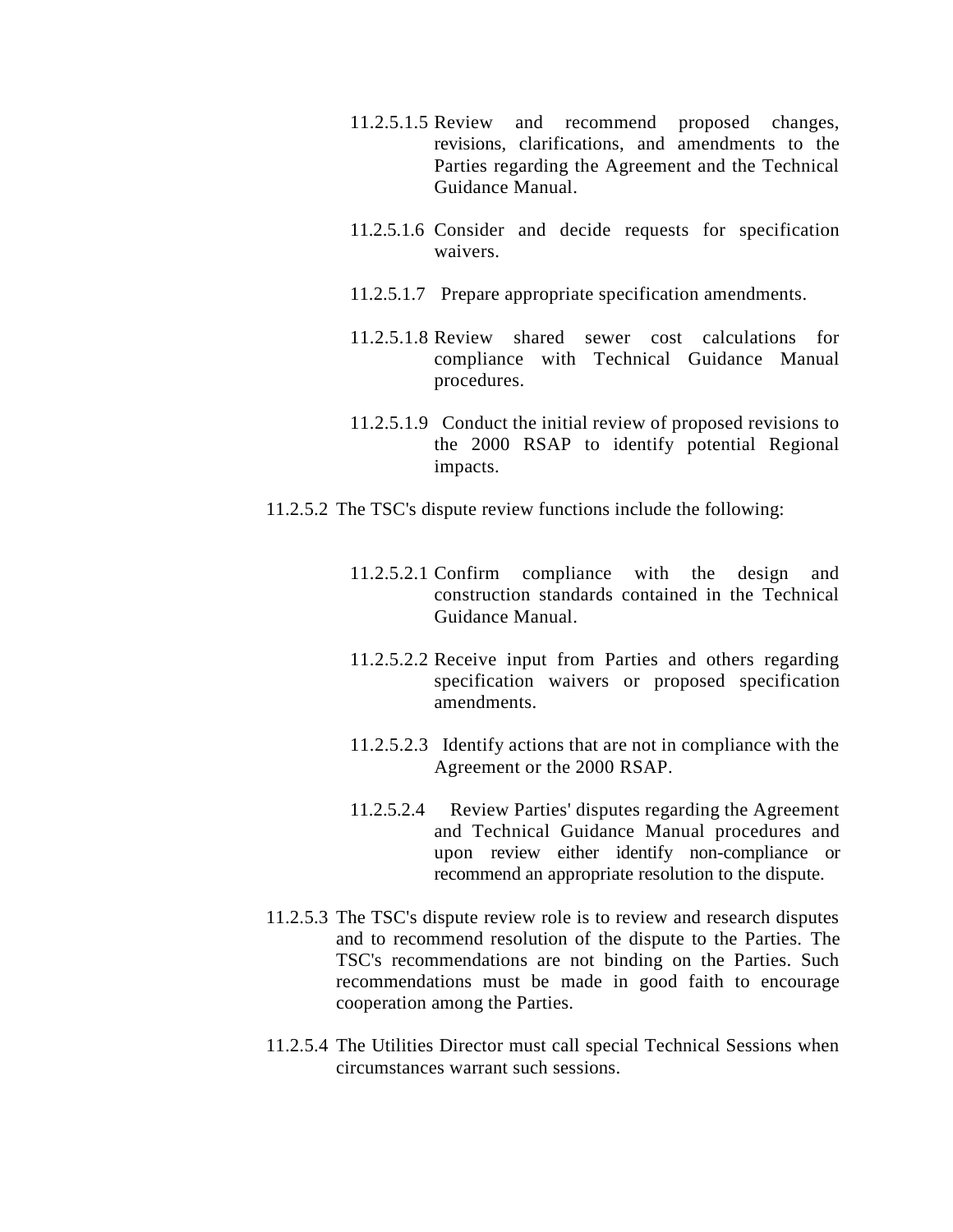#### 11.2.6 Monthly Meetings

The TSC will meet monthly on the third Tuesday of each month or such other date as the TSC may agree upon, in Technical Session to review technical matters assigned to it by this Agreement. The Utilities Director must prepare the agenda for the monthly meetings based upon items submitted by the Parties or TSC members. The monthly Technical Session meeting schedule is in addition to regularly scheduled quarterly meetings and any special Technical Sessions that the Utilities Director may call, except that if there are no pending technical matters the Technical Session meeting for that month will be cancelled and the Utilities Director must so notify the TSC Members. The Utilities Director must give notice to and provide a copy of the agenda for all TSC meetings to all parties at the addresses listed on the contact list in the Technical Guidance Manual.

#### 11.3 BOOKS AND RECORDS

Each Party must keep accurate books, records, and accounts of all sewer-related matters as they pertain to this Agreement. Upon reasonable notice, any Party is entitled to examine and copy any such books and records, at their expense. Any Party may request, at their expense, an annual certified audit report for the books and records of the other Party.

#### **XII. DISPUTE RESOLUTION/REMEDIES**

## 12.1 INFORMAL GOOD FAITH NEGOTIATIONS REQUIRED

If any claim, controversy or dispute arising out of or relating to this Agreement occurs, the Parties agree that they must first attempt in good faith to resolve the matter informally and promptly through negotiation. If a dispute should arise, any Party may initiate good faith negotiation, pursuant to this provision, by delivering a written request to the other Party to meet within fourteen (14) days, at a mutually agreed upon time and place. Each Party may designate up to three (3) representatives to participate in the good faith negotiations. If the Parties are not able to resolve the dispute within thirty (30) days after the request to meet, either Party may proceed to pursue its rights and remedies as set forth below. Any of the time periods provided in this section may be modified if mutually agreed upon by the Parties.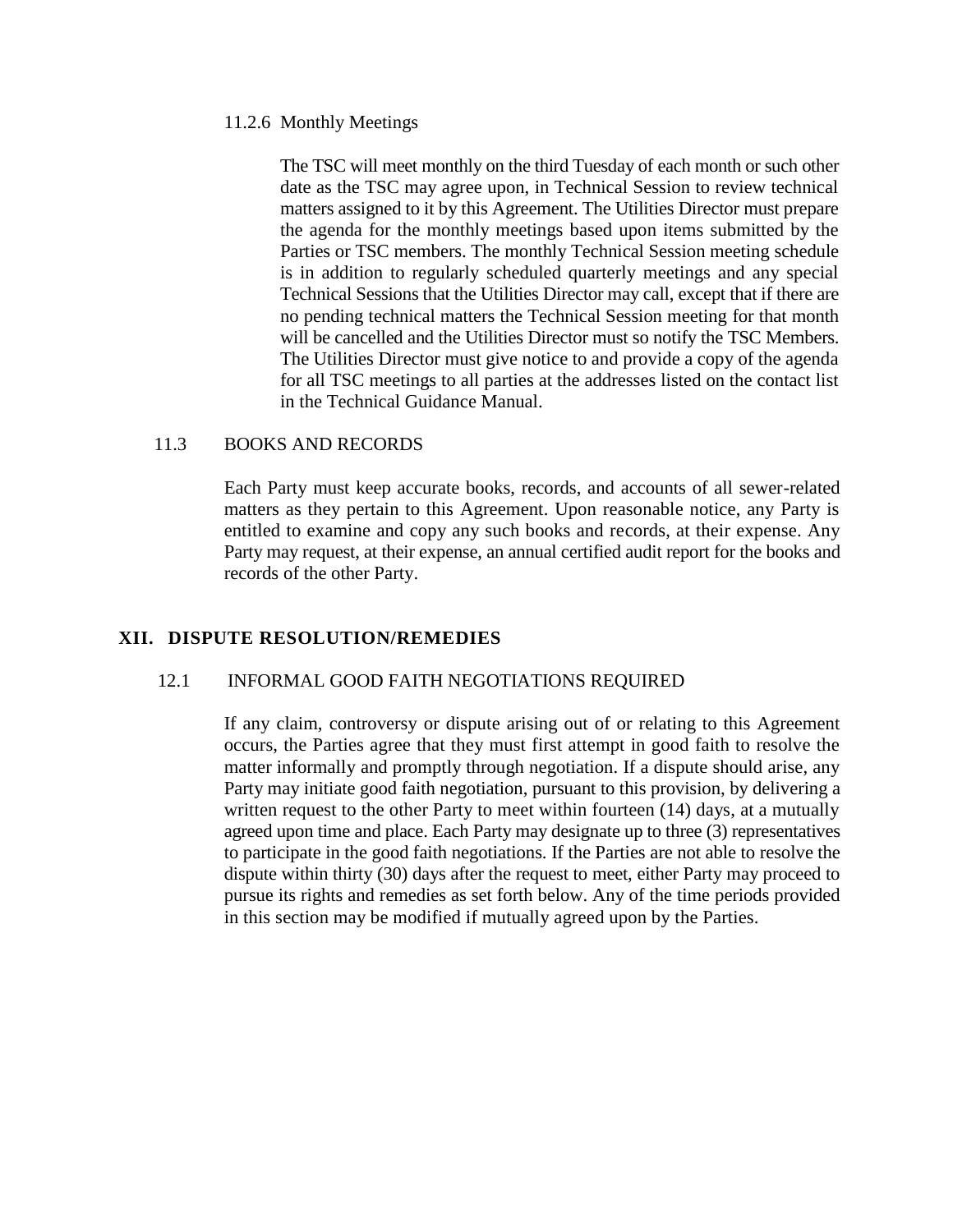#### 12.2 TECHNICAL STANDARDS COMMITTEE REVIEW

If the informal negotiation process of section 12.1 does not resolve the dispute, any Party may submit the matter for review and comment by the Technical Standards Committee.

## 12.3 MEDIATION

If the negotiation process of section 12.1 and the review process of section 12.2 do not resolve the dispute, the Parties must conduct the following mediation before proceeding to formal arbitration:

12.3.1 Parties' Representatives.

Each Party must designate a representative with appropriate authority to be its representative in the mediation of the dispute.

12.3.2 Appointment of Mediator.

If the Parties cannot agree on the qualified mediator within five (5) days, a qualified mediator will be appointed by the Chairperson of the Alternative Dispute Resolution Committee of the State Bar of Wisconsin, or if the Chairperson fails to appoint a mediator, by the American Arbitration Association.

12.3.3 Mediation Session.

The mediation session must take place within thirty (30) days of the appointment of the mediator.

12.3.4 Mediation Memorandum.

Each Party must provide the mediator with a brief memorandum setting forth its position with regard to the issues that need to be resolved at least ten (10) days prior to the scheduled mediation session. The Parties must also produce all information reasonably required for the mediator to understand the issues presented. The mediator may require any Party to supplement such information.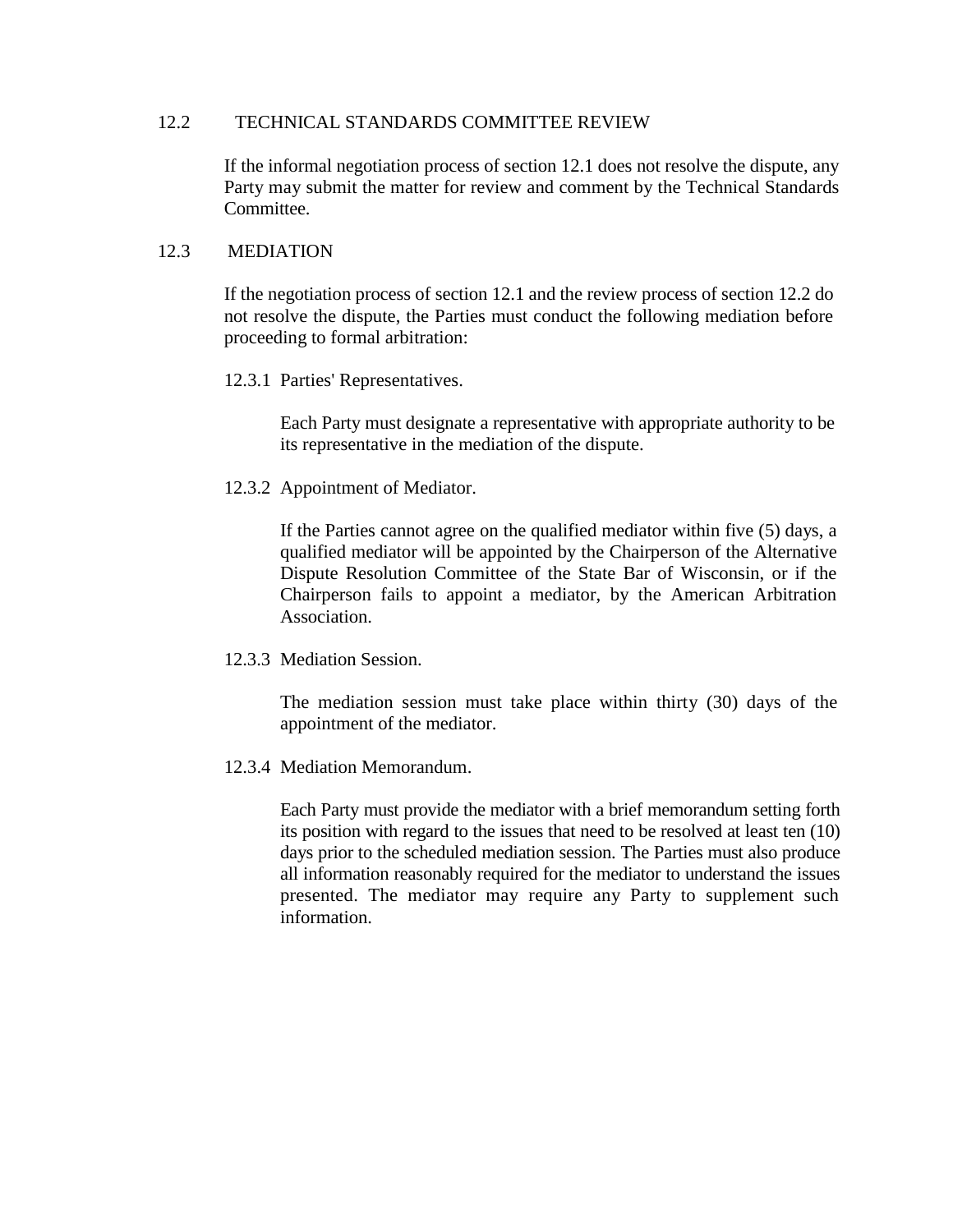12.3.5 Mediator's Authority.

The mediator does not have authority to impose a settlement upon the Parties, but will attempt to help the Parties resolve their dispute. The mediation sessions shall be private. The Parties and their representatives may attend the mediation sessions.

12.3.6 Expenses.

The expenses of a mediator must be borne equally by the Parties.

12.3.7 Confidentiality.

The Parties must maintain the confidentiality of the mediation and may not rely on, or introduce as evidence in any arbitral, judicial, or other proceeding (i) views expressed or suggestions made by another Party with respect to a possible settlement of the dispute; (ii) admissions made by another Party in the course of the mediation proceedings; (iii) proposals made or views expressed by the mediator; or (iv) the fact that another Party had or had not indicated willingness to accept a proposal for settlement made by the mediator.

## 12.4 BINDING ARBITRATION

If the mediation process of section 12.3 does not resolve the dispute, any Party may submit the matter to binding arbitration under the following procedures:

12.4.1 AAA Rules Apply.

The arbitration must be conducted in accordance with the Commercial Arbitration Rules of the American Arbitration Association ("AAA") in effect at the time of the arbitration ("Rules"), except as such Rules may be modified by this Agreement.

12.4.2 Demand for Arbitration.

A Party desiring to submit a dispute to arbitration hereunder must file a Demand for Arbitration ("Demand") with the AAA at its office in Chicago, Illinois. A copy of such Demand must be sent to the other Parties at the same time. The arbitration proceeding must be conducted by a panel of three (3) arbitrators selected from a list of qualified arbitrators supplied by the AAA. The arbitrators must be selected as follows: Within ten (10) days after filing,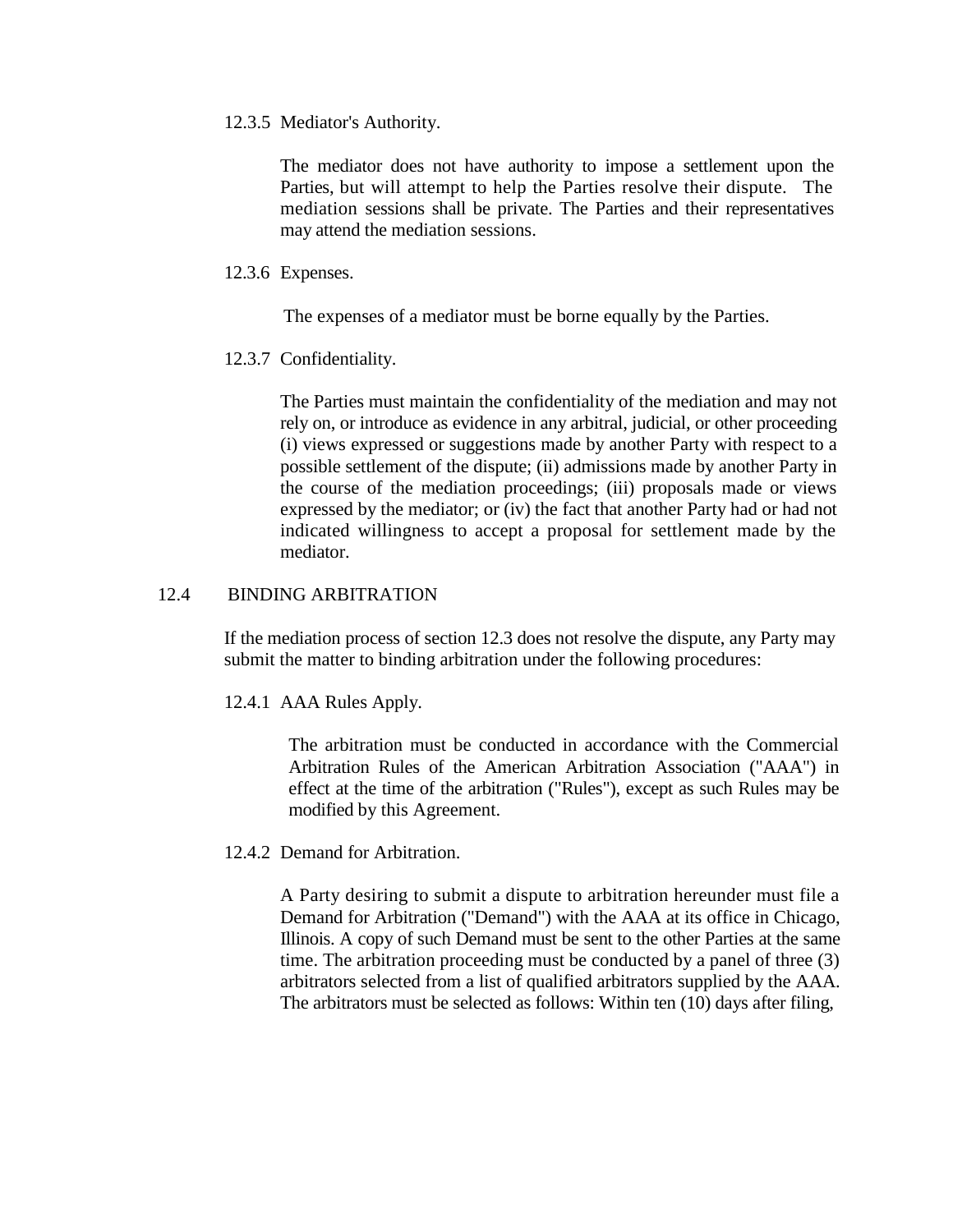the Party who filed the Demand must appoint one (1) arbitrator and all other Parties collectively must appoint one arbitrator. If the other Parties are unable to agree on the appointment of an arbitrator within the ten-day deadline, then an arbitrator must be appointed for them by the AAA. Within ten (10) days after they are chosen, the two (2) arbitrators; must choose a third arbitrator who acts as chairperson of the arbitration proceedings. If the two (2) arbitrators are unable to agree upon a third arbitrator within the deadline, then the third arbitrator must be appointed by the AAA. The arbitrators in the arbitration proceeding must be individuals with the necessary expertise and competency to pass on the matters presented for arbitration, but said arbitrators may have no interest in or prior connection with any Party.

#### 12.4.3 Document Production.

Following the appointment of the arbitrators, each Party has the right to mail to any other Party (with a copy to the arbitrators) a written request for the production of certain identified documents or of all documents in possession of the other Party relevant to any claims or counterclaims in the arbitration. Within ten (10) days of receipt of any such request, the receiving Party must respond to such request but may object to all or part of said request (with a copy to the arbitrators), on the ground that it is unduly burdensome, that the documents requested are irrelevant or privileged, or that such documents are equally available to the requesting Party. The arbitrators will rule on the validity of any such objection and the Parties must produce documents in accordance with the ruling.

#### 12.4.4 Conduct of Arbitration.

The site of the arbitration must be Fond du Lac, Wisconsin, unless otherwise agreed to by the Parties. The Parties must diligently and expeditiously proceed with arbitration. Upon the conclusion of any hearing, the Parties have thirty (30) days to submit written briefs in support of their respective positions. The arbitrators must make an award within forty-five (45) days after the filing of such briefs, subject to any reasonable delay due to unforeseen circumstances.

#### 12.4.5 Award.

Except to the extent the Parties' remedies may be limited by the terms of this Agreement, the arbitrators are empowered to award any remedy available under the laws of the State of Wisconsin including, but not limited to, monetary damages and specific performance. The arbitrators have no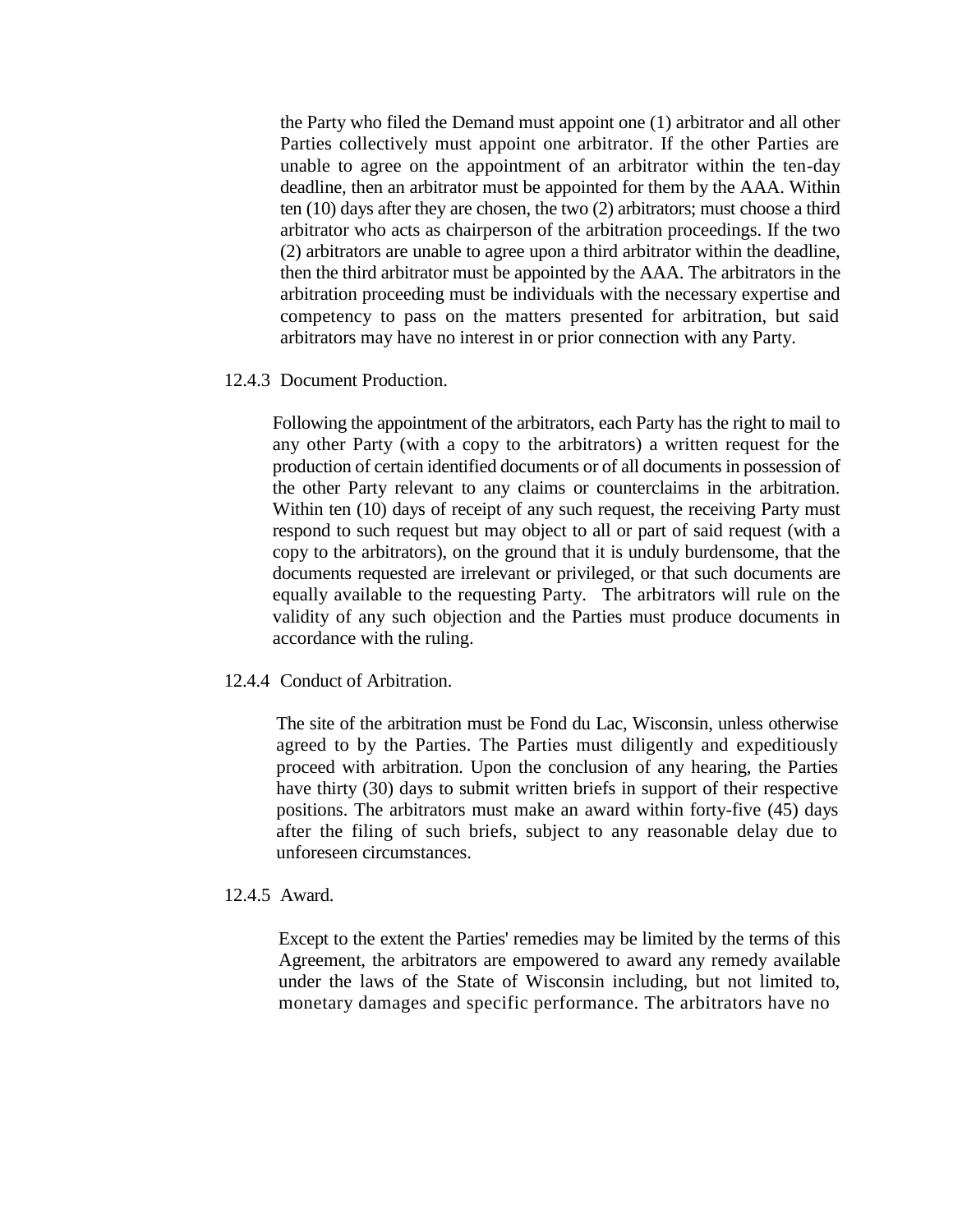authority to award punitive or other damages not measured by the prevailing Party's actual damages and may not, in any event, make any ruling, finding, or award that does not conform to the terms and conditions of this Agreement. The award of the arbitrators must be in writing with a statement of reasons for such award and signed by the arbitrators. A written decision of a majority of the arbitrators is binding upon the Parties. An award rendered by the arbitrators in an individual or consolidated arbitration may be entered in any court having jurisdiction thereof.

12.4.6. Arbitrators' Authority.

The arbitrators' authority is limited solely to resolving disputes under the 2000 Wastewater Agreement. Because the 2000 Wastewater Agreement supersedes prior agreements, no prior agreements and no arbitration decisions or court decisions construing or applying prior agreements may be admitted into evidence or considered by the arbitrators.

12.4.7. Effect of Pending Proceedings on Parties' Obligations.

The pendency of any arbitration hereunder does not relieve any Party of any of its obligations under this Agreement.

12.4.8. Consolidation of Proceedings.

Disputes between all Parties arising out of the same event or relating to the same subject matter must be consolidated into a single arbitration proceeding.

12.4.9. Expenses and Fees.

The Parties must share equally the fees and expenses of the arbitrators as well as all fees imposed by the AAA including, but not limited to, transcripts, hearing room rentals and administrative costs. Where two or more Parties have a common interest in the subject of the arbitration, those Parties collectively must be treated as one party for cost-sharing purposes. Each Party to the arbitration proceeding is responsible for its own costs and legal fees, if any, except that the arbitrators are empowered to award such costs and fees against a Party who prosecutes or defends an arbitration hereunder in bad faith. If the City is a Party to the arbitration, it may not incorporate into sewer user charges its own costs and expenses of dispute resolution. The arbitrators have authority, however, to allocate the costs of a participating Party among any non-participating Parties who benefit from a Party's participation.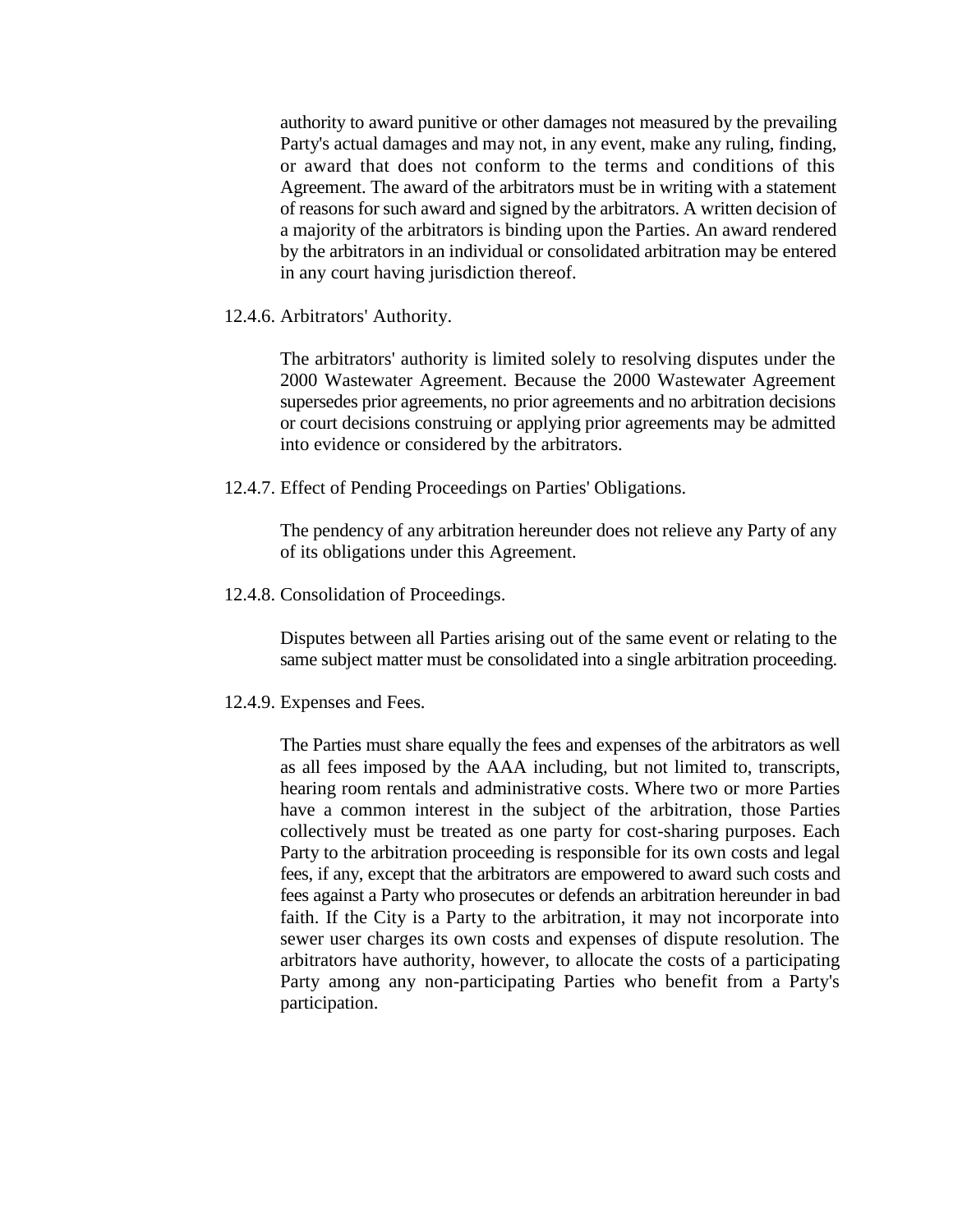#### **XIII. SEWER SYSTEM CONNECTION PROCEDURES**

#### 13.1 SPECIFICATIONS FOR MAKING CONNECTIONS

The Technical Standards Committee will adopt as part of the Technical Guidance Manual, and update as necessary, standard sewer construction specifications to be utilized by all Parties. The specifications must be based on the most current Standard Specifications for Sewer and Water Construction in Wisconsin.

## 13.2 EXTENSION PROCEDURES

## 13.2.1 Pre-Design. Conference.

When a Party proposes a new sewer extension or the replacement of a Shared Sewer, an application must be made to the Utilities Director, who must determine whether a pre-design conference will be held between the initiating Party (the Applicant) and all other directly affected Parties. The purpose and agenda of the pre-design conference is as described in the Technical Guidance Manual. A pre-design conference is required if the Applicant proposes a sewer extension that will become a Shared Sewer or replacement of a Shared Sewer for which a Party (or combination of Parties) other than the Applicant is responsible for the majority of eligible costs as determined in accordance with the provisions of this Agreement.

13.2.2 Submission to City.

Upon completion of sewer design, the Applicant must submit design data as listed in the Technical Guidance Manual to the Utilities Director in sufficient copies for distribution to all directly affected Parties for review.

13.2.3 Alternative Design or Construction Methods.

The Applicant and all affected Parties must consult regarding the most cost-effective design or construction alternative sufficient to accomplish the project based upon sound engineering principles if (a) affected Parties other than the Applicant are responsible for the majority of cost of the Shared Sewer and (b) the cost difference between available alternatives exceeds 15%. If the Applicant and affected Parties are unable to reach agreement, the matter shall be submitted to the Technical Standards Committee for review. The Technical Standards Committee may require the Applicant and the affected parties to submit such data and tests as it deems necessary to complete its review. The Applicant shall design and construct the Shared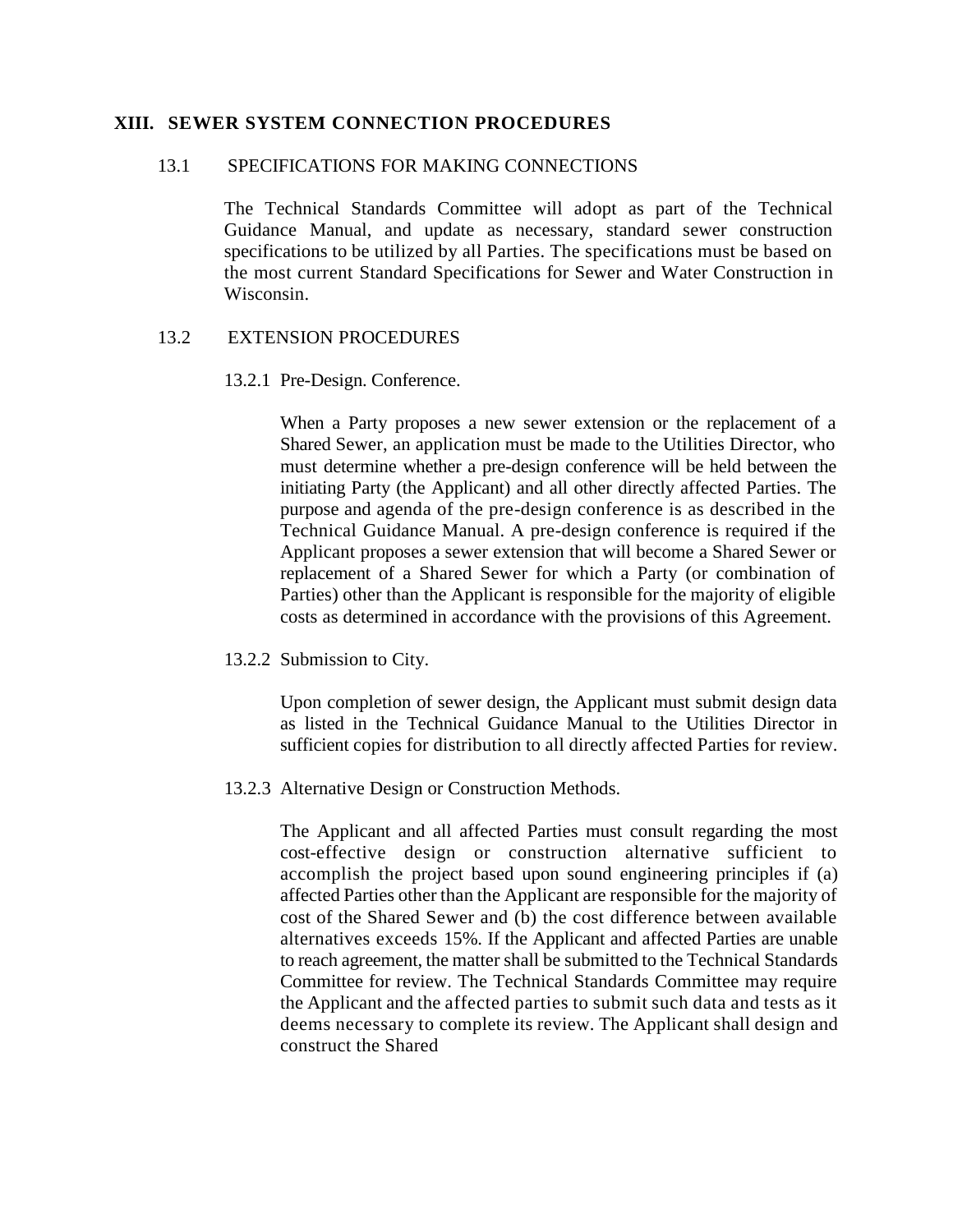Sewer in accordance with the Technical Standards Committee decision. The Parties retain their right to pursue the dispute resolution mechanisms set forth in section 12 of this Agreement, but the Applicant may proceed with the project notwithstanding the pendency of such dispute resolution procedures.

13.2.4 Submission to Other Reviewing or Approving Authorities.

The Applicant must submit the Project to the other reviewing or approving authorities for the required facilities plan compliance review concurrent with the Parties' review.

13.2.5 RSAP Amendment.

Design data for projects requiring an amendment to the RSAP may not be reviewed by the Parties until the RSAP Amendment has been approved in accordance with procedures outlined in this Agreement and in the Technical Guidance Manual.

13.2.6 Reviewing Party's Obligations.

Each affected Party must issue an Acknowledgment of Receipt of the Applicant's submittal that indicates the time required for review, within which time the affected Party will either issue an Owner Approval letter to the Applicant or will return the submittal with comments. All affected Parties must deliver copies of their review and Owner Approval letters to the Utilities Director. Review times following receipt of a complete submittal package may range from 20 days for a routine sewer extension or replacement of a Shared Sewer to 30 days for complex projects, or up to a maximum of 45 days for review of a facilities plan for a new collection system. Each affected Party must review the entire submittal package and compile all its comments into a single review letter, thereby minimizing the number of resubmittals. The affected Party's time for review is suspended during any period that insufficient or erroneous information has been" provided and the Applicant has been notified of the insufficiency in writing. The affected Party may deny an application if sufficient information has not been provided within a reasonable time. Affected Parties must process their review on other aspects of the proposed extension notwithstanding any dispute regarding design or construction alternatives discussed in section 13.2.3, above.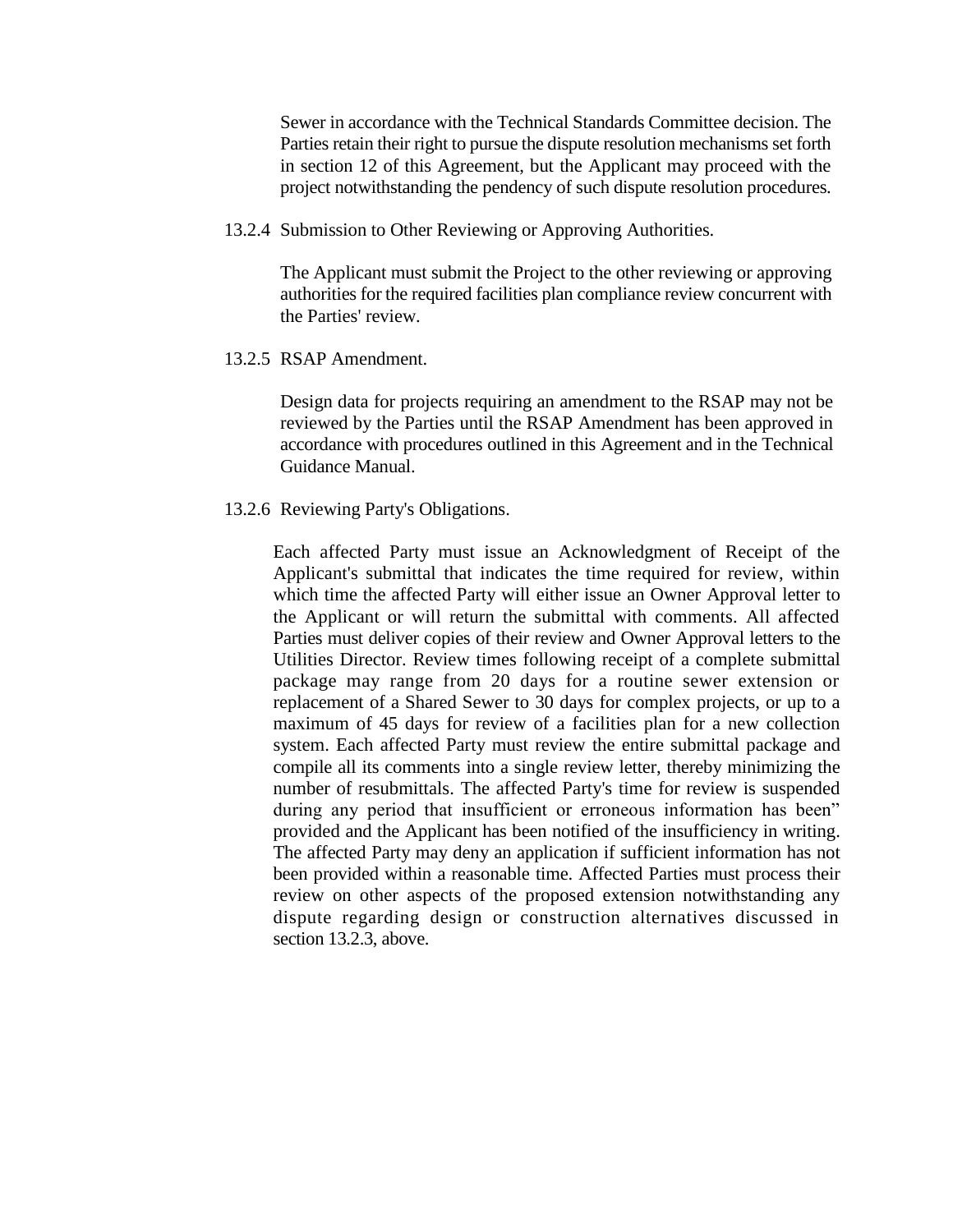13.2.7 Submission to WDNR.

After all review comments have been satisfactorily addressed and approval letters have been received from all affected Parties and other reviewing or approval authorities, the City must submit the project to WDNR for review on behalf of the Applicant.

13.2.8 Owner Approval does not relieve the Applicant of the responsibility to apply for and obtain any other required permits or licenses.

## **XIV. PAYMENTS FOR CAPACITY UPON TRANSFER OF AREA FROM ONE JURISDICTION TO ANOTHER**

## 14.1 TRANSFER OF AREA

For the purposes of this Agreement, an area lies within only one jurisdiction. For example, when the City or the Village of North Fond du Lac annexes an area from a sanitary district, the area detaches from the sanitary district. When an area transfers from one Party's designated service area to another's, the allocated capacity in Regional Facilities and Shared Sewers associated with that area also transfers, and a payment for such capacity allocations is due from the Party receiving capacity, to the Party transferring capacity as set forth below.

#### 14.2 REGIONAL FACILITIES

14.2.1 Calculation of Transferred Capacity.

Allocated design capacity in Regional Facilities to be transferred must be calculated in the same manner as the original capacity allocations in the 2000 RSAP.

14.2.2 Cost of WPCP Capacity.

Payment for WPCP capacity must be made at a rate in \$/mgd that is based on the original 1977 local share costs. The Parties agree that the 1977 cost of capacity, considering the cost percentages allocated to the various treatment parameters (flow, BOD, TSS, phosphorus) in the Metcalf & Eddy 1977 User Charge Report and based on a typical domestic strength of 200 mg/1 BOD, 240 mg/1 TSS, and 7 mg/l phosphorus, was \$343,400 per mgd. Until such time as the WPCP needs to be upgraded or expanded, adjustments of WPCP capacity allocations arising out of amendments to the 2000 RSAP will be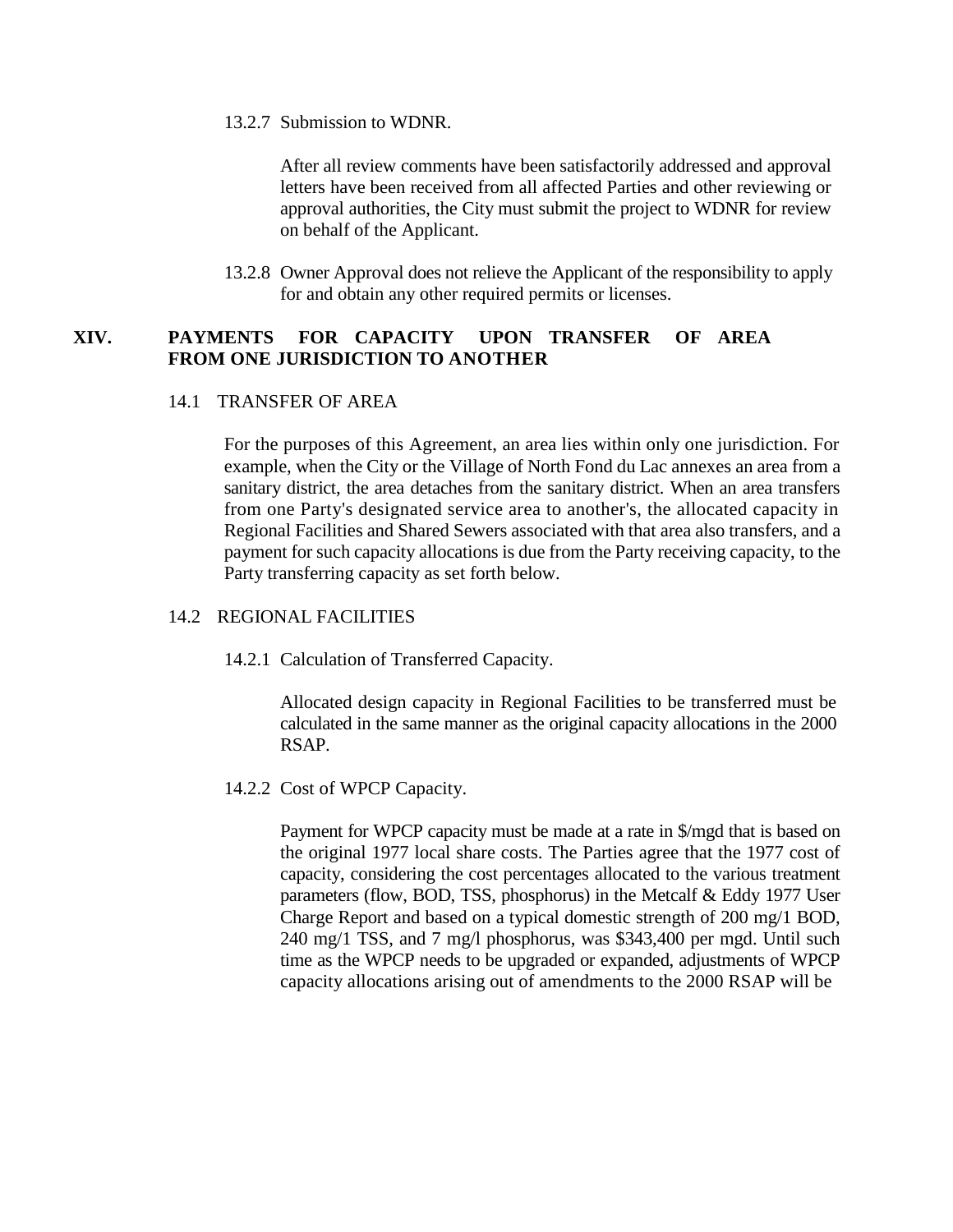made at the above rate per mgd, escalated to the time of the adjustment by 61% of the change in the US Bureau of Labor Statistics US City Average All Items Consumer Price Index (CPIU, 1967=100) from the 1977 value of 181.5. Capacity adjustments at the time this Agreement is signed are made at a price of \$563,560 per mgd, based on the 1998 average CPI of 488.3.

 $$343,400 \times [61\% \times (488.3/181.5)] = $563,560$ 

When the WPCP is upgraded or expanded, the parties must negotiate in good faith to establish a new base value of WPCP capacity per mgd. All transfers of rights to capacity in the WPCP from one Party to another must go through the City as an intermediary. For all transfers permitted by this Agreement, the City has a ministerial duty to reconvey immediately to the ultimate purchaser. The Parties must advise the City of the terms of transfer, including the amount of capacity, the price, and the terms of payment. The Parties must supply to the City such information as is reasonably required to determine that the transfer conforms to the terms of this Agreement. Except as provided in section 14.2.5, the price for WPCP capacity transfers are as set forth in this section 14.2.2 but the City may not require any payment to itself for transactions in which it serves as intermediary.

14.2.3 Cost of Regional Interceptor Capacity.

Payment for capacity in Regional Interceptors must be based on the original 1977 local share costs and all interest payments made by the City from the time of the original bond issue through debt retirement in April 1997. The Parties agree that the base values of the various interceptor segments are as follows, determined by allocating interest costs to each segment in proportion to its share of the original local share capital cost.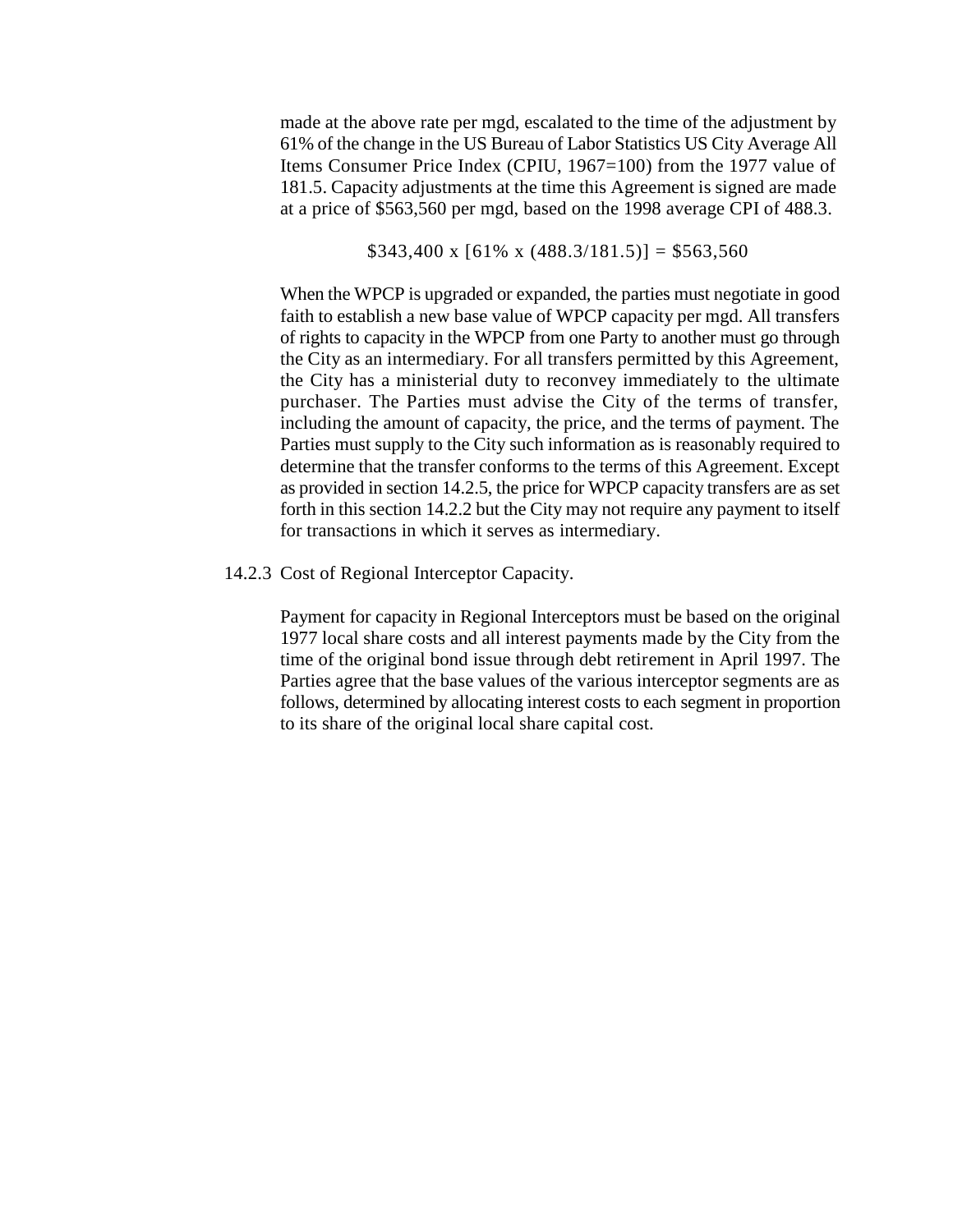| <b>Interceptor Segment</b>       | <b>Total Cost</b> |
|----------------------------------|-------------------|
| West Scott Street Interceptor    |                   |
| North Fond du Lac Connection     | \$46,921          |
| West Scott Extension             | 23,131            |
| Main West Scott Interceptor      | 611,288           |
| Subtotal - West Scott Street     | \$681,340         |
| Harbor View (Oregon) Interceptor |                   |
| SD 2 Connection                  | \$81,994          |
| <b>Taft Street Connection</b>    | 34,193            |
| Main Oregon Interceptor          | 333.460           |
| Subtotal - Harbor View           | \$449,647         |
| Doty Street Interceptor          | \$94.391          |
| Total                            | \$1,225.379       |

Until such time as a Regional Interceptor needs to be upgraded or expanded, adjustments of capacity allocations arising out of amendments to the 2000 RSAP will be based on the above values, escalated to the time of the adjustment by the change in the US Bureau of Labor Statistics US City Average All Items Consumer Price Index (CPIU 1967= 100) from the April 1997 value of 479.7, and depreciated from April 1997 to the time of the adjustment based on a 100-year service life.

#### 14.2.4 Cost of Upgrades.

Costs of Regional Facilities upgrades or expansions are shared in accordance with section VII of the Agreement.

#### 14.2.5 Special Provision for North Fond du Lac Extraterritorial Area.

The Village has purchased capacity to serve the Extraterritorial Area. If all or a portion of the Extraterritorial Area develops within the Town, the capacity in the Regional Facilities attributable to that area must be transferred to the Town and a payment is due from the Town to the Village for such capacity. The Village and the Town may, by mutual agreement, determine the amount due to the Village, provided that the minimum payment due is the 1998 value as set forth in sections 14.2.2 and 14.2.3, and the maximum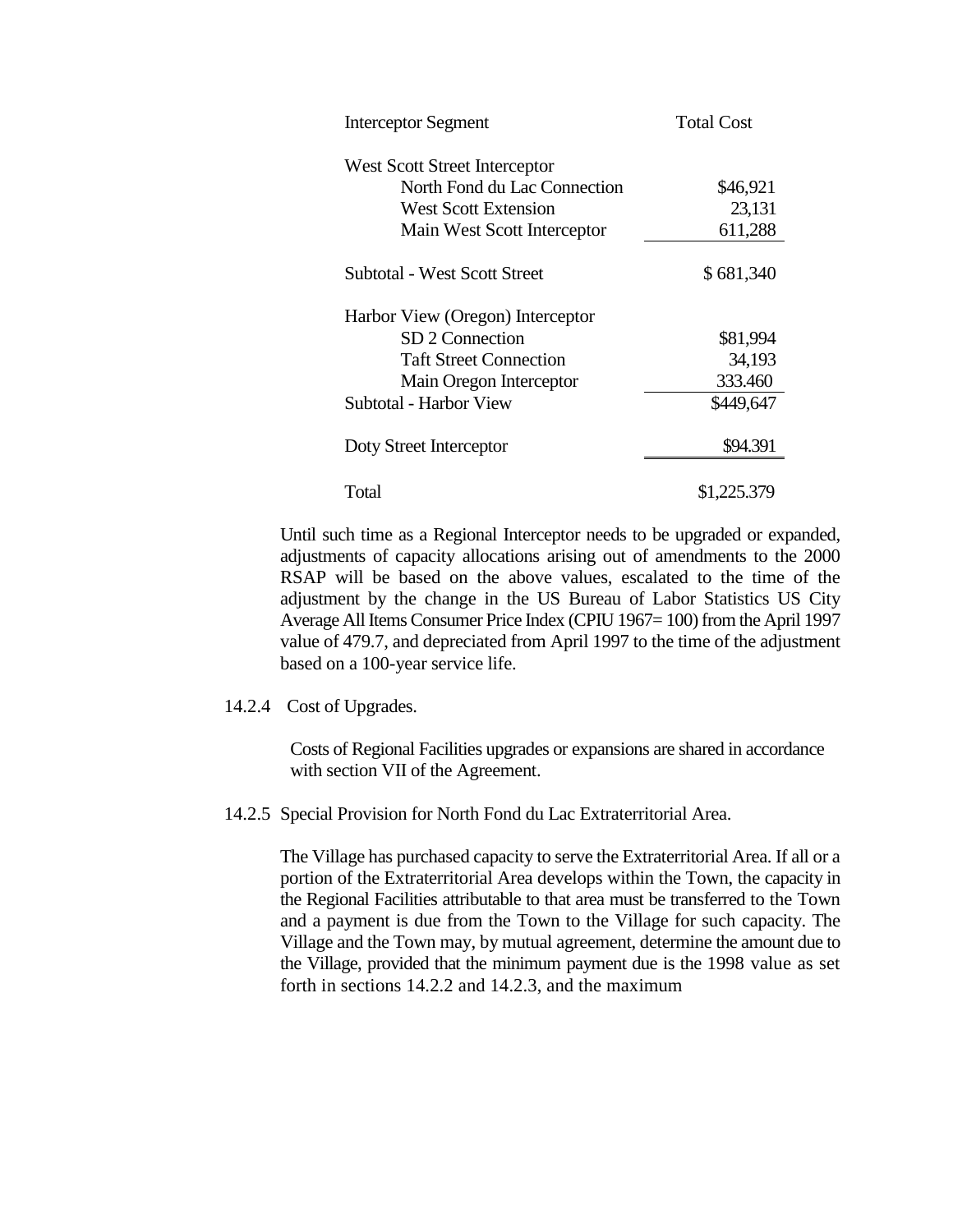payment due is the then-current price adjusted to the year of payment in accordance with the adjustment procedures set forth in said sections.

## 14.3 SHARED SEWERS

14.3.1 Transfer of Area.

When an area lies within one Party's jurisdiction but receives sewer service at the time of annexation through another Party's collection and conveyance system, a payment is due from the Using Party to the "serving Party" for Shared Sewer capacity. The amount of the payment is determined in accordance with the procedures in section 6.4 for existing Shared Sewers.

14.3.2 Transfers of Capacity Due to Annexation.

If a Using Party has previously purchased capacity or paid an allocated construction cost share for capacity in a Shared Sewer and, as a result of annexation that capacity is transferred to the annexing Party, a refund is due from the Shared Sewer Owner to the Using Party. The refund is the original purchase price or cost share paid by the Using Party, plus any debt interest related to the purchase price actually paid by the Using Party, less any special assessments related to the transferred area collected by the Using Party that: contributed to the original purchase price or cost share. The refund is calculated based upon the percentage of transferred capacity to originally purchased capacity. For example, if the Using Party's net cost for the originally purchased capacity calculated in accordance with this section is \$20,000 and the transferred area's flows represent 40% of the originally purchased capacity, a refund of \$8,000 is due to the Using Party.

14.3.3 Party Not Required to Refund for Unneeded Capacity.

If a Shared Sewer Owner:

- (i) originally constructed the Shared Sewer with a specific design flow allocated to a Using Party, and
- (ii) the 2000 RSAP (or an amendment thereto) identifies the Using Party's required capacity in the Shared Sewer to be less than that originally constructed for it,

the Owner is not be required to purchase the Using Party's excess capacity, nor is any refund be due to the Using Party, unless the 2,000 RSAP (or an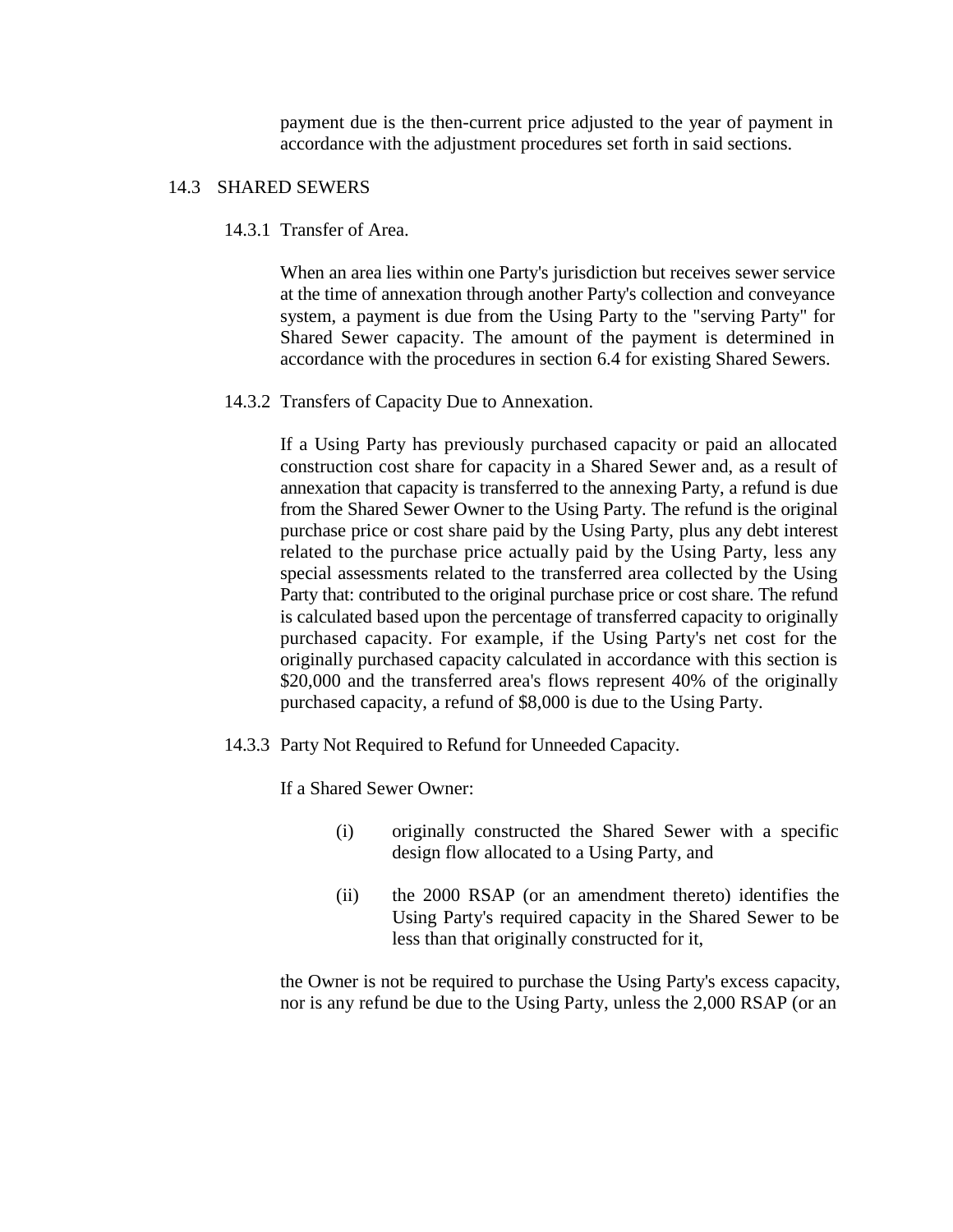amendment thereto) identifies the Owner's required capacity in the Shared Sewer to be greater than the amount of capacity the Owner retained after purchases by other Using Parties. If the Owner is required to purchase the Using Party's excess capacity under the conditions set forth in this section 14.3.3, the Using Party is required to transfer its excess capacity to the Owner and the transfer price is calculated in accordance with the formula identified in section 14.3.2, above.

## **XV. INCORPORATION OF CITY ORDINANCE**

15.1 Waste Characteristics.

Characteristics of waste delivered to a publicly owned sewer must conform to the requirements established by the City under its sewer use ordinance as amended from time to time.

15.2 Applicability of City Ordinance.

Parties must provide by ordinance that the City's sewer use ordinance as amended from time to time applies within their jurisdictions, including that all customers within their jurisdictions who require pretreatment of sewage are subject to the provisions of the City's sewer use ordinance relating to pretreatment. The City may take any reasonable steps, including inspection and sampling, within the jurisdiction of any Party to assure compliance with pretreatment requirements.

15.3 Ordinance Violations.

When any Party becomes aware of a violation of any provision of the City's sewer use ordinance that has been made applicable outside the City, the Party must give notice to both the City and the jurisdiction where the violation occurred (the "outside jurisdiction"). The outside jurisdiction must either prosecute the possible violation or allow the City to prosecute. The City must allow the outside jurisdiction the first opportunity to prosecute the violation. If the outside jurisdiction does not, within a reasonable time, prosecute with reasonable diligence and vigor, the City may take over the prosecution. The Parties agree that when the City prosecutes violations that occur in an outside jurisdiction, the City may proceed in the same forum in which it prosecutes violations that occur within the City.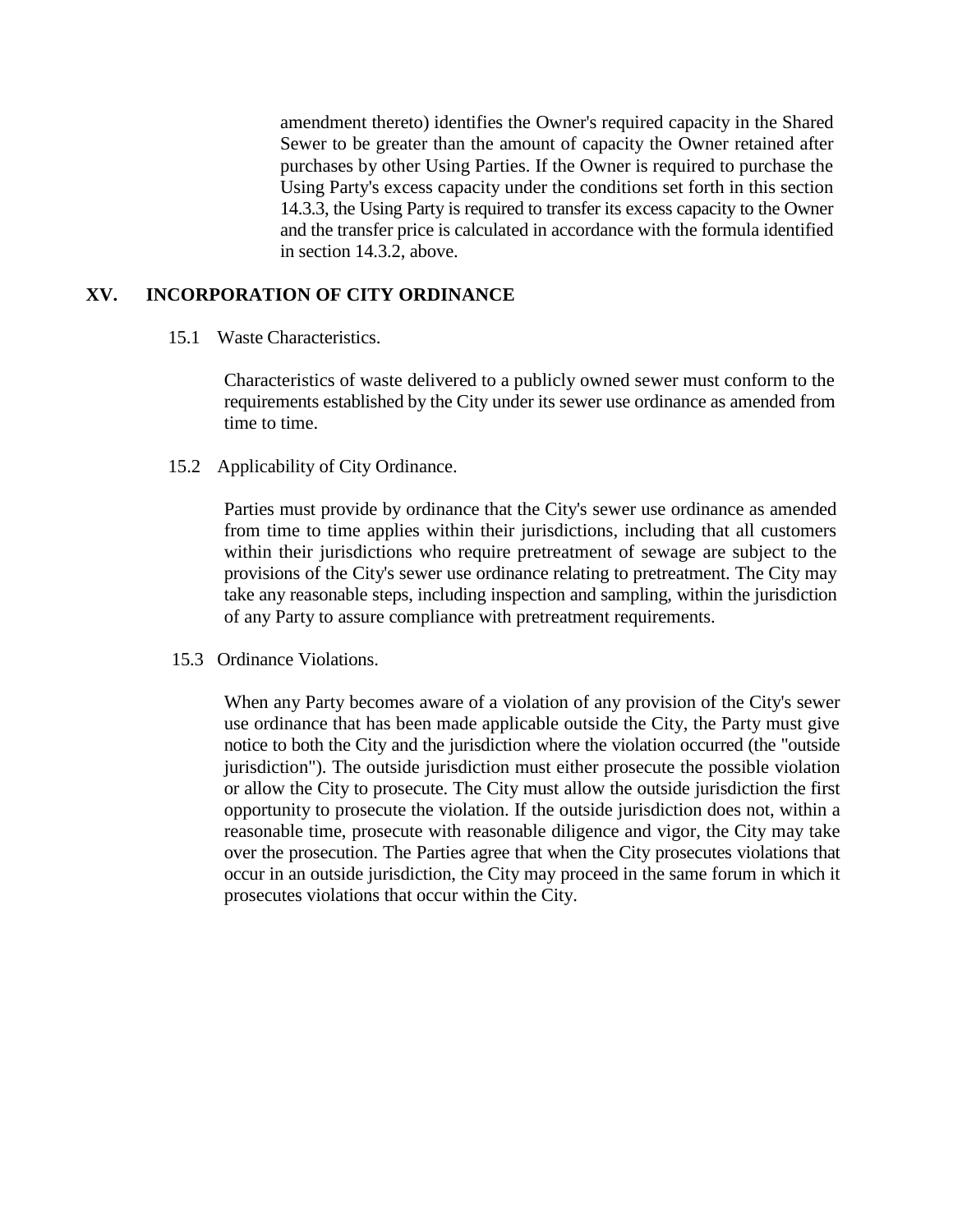## **XVI. AGREEMENT SUPERSEDES PRIOR AGREEMENTS, JUDGMENTS AND AWARDS**

The Parties acknowledge that there have been various disputes between the City and some of the members of the Outlying Sewer Group relating to the interpretation and the enforcement of the 1977 Agreement. These disputes led to litigation in Fond du Lac County Circuit Court. Various judgments were rendered in the litigation ("Judgments"). The Parties further acknowledge that the various disputes between the City and some of the members of the Outlying Sewer Group also led to arbitration proceedings in which final and binding awards were rendered by an arbitrator ("Awards"). During the negotiations resulting in this Agreement the Parties had the unlimited right and opportunity to make demands and proposals with respect to any subject matter relating to either the Judgments or the Awards. The Parties hereby agree that this document contains their entire understanding, undertaking and agreement and, further, that it supersedes all Judgments and Awards referred to above. The Parties further agree that this Agreement supersedes the 1977 Agreement in its entirety and supersedes all other past and current agreements to the extent they are inconsistent with this Agreement. Nothing in this Agreement relieves a Party of its obligations under the 1996 Intergovernmental Agreement.

## **XVII. EXEMPTION FOR TOWN SANITARY DISTRICT NO. 1 OF THE TOWN OF FOND DU LAC**

The Town of Fond du Lac and Brunswick Corporation, which comprises Town Sanitary District No. 1 of the Town of Fond du Lac, are subject to an agreed-upon court order, dated May 14,1992, in Case No. 91 CV 230, in the Circuit Court for Fond du Lac County, which mandates annexation of the territory within the District to the City on January 1, 2003. The Town. City, and District agree that the City will continue to provide sanitary sewer service to the District on the same terms and conditions as it has in the past until the area is annexed. Nothing in this Agreement alters that arrangement among the Town, City, and District.

#### **XVIII. CLOSING STATEMENT**

Simultaneous with the execution of this Agreement, the Parties shall execute a Closing Statement. The Closing Statement identifies the outstanding sewer service-related obligations among the Parties (other than obligations for current use at present rates). These obligations include those under the 1977 Agreement and any arbitration awards or judgments under the 1977 Agreement. They also include obligations necessary to commence the Parties' new arrangement under the 2000 Wastewater Agreement. The Parties agree that executing the Closing Statement and paying the amounts identified therein has the effect of satisfying all such sewer-service related obligations existing as of the date of execution.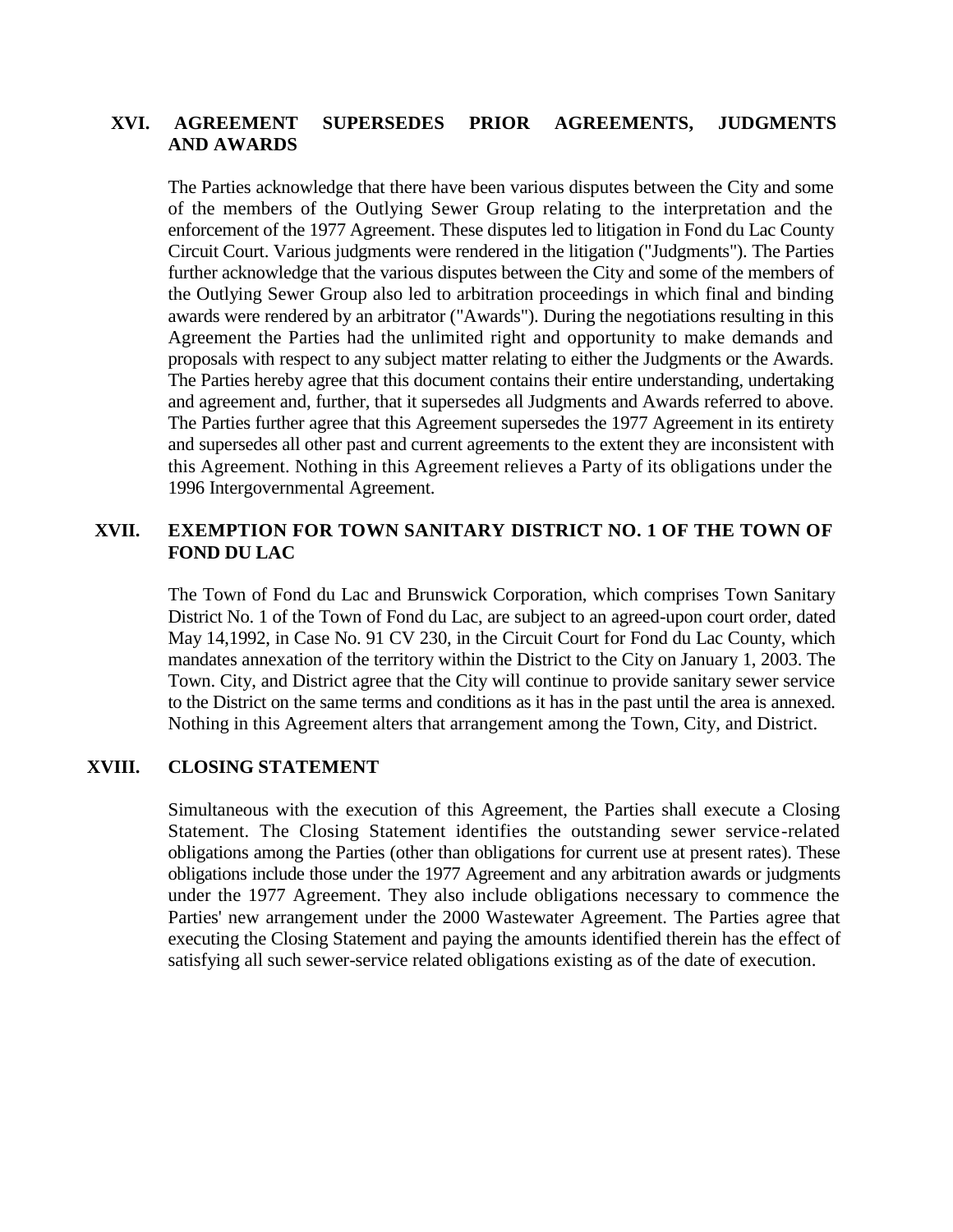#### **XIX. MISCELLANEOUS**

#### 19.1. ENFORCEABILITY

The Parties have entered into this Agreement under the authority of section 66.30, Stats, and Chapters 66, 62, 61 and 60, Stats. The enforceability of this Agreement will not be affected by statutory amendments, changes in the forms of City, Village or Town government, or changes in elected officials. The Parties agree that this Agreement must be construed so as to be binding upon their respective successors, agents and employees. No Party may assign its rights or delegate its obligations hereunder without; the written consent of all affected Parties.

#### 19.2. PERFORMANCE STANDARD

This Agreement requires the Parties to act or to refrain from acting on a number of matters. The Panties hereby acknowledge that this Agreement imposes on them a duty of good faith and fair dealing. In addition, whenever consent or approval is required by a Party, the consent or approval may not be unreasonably withheld.

#### 19.3. NO WAIVER

The failure of any Party to require strict performance with any provision of this Agreement does not constitute a waiver of the provision or of any of the Parties' rights under this Agreement. Rights and obligations under this Agreement may be waived or modified only in writing. A writing waiving a right must be signed by the Party waiving the right. If an obligation of a Party is being waived or released, the writing must be signed by all affected Parties. Waiver of one right, or release of one obligation, does not constitute a waiver or release of any other right or obligation of any Party. Waivers and releases affect only the specific right or obligation waived or released and do not affect the rights or obligations of any other Party that did not sign the waiver or release. Except as specifically authorized in this Agreement, no Party may waive or release a right or obligation if the effect of the waiver or release is to give the waiving Party or the released Party a financial, economic or competitive advantage over, or to the detriment of, another Party.

#### 19.4. NOTICES

All notices required or permitted to be given under this Agreement are deemed given when delivered in person or when deposited in the United Sates mail, postage prepaid, registered or certified mail, or when delivered to a private delivery service (except that notices required to given by the Technical Guidance Manual need not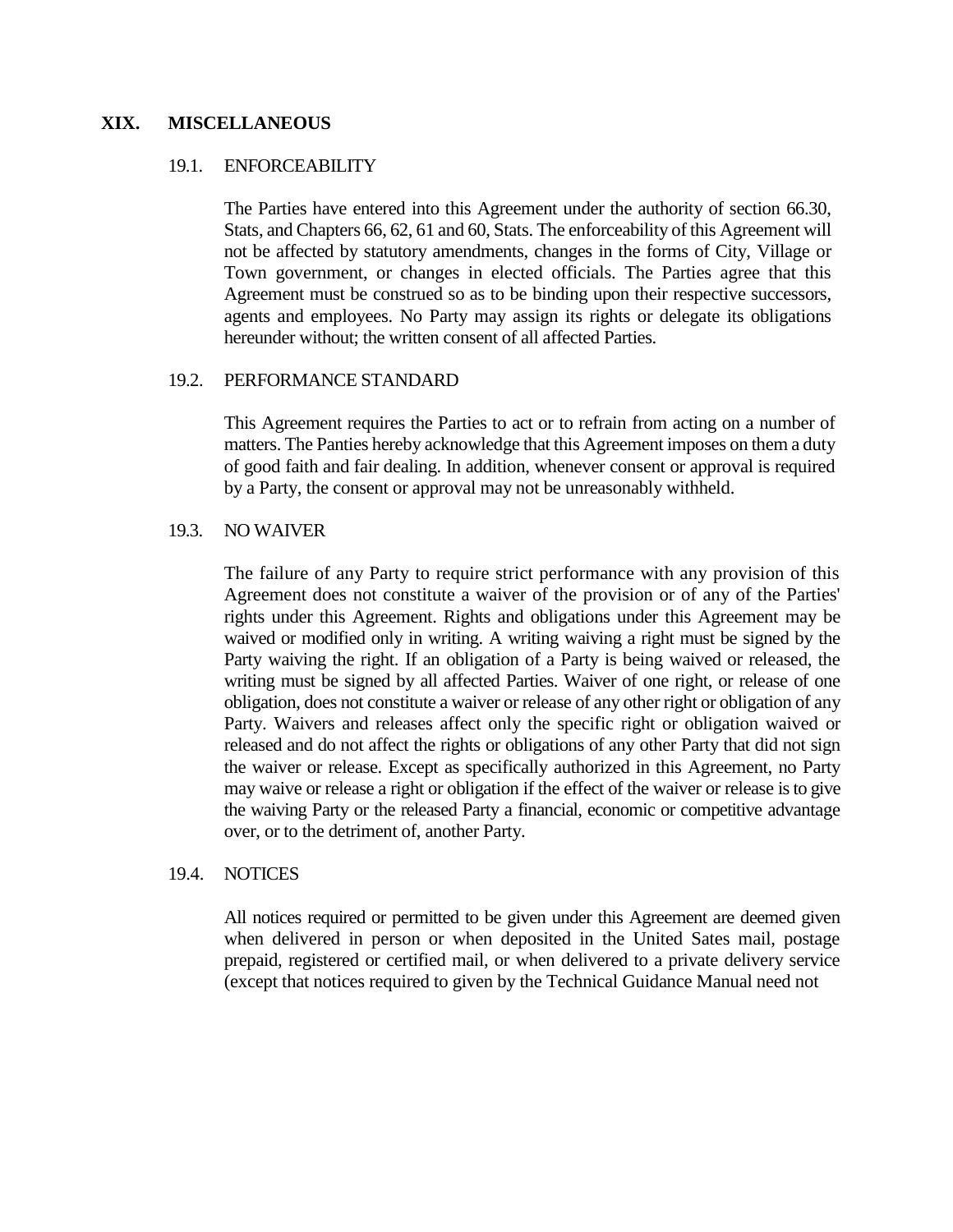be sent by registered or certified mail unless specifically so provided therein), addressed as follows:

19.4.1. If to the City:

To the contact person and at the address identified in the Technical Guidance Manual.

19.4.2. If to an OSG member or other Party:

To the contact person and at the address identified in the Technical Guidance Manual.

## 19.5. AMENDMENT

This Agreement may be modified or amended only by an instrument in writing, duly executed by the Parties. Amendments to the 2000 RSAP, and amendments to add a Party may be made only in accordance with the specific amendment procedures set forth in this Agreement and may be made only with the written consent of all affected Parties (the consent or approval of non-affected Parties are not required for such amendments). Construction and design specification updates and amendments to the Technical Guidance Manual that are specifically authorized under this Agreement to be made by the Technical Standards Committee do not require the written approval of the Parties. Design or construction specification waivers approved by the Technical Standards Committee are not deemed to be an amendment to this Agreement.

## 19.6. HEADINGS

All articles and section headings inserted herein are for the convenience of the Parties only and do not modify or affect the construction or interpretation of any provision of this Agreement.

## 19.7. CONSTRUCTION AND INTERPRETATION

This Agreement must be liberally construed to accomplish its intended purposes. The Parties acknowledge that the language contained in this Agreement is the product of numerous individuals representing various interests. Therefore, ambiguities may not be construed against the drafter of this document. This Agreement must be construed to give a reasonable meaning to each of its provisions, and a construction that would render any of its provisions meaningless, inexplicable, or mere surplusage is to be avoided.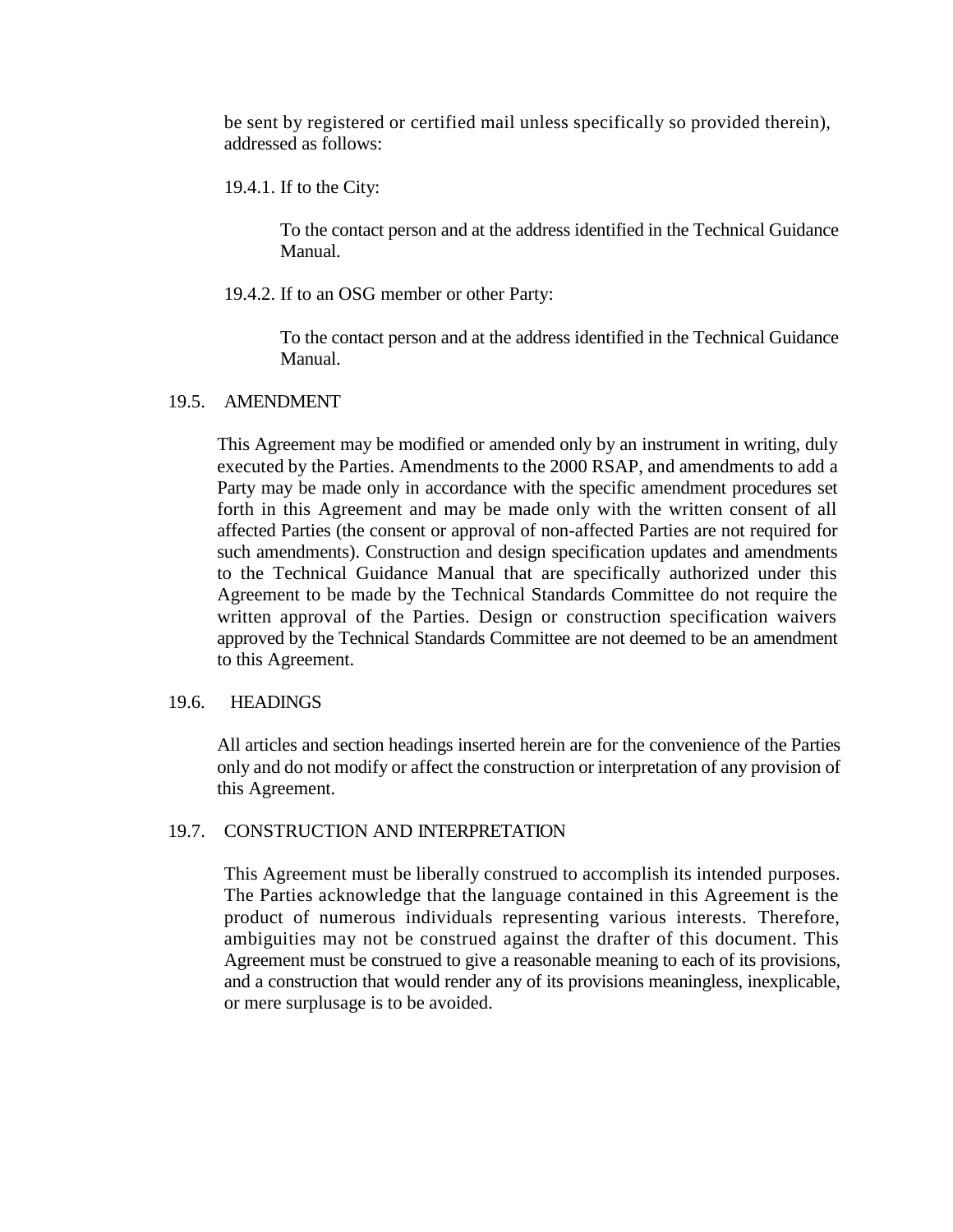This Agreement contains various examples and charts that supplement and illustrate the substantive text of the Agreement. In the event of a conflict between the substantive text and an example or chart, the example or chart controls if the example or chart illustrates a condition or situation identical to the particular fact situation under review. An example or chart is deemed to illustrate an identical situation if the basic facts or conditions are the same, even if the number of affected Parties differs. If the example or chart illustrates a condition or situation similar but not identical to the particular fact situation under review, the substantive text controls and must be interpreted in light of and in harmony with the example or chart to the extent practicable.

The contract between the Parties consists of this Agreement, all documents incorporated by reference therein and all figures, exhibits and schedules attached thereto, and the WPDES permit issued to the City for the WCTS. The Technical Guidance Manual is not deemed to be a contract document. The Technical Guidance Manual is intended as a guide to implementation of this Agreement and may not modify the terms of this Agreement. The various documents constituting the contract must, insofar as is possible, be interpreted as to be consistent with one another. The contract documents are complementary and what is called for by any one is binding as if called for by all. In the event of conflicts in the contract documents, the parts thereof take precedence and control for the following matters in the following order:

19.7.1. WCTS Maintenance and Improvements.

19.7.1.1 The WPDES permit

19.7.1.2 The Agreement

19.7.1.3 Exhibits to the Agreement

19.7.2. All other matters.

19.7.2.1 The Agreement

19.7.2.2 Exhibits to the Agreement

19.7.2.3 The City's sewer use ordinance

#### 19.8. MEANING OF WORDS

Unless the context in which it is used clearly indicates to the contrary, words used in the singular include the plural and words used in the plural include the singular.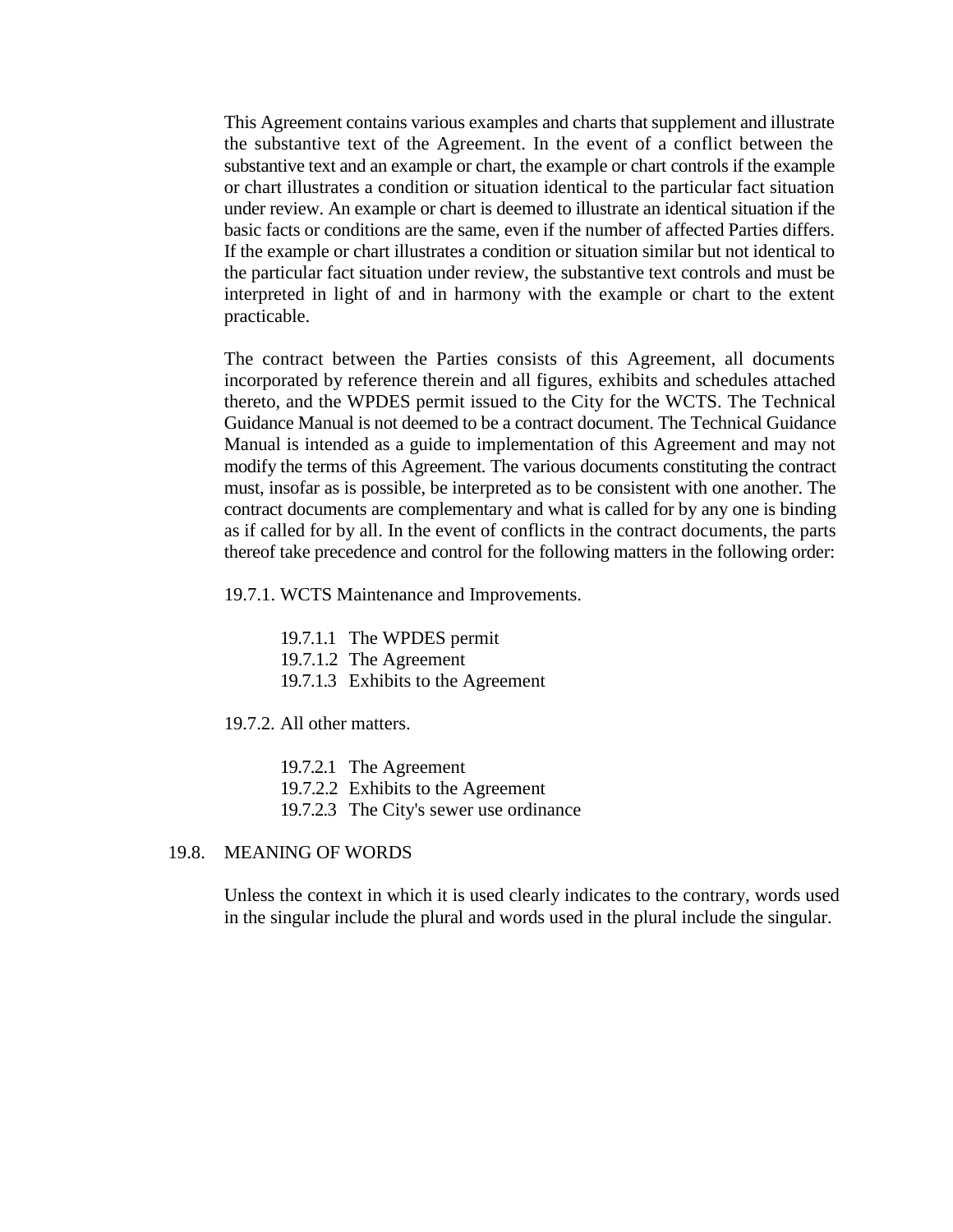#### 19.9. EXHIBITS

If a document or matter is disclosed in any exhibit, figure, or other attachment to this Agreement, it is deemed to be disclosed for all purposes of this Agreement without the necessity of specific repetition or cross reference.

## 19.10. PRIOR NEGOTIATIONS

All prior negotiations and discussions by and among the Parties that are not set forth in this Agreement or in the exhibits, figures, schedules or attachments to this Agreement are merged into this Agreement and may not form the basis of any independent rights or claims.

## 19.11. SEVERABILITY

If any provision of this Agreement is held invalid, illegal or enforceable, such provision may not affect or impair the validity, legality or enforceability of this Agreement or any of the other provisions hereof, and a valid and enforceable provision as similar as possible to the provision at issue must be substituted for the provision at issue.

## 19.12. NO THIRD PARTY BENEFICIARY

This Agreement is intended to be solely between the signatories set forth on the following pages. Nothing in this Agreement grants any third party beneficiary rights to any non-Party that may be enforced by any non-Party to this Agreement.

#### 19.13. GOVERNING LAW

This Agreement must be governed by and construed in accordance with the internal laws of the State of Wisconsin.

## 19.14. COUNTERPARTS

Any number of counterparts of this Agreement may be executed and each such executed counterpart is deemed to be an original.